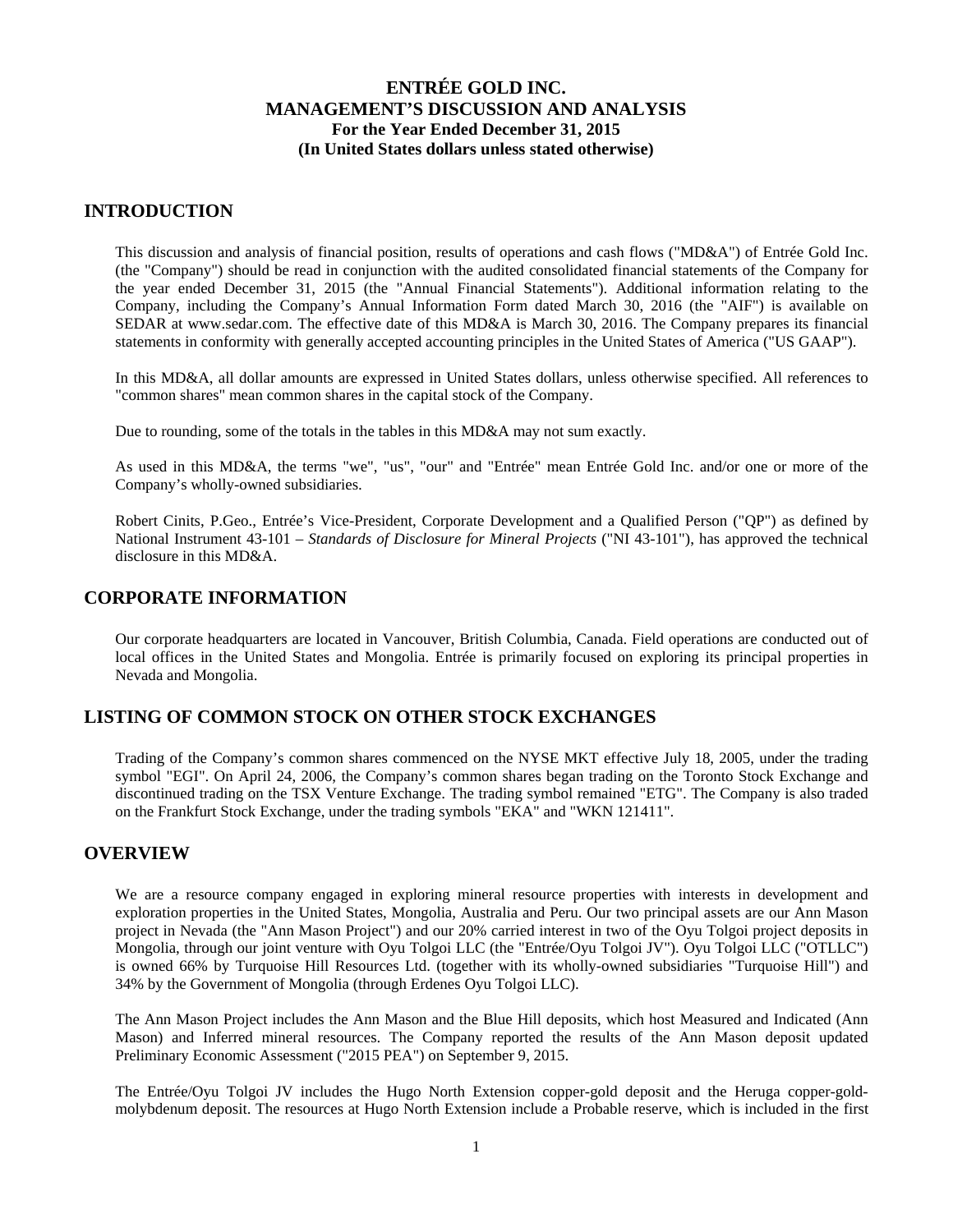lift ("Lift 1") of the Oyu Tolgoi underground block cave mining operation. Although underground development pre-start activities are underway, first development production from Lift 1 is not expected until after 2021. A second lift ("Lift 2") for the Oyu Tolgoi underground block cave operation, including additional resources from Hugo North Extension, has been proposed but has not yet been modeled within the existing mine plan.

The following is an overview of our two principal assets.

### **UNITED STATES – ANN MASON**

One of Entrée's principal assets is the Ann Mason Project in the Yerington District of Nevada.

The Ann Mason Project is currently defined by the mineral rights to 1,658 unpatented lode claims on public land administered by the Bureau of Land Management ("BLM"), and title to 33 patented lode claims. Together, these cover an area of approximately 12,735 hectares (31,468 acres). Entrée assembled this package of claims through a combination of staking and a series of transactions undertaken since August 2009, including the acquisition of PacMag Metals Limited ("PacMag").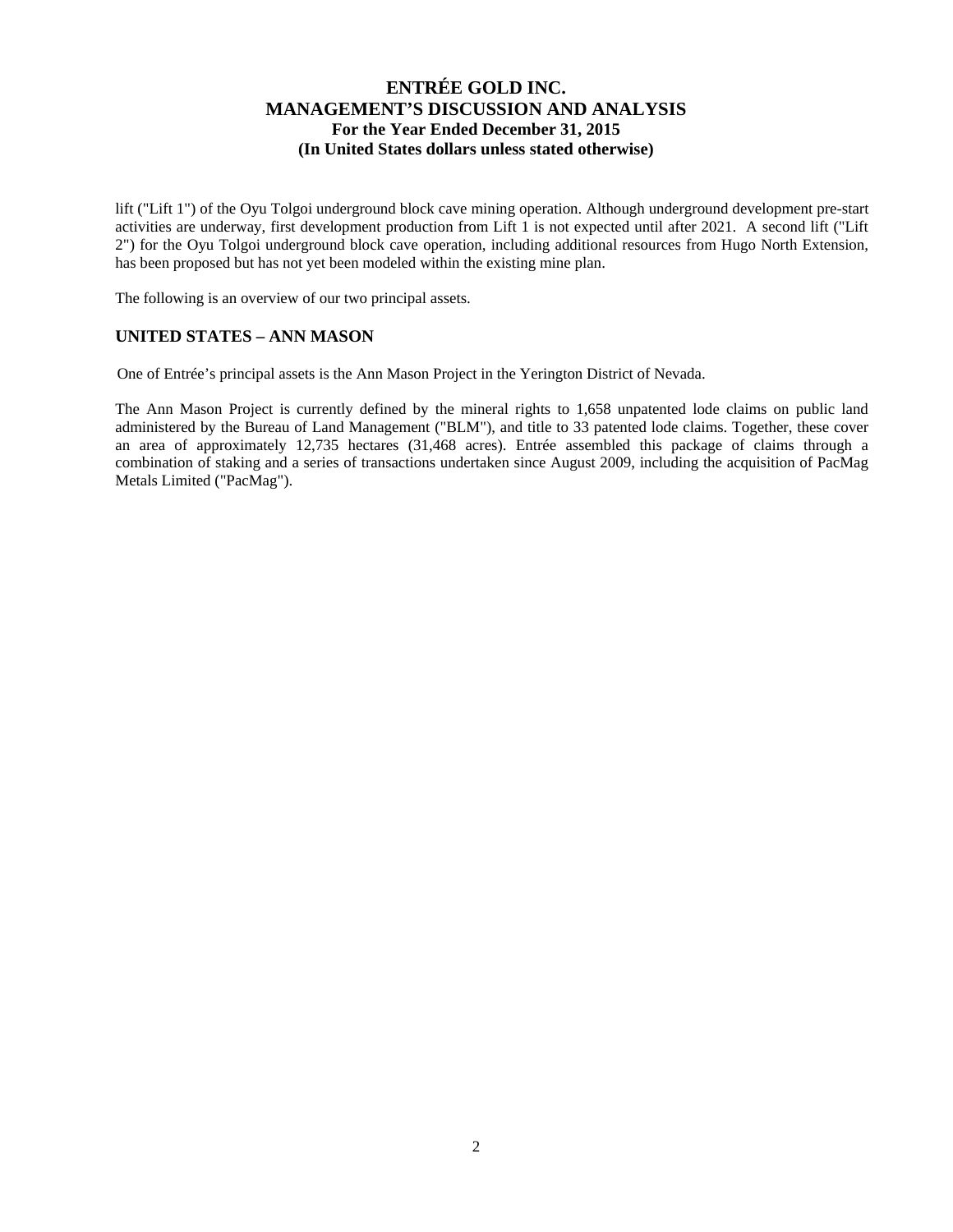

The illustration below depicts the target locations and current land status of the Ann Mason Project.

### *Updated Preliminary Economic Assessment*

On September 9, 2015, the Company announced the results of the 2015 PEA on the Ann Mason deposit. The Company subsequently filed on October 23, 2015, a technical report titled "Updated Preliminary Economic Assessment on the Ann Mason Project, Nevada, U.S.A." with an effective date of September 9, 2015. The 2015 PEA was independently prepared by AGP Mining Consultants Inc. ("AGP"), Toronto, Amec Foster Wheeler Americas Limited ("Amec Foster Wheeler"), Vancouver and Porcupine Engineering Services Inc. ("PES"). The following information is summarized, derived or extracted from the 2015 PEA. For a complete description of the assumptions, qualifications and procedures associated with the information in the 2015 PEA, reference should be made to the full text of the 2015 PEA, which is available for review on SEDAR located at www.sedar.com or on www.entreegold.com.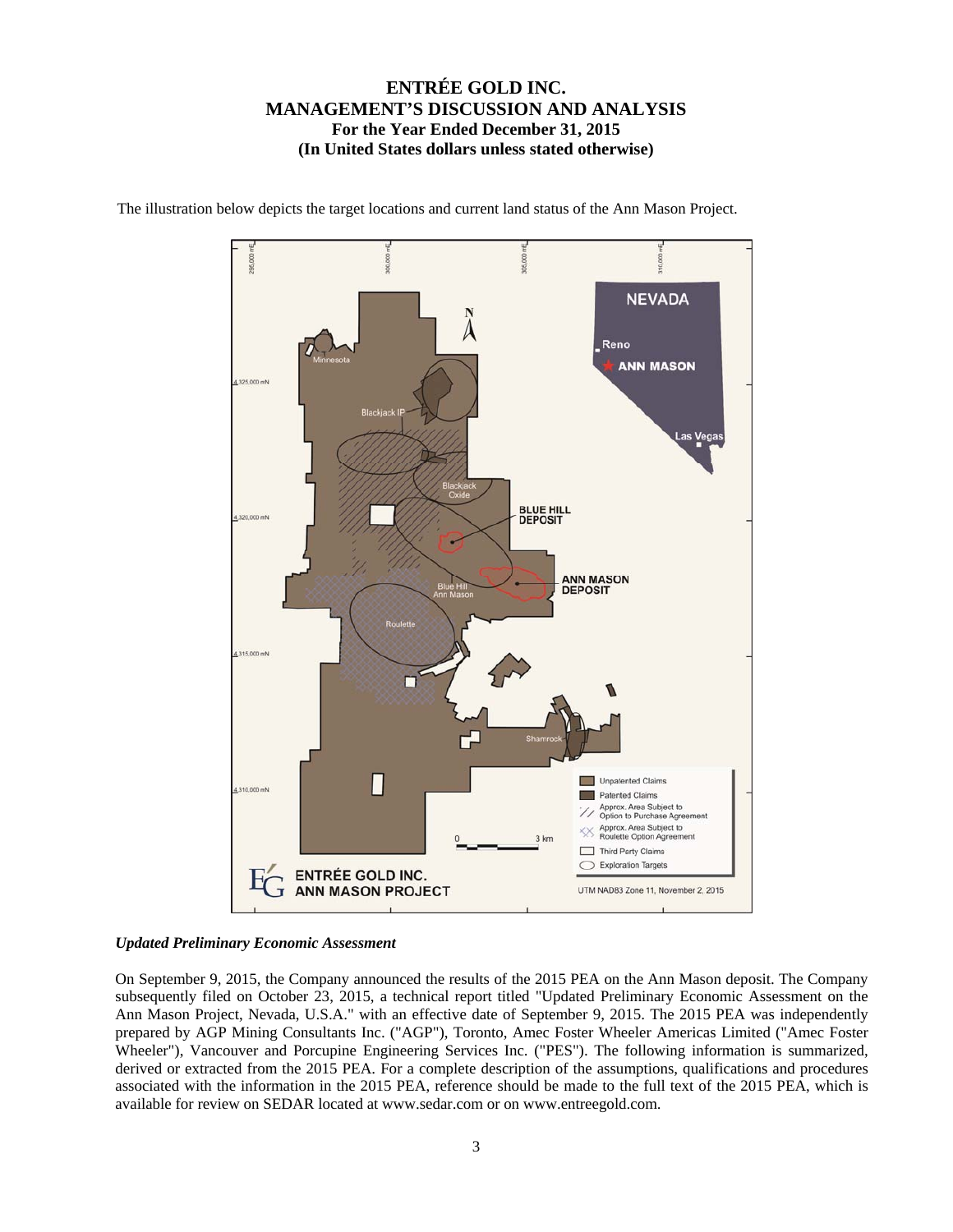Key results from the 2015 PEA can be summarized as follows:

- Base Case\* pre-tax net present value ("NPV") (7.5% discount rate) of \$1,158 million, internal rate of return ("IRR") of 15.8%.
- Base Case\* post-tax NPV (7.5% discount rate) of \$770 million, IRR of 13.7%.
- Development capital costs of approximately \$1.35 billion, including \$103 million contingency.
- Pre-production development of three years.
- Mine production for 21 years, followed by four years of reclamation (Life of Mine or "LOM").
- Average LOM cash costs (net of by-product sales) pre-tax of \$1.49/lb copper (see Non-U.S. GAAP Performance Measurement below).
- Average LOM all-in sustaining costs ("AISC") (net of by-product sales) pre-tax of \$1.57/lb copper (see Non-U.S. GAAP Performance Measurement below).
- Net average pre-tax undiscounted cash flow over Years 1 to 21 of approximately \$298 million per year (and post-tax of \$238 million per year).
- LOM payable production of approximately:
	- o 5.1 billion pounds of copper,
	- o 46 million pounds of molybdenum,
	- o 0.4 million ounces of gold, and
	- o 8.8 million ounces of silver.
- Average annual payable production of approximately:
	- o 241 million pounds of copper,
	- o 2.2 million pounds of molybdenum,
	- o 20,000 ounces of gold, and
	- o 421,000 ounces of silver.
- Strip ratio of 2.01:1 waste to mineralized material (including pre-strip).
- LOM average copper recovery of 92%.
- Copper concentrate grading 30% with no penalty elements identified.

\*Base Case uses \$3.00/lb copper, \$11/lb molybdenum, \$1,200/oz gold, \$20/oz silver.

The 2015 PEA is preliminary in nature and includes Inferred mineral resources that are considered too speculative geologically to have the economic considerations applied to them that would enable them to be categorized as mineral reserves, and there is no certainty that the 2015 PEA will be realized. Mineral resources that are not mineral reserves do not have demonstrated economic viability.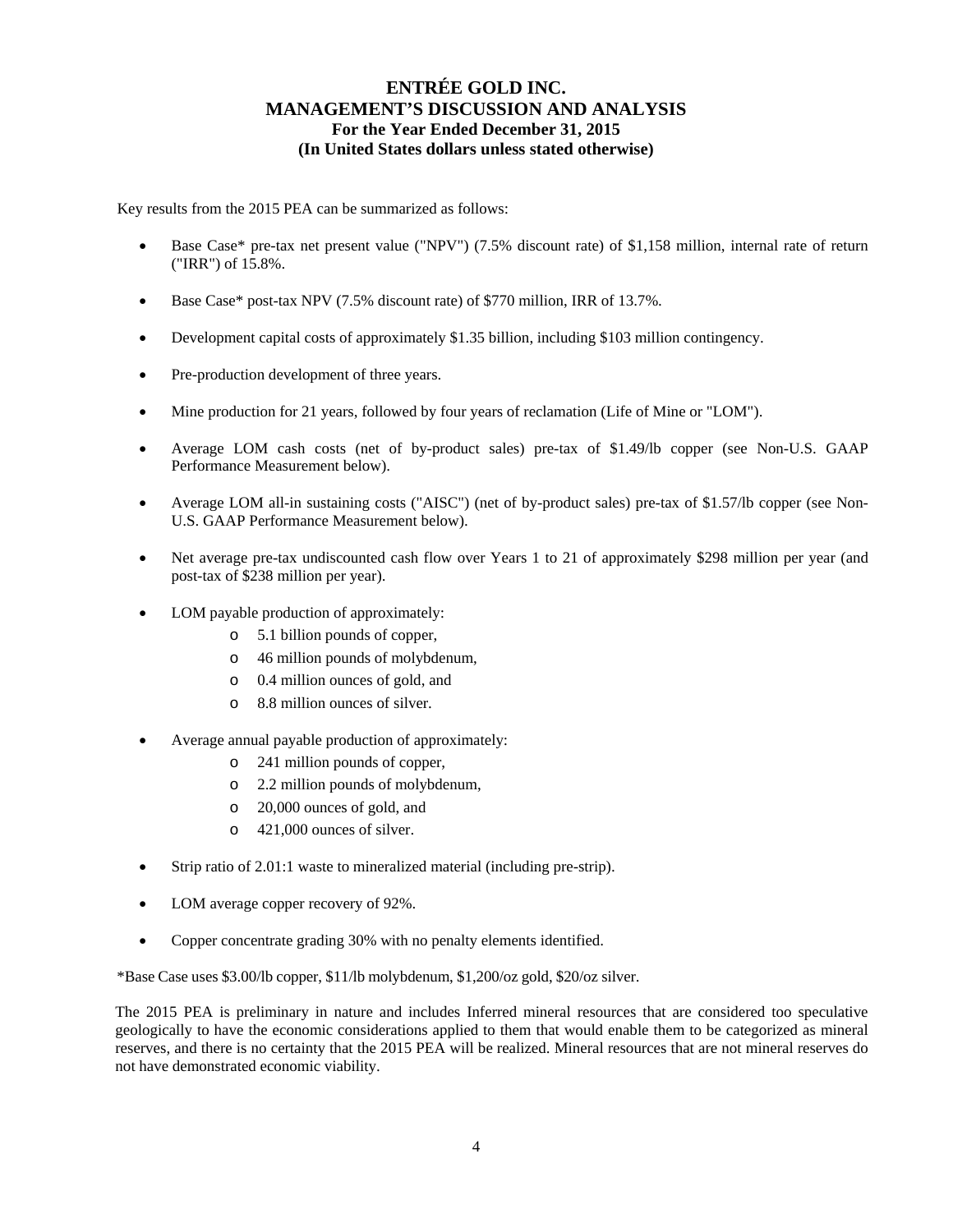The following table summarizes the main economic parameters and outputs of the 2015 PEA discounted cash flow.

#### **Table 1. Summary of Ann Mason 2015 PEA key financial outputs.**

| <b>Cost Category</b>                                   | Unit              | <b>Low Case</b> | <b>Base Case</b> | <b>High Case</b> |
|--------------------------------------------------------|-------------------|-----------------|------------------|------------------|
| <b>Operating Costs</b>                                 |                   |                 |                  |                  |
| Copper                                                 | \$/lb             | \$2.75          | \$3.00           | \$3.25           |
| Molybdenum                                             | \$/lb             | \$9.00          | \$11.00          | \$13.00          |
| Silver                                                 | $5$ / $oz$        | \$15.00         | \$20.00          | \$25.00          |
| Gold                                                   | $5$ / $oz$        | \$1,100         | \$1,200          | \$1,300          |
| <b>Subtotal Operating Costs</b>                        | (\$M)             | 8,671.2         | 8,671.2          | 8,671.2          |
| <b>Subtotal Capital Costs</b>                          | (\$M)             | 1,542.0         | 1,542.0          | 1,542.0          |
| Revenue (after smelting, refining, roasting, payables) | (SM)              | 13,840.2        | 15,285.5         | 16,730.7         |
| Net Revenue (less Royalties)                           | (SM)              | 13,787.9        | 15,227.4         | 16,666.9         |
| Pre-Tax Net Cash Flow (Revenue-Operating-Capital)      | (SM)              | 3,574.7         | 5,014.2          | 6,453.7          |
| Post-Tax Net Cash Flow                                 | (SM)              | 2,730.0         | 3,772.8          | 4,794.6          |
| <b>Net Present Value (Pre-Tax)</b>                     |                   |                 |                  |                  |
| NPV @ 5%                                               | (SM)              | 1,184           | 1,937            | 2,690            |
| NPV @ 7.5%                                             | (SM)              | 591             | 1,158            | 1,724            |
| NPV @ 10%                                              | (SM)              | 205             | 641              | 1,078            |
| <b>IRR</b>                                             | (% )              | 11.9            | 15.8             | 19.4             |
| Payback Period                                         | Years (Year paid) | 8.3 (Yr 9)      | 6.4 (Yr 7)       | 5.2 (Yr 6)       |
| <b>Net Present Value (Post-Tax)</b>                    |                   |                 |                  |                  |
| NPV @ 5%                                               | (SM)              | 815             | 1,379            | 1,928            |
| NPV @ 7.5%                                             | (SM)              | 339             | 770              | 1,189            |
| NPV @ 10%                                              | (SM)              | 30              | 366              | 694              |
| <b>IRR</b>                                             | (%)               | 10.3            | 13.7             | 16.8             |
| Payback Period                                         | Years (Year paid) | 8.7 (Yr 9)      | 6.9 (Yr 7)       | 5.7 (Yr 6)       |

### *Mineral Resource Estimate*

Entrée contracted Amec Foster Wheeler to prepare an updated mineral resource estimate for the Ann Mason deposit. To assess reasonable prospects for eventual economic extraction the Whittle™ pit optimiser software was utilized to prepare a conceptual pit design, constrained within property boundaries, with inputs on mining, processing, G&A, transportation and smelting and refining.

The current mineral resource estimate based on approximately 56,268 metres of Entrée drilling in 78 holes (including 40 recent infill drill holes) and approximately 49,000 metres of historical drilling in 116 holes. The resource database also includes re-assaying of 6,142 samples from 44 historical Anaconda Company core holes, to allow molybdenum, gold, and silver values to be estimated. At a base case cut-off of 0.20% copper, the deposit is estimated to contain the following mineral resources (Table 2):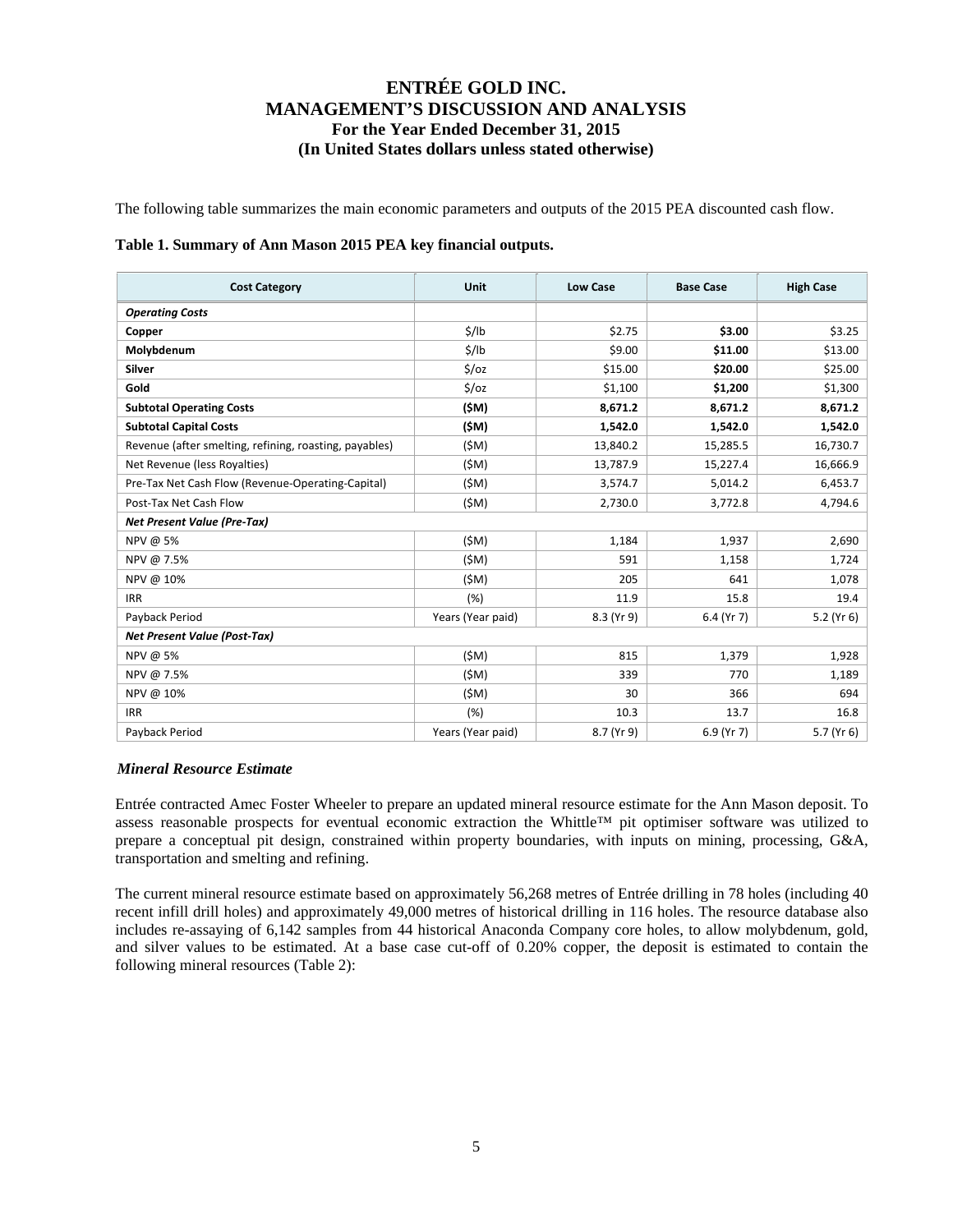|                        |                 |              |              | Grade       |             |             |             | <b>Contained Metal</b> |             |
|------------------------|-----------------|--------------|--------------|-------------|-------------|-------------|-------------|------------------------|-------------|
| <b>Classification</b>  | Tonnage<br>(Mt) | Cu<br>$(\%)$ | Mo<br>$(\%)$ | Au<br>(g/t) | Ag<br>(g/t) | Cu<br>(MIb) | Mo<br>(MIb) | Au<br>(Moz)            | Ag<br>(Moz) |
| Measured               | 412             | 0.33         | 0.006        | 0.03        | 0.64        | 3,037.6     | 58.1        | 0.37                   | 8.46        |
| Indicated              | 988             | 0.31         | 0.006        | 0.03        | 0.66        | 6,853.3     | 128.5       | 0.97                   | 21.00       |
| Measured and Indicated | 1,400           | 0.32         | 0.006        | 0.03        | 0.65        | 9,890.9     | 186.6       | 1.33                   | 29.46       |
| Inferred               | 623             | 0.29         | 0.007        | 0.03        | 0.66        | 3,987.2     | 96.2        | 0.58                   | 13.16       |

### **Table 2. Mineral Resource Statement for the Ann Mason Deposit based on a 0.20% Copper Cut-off**

**Notes:** 

- 1. Effective date September 9, 2015, Peter Oshust, P.Geo.
- 2. Mineral resources are reported within a constraining pit shell developed using Whittle™ software. Assumptions include metal prices of \$3.74/lb for copper, \$13.23/lb for molybdenum, \$1,495/oz for gold, and \$23.58/oz for silver, process recoveries of 92% for copper, 50% for molybdenum, 50% for gold, and 55% for silver, mining cost of  $$1.09/t + $0.02/b$ ench below 1605 metres, \$5.82/t for processing, and \$0.30/t for G&A.
- 3. Assumptions include 100% mining recovery.
- 4. An external dilution factor was not considered during this mineral resource estimation.
- 5. Internal dilution within a 20 metre x 20 metre x 15 metre selective mining unit ("SMU") was considered.
- 6. The 0.4% NSR royalty held by Sandstorm Gold Ltd. was not considered during the preparation of the constraining pit.

Mineral resources that are not mineral reserves do not have demonstrated economic viability.

The July 31, 2012 Blue Hill mineral resource estimate was reproduced in the 2015 PEA. Mineral resources at Blue Hill were estimated by Michael Waldegger, P.Geo. under the supervision of Pierre Desautels, P.Geo. of AGP. The estimate is based on copper, molybdenum, gold, and silver drill hole sample grades collected from a mix of core and reverse circulation ("RC") drill holes.

The resource is reported within a LG pit shell, generated by AGP, and is based on Entrée's drilling of 30 RC and core holes totaling approximately 6,822 metres. In addition, the estimate incorporates approximately 2,381 metres of RC drilling (7 holes) and 1,057 metres of core drilling (2 holes) completed by PacMag, and 10 historic Anaconda Company RC and core holes totaling approximately 2,927 metres. A total of 10 holes drilled in 2013 and 2015 were subsequently added to the database. Four of those holes were located in close proximity to the Blue Hill mineral resource but were considered not material to the overall Ann Mason Project; therefore, the Blue Hill mineral resource estimate was not updated for the 2015 PEA.

The following table summarizes the pit-constrained Inferred mineral resource estimate for the Blue Hill deposit (reported separately for oxide, mixed and sulphide copper mineralization):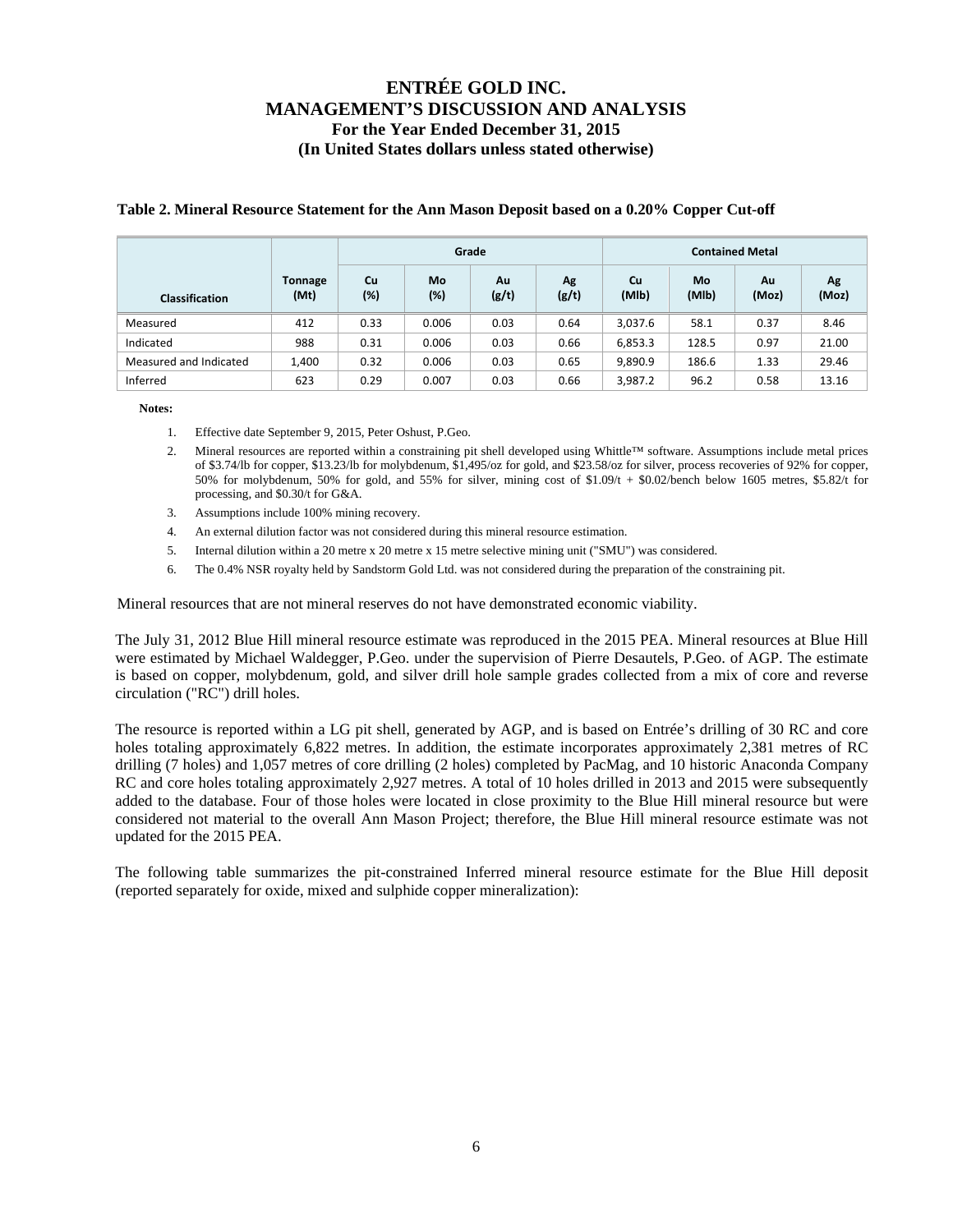| Zone                     | <b>Base Case</b><br>Cut-off<br>(Cu %) | <b>Tonnes</b><br>(Million) | Cu<br>(%) | <b>Cu</b><br>(Million lb) | <b>Mo</b><br>(%) | Au<br>(g/t) | Ag<br>(g/t) |
|--------------------------|---------------------------------------|----------------------------|-----------|---------------------------|------------------|-------------|-------------|
| Oxide                    | 0.10                                  | 47.44                      | 0.17      | 179.37                    | $---$            | $---$       | $---$       |
| Mixed                    | 0.10                                  | 24.69                      | 0.18      | 98.12                     | $---$            | $---$       | $---$       |
| Oxide/Mixed<br>Sub-total | 0.10                                  | 72.13                      | 0.17      | 277.49                    | ---              | $--$        | ---         |
| Sulphide                 | 0.15                                  | 49.86                      | 0.23      | 253.46                    | 0.005            | 0.01        | 0.3         |

### **Table 3. Summary of Blue Hill Pit-Constrained Inferred Mineral Resource (Effective July 31, 2012)**

**Notes:** 

- 1. Mineral resources are classified in accordance with the 2014 CIM Definition Standards for Mineral Resources and Mineral Reserves.
- 2. Mineral resources do not include external dilution, nor was the tabulation of contained metal adjusted to reflect metallurgical recoveries.
- 3. Tonnages are rounded to the nearest 10,000 tonnes, and grades are rounded to two decimal places.
- 4. Rounding as required by reporting guidelines may result in apparent summation differences between tonnes, grade, and contained metal content.
- 5. Material quantities and grades are expressed in metric units, and contained metal in imperial units.

The Blue Hill deposit underlies a 900 by 450 metre area. Combined oxide and mixed zones range up to 185 metres in thickness (thinning to the northwest) with the sulphide zone appearing at an average depth of 160 metres below surface. Mineralization remains open to the northwest.

Preliminary metallurgy suggests the oxide and mixed copper mineralization is amenable to low-cost, heap leach and solvent extraction/electrowinning ("SX/EW") processing. Initial metallurgical testwork completed at Metcon Research in Tucson during 2012 showed that the average copper recovery in the oxide mineralization in column leach testing is 86%, while the mixed material returned 83% recovery. The underlying sulphide-copper mineralization has only been tested with ten widely spaced holes and remains open in most directions.

The Roulette, Blackjack, Shamrock and Ann South properties have been folded into the Ann Mason Project, which now includes the Ann Mason copper-molybdenum porphyry deposit, the Blue Hill copper deposit, the Blackjack IP, Blackjack Oxide and Roulette targets, and the Minnesota and Shamrock copper skarn targets. Unless otherwise described below, Entrée has, or has an option to acquire, a 100% interest in the claims comprising the Ann Mason Project.

A total of 226 of the unpatented lode claims (formerly part of the Blackjack property) are subject to a mining lease and option to purchase agreement (the "MLOPA"). The MLOPA provides for an option to purchase the claims for \$500,000, a 3% net smelter returns ("NSR") royalty (which may be bought down to a 1% NSR royalty for \$2 million) and annual advance minimum royalty payments of \$27,500 until the commencement of sustained commercial production. The advance payments will be credited against future NSR royalty payments or the buy down of the royalty.

In September 2009, Entrée entered into an agreement with a third party whereby Entrée may acquire an 80% interest in 216 unpatented lode claims formerly known as the Roulette property. In order to acquire its interest, Entrée must: (a) incur expenditures of \$1,000,000, make cash payments of \$140,000 and issue 85,000 common shares of the Company within three years (completed); (b) make aggregate advance royalty payments totaling \$375,000 between the fifth and tenth anniversaries of the agreement (\$100,000 paid to date); and (c) deliver a bankable feasibility study before the tenth anniversary of the agreement.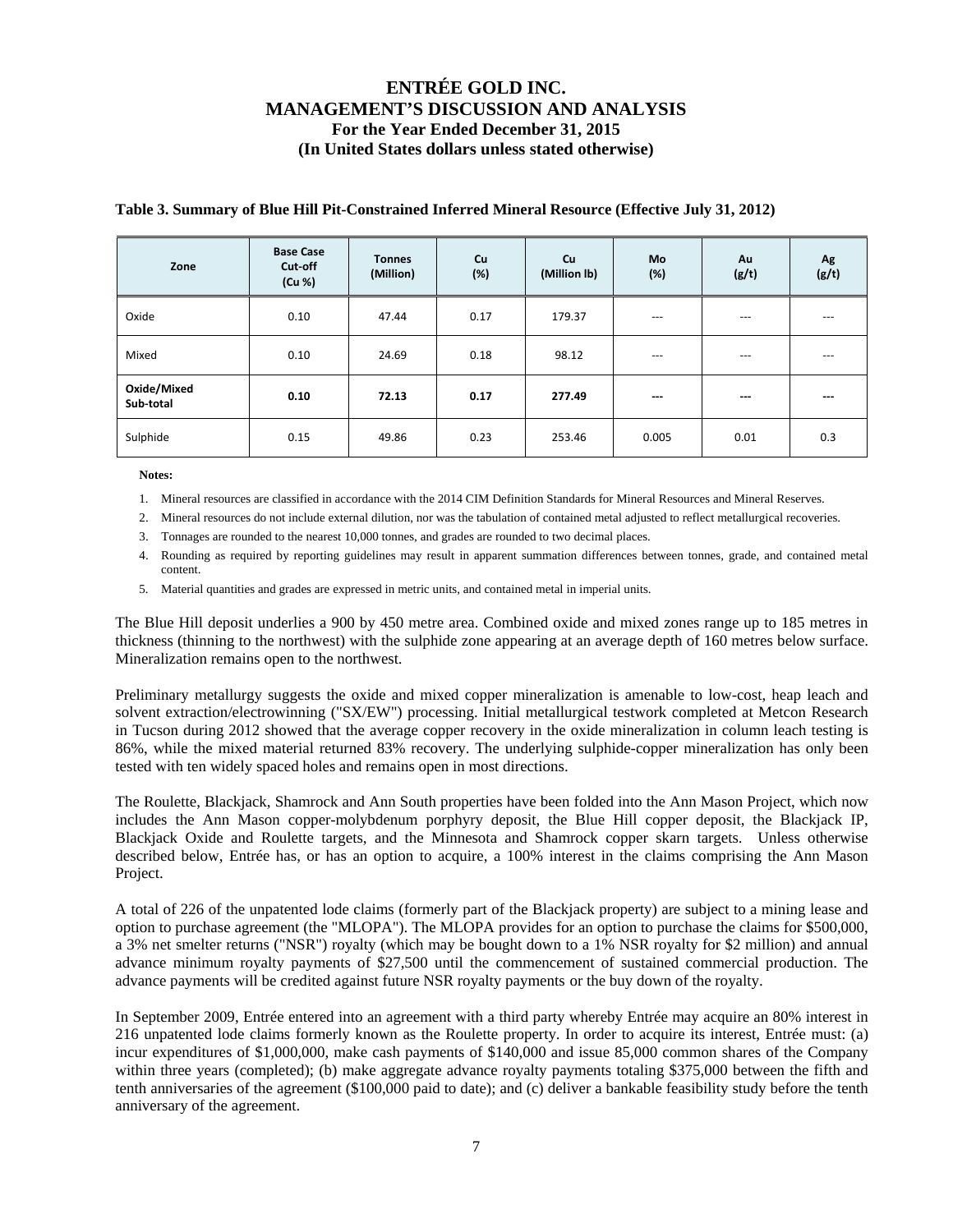Seventeen of the patented lode claims are subject to a 2% NSR royalty granted to a third party. This royalty does not cover any of the mineralization outlined to date at either of the Ann Mason or Blue Hill deposits. In addition, 235 of the unpatented lode claims, including the claims covering the Ann Mason and Blue Hill deposits, are subject to a 0.4% NSR royalty.

Separate from the patented and unpatented lode claims comprising the Ann Mason Project, Entrée has an option to purchase 21 unpatented placer claims within the project boundaries, pursuant to an agreement entered into on April 30, 2014 and amended on July 13, 2015. In consideration of the option and a grant of access over the placer claims for the purpose of locating its own unpatented lode claims, Entrée paid \$35,000 and issued 250,000 common shares of the Company. Entrée may extend the option period to a maximum of five years, by making additional payments of \$35,000 each on the six-month (paid), first (paid), second, third and fourth anniversaries of the effective date of the agreement. Entrée may exercise the option at any time by paying a purchase price of \$500,000. All cash option payments made by Entrée will be credited towards the purchase price.

### **MONGOLIA – ENTRÉE/OYU TOLGOI JV**

The Entrée/Oyu Tolgoi JV property in the South Gobi region of Mongolia is comprised of the eastern portion of the Shivee Tolgoi mining licence, which hosts the Hugo North Extension copper-gold deposit, and all of the Javhlant mining licence, which hosts the Heruga copper-gold-molybdenum deposit (the "Entrée/Oyu Tolgoi JV Property"). Separately, Entrée has a 100% interest in the western portion of the Shivee Tolgoi mining licence, which is referred to as "Shivee West". The original Shivee Tolgoi and Javhlant exploration licences were converted into mining licences by the Mineral Resources Authority of Mongolia ("MRAM") in October 2009 as a condition precedent to the Oyu Tolgoi Investment Agreement. Shivee Tolgoi and Javhlant completely surround OTLLC's Oyu Tolgoi mining licence.

The Shivee Tolgoi and Javhlant mining licences are divided between Entrée and the Entrée/Oyu Tolgoi JV as follows:

- The Entrée/Oyu Tolgoi JV covers 39,807 hectares consisting of the eastern portion of Shivee Tolgoi and all of the Javhlant mining licence. The Entrée/Oyu Tolgoi JV Property is contiguous with, and on three sides (to the north, east and south) surrounds OTLLC's Oyu Tolgoi mining licence. The Entrée/Oyu Tolgoi JV Property hosts the Hugo North Extension deposit and the Heruga deposit.
- The portion of the Shivee Tolgoi mining licence outside of the Entrée/Oyu Tolgoi JV Property, Shivee West, covers an area of 23,114 hectares. Shivee West is 100% owned by Entrée but is subject to a first right of refusal by OTLLC. In October 2015, as part of efforts to manage cash reserves, Entrée voluntarily surrendered the western-most 12,060 hectares of Shivee West, reducing its area from 35,173 hectares.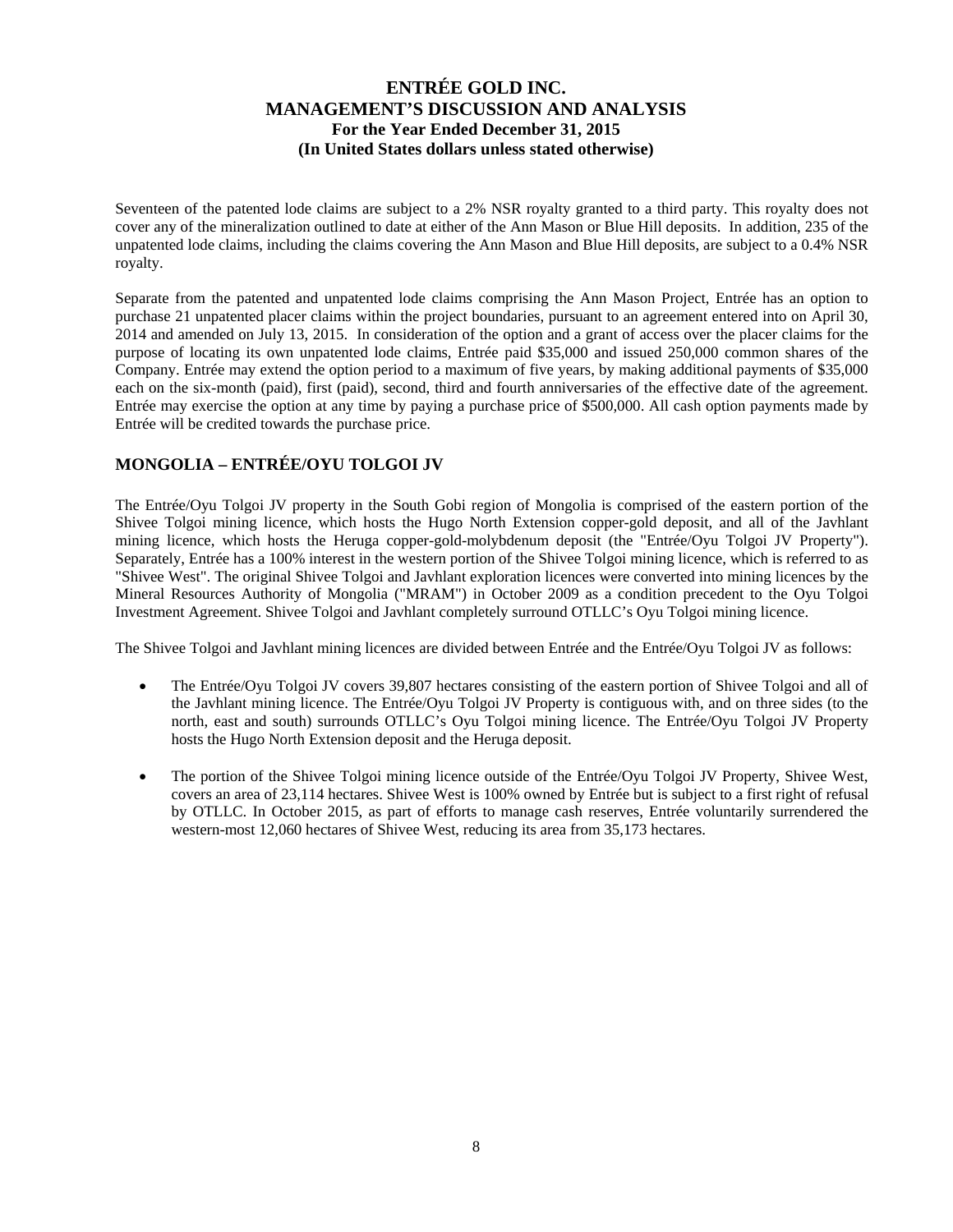

The illustration below depicts the mining licences that comprise the Entrée/Oyu Tolgoi JV Property and Shivee West:

Entrée is engaged in ongoing constructive discussions with stakeholders of the Oyu Tolgoi project, including the Government of Mongolia, OTLLC, Erdenes Oyu Tolgoi LLC, Turquoise Hill and Rio Tinto plc (together with its wholly-owned subsidiaries, "Rio Tinto"). The discussions to date have focussed on issues arising from Entrée's exclusion from the 2009 Oyu Tolgoi Investment Agreement, including the fact that the Government of Mongolia does not have a full 34% interest in the Entrée/Oyu Tolgoi JV Property; the fact that the mining licences integral to future underground operations are held by more than one corporate entity; and the fact that Entrée does not benefit from the stability that it would otherwise have if it were a party to the Oyu Tolgoi Investment Agreement. No agreements have been finalized.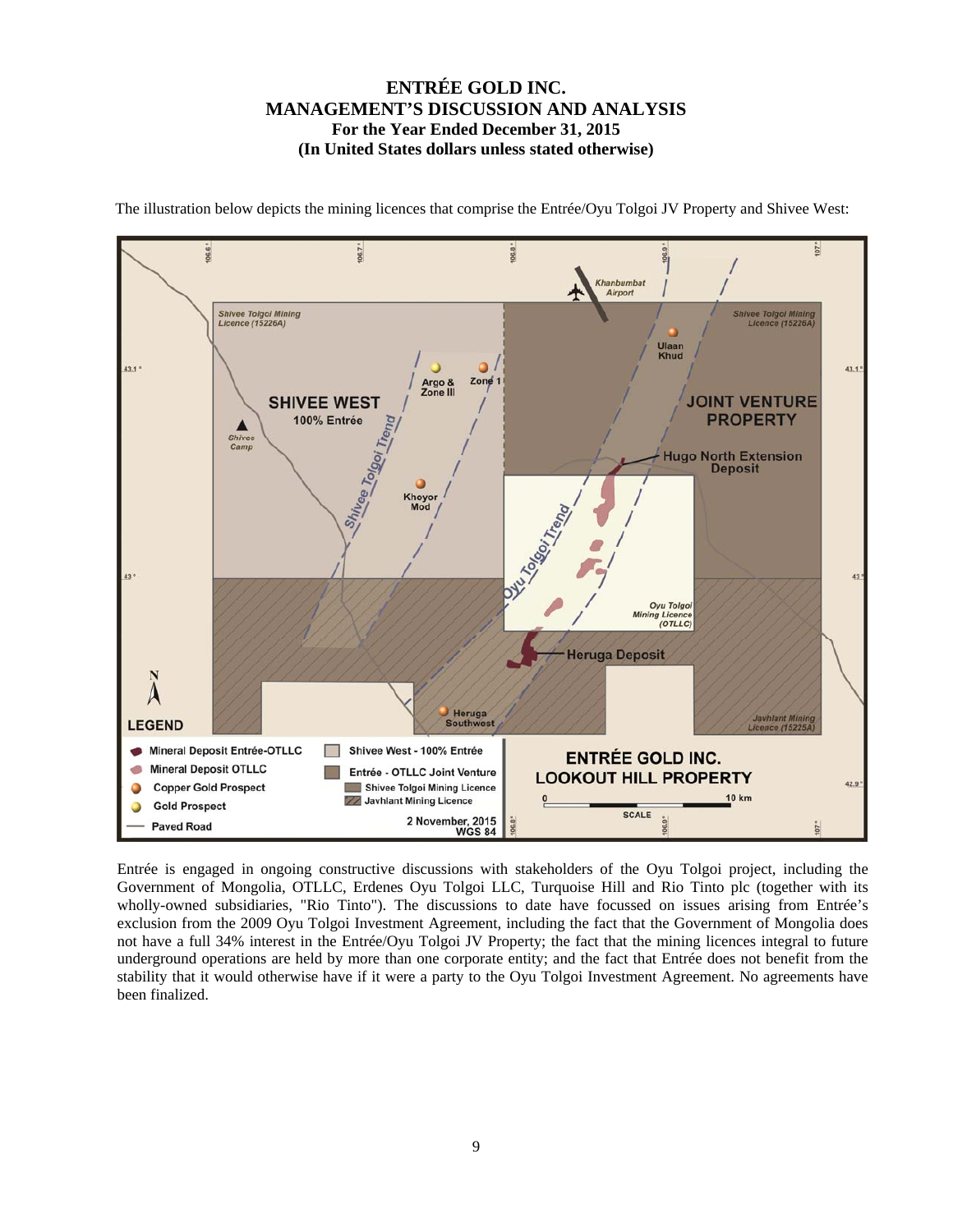### *Entrée/Oyu Tolgoi JV*

In October 2004, the Company entered into an arm's-length Equity Participation and Earn-In Agreement (the "Earn-In Agreement") with Turquoise Hill. Under the Earn-In Agreement, Turquoise Hill agreed to purchase equity securities of the Company, and was granted the right to earn an interest in the Entrée/Oyu Tolgoi JV Property. Most of Turquoise Hill's rights and obligations under the Earn-In Agreement, including its right of first refusal on Shivee West, were subsequently assigned by Turquoise Hill to what was then its wholly-owned subsidiary, OTLLC. OTLLC is also the title holder of the Oyu Tolgoi mining licence, illustrated in the map above.

OTLLC undertook an exploration program which established the presence of two significant resources on the Entrée/Oyu Tolgoi JV Property: the Hugo North Extension deposit immediately to the north of the Oyu Tolgoi mining licence and the Heruga deposit immediately to the south of the Oyu Tolgoi mining licence.

On June 30, 2008, OTLLC gave notice to Entrée that it had completed its earn-in obligations by expending a total of \$35 million on exploration on the Entrée/Oyu Tolgoi JV Property. OTLLC earned an 80% interest in all minerals extracted below a sub-surface depth of 560 metres from the Entrée/Oyu Tolgoi JV Property and a 70% interest in all minerals extracted from surface to a depth of 560 metres from the Entrée/Oyu Tolgoi JV Property. The Earn-In Agreement provides that at such time as OTLLC completes its earn-in obligations, the parties will enter into a joint venture agreement in the form attached to the Earn-In Agreement. While the parties have not formally executed the joint venture agreement, the Entrée/Oyu Tolgoi JV is operating under those terms.

Under the terms of the Entrée/Oyu Tolgoi JV, Entrée elected to have OTLLC debt finance Entrée's share of costs with interest accruing at OTLLC's actual cost of capital or prime plus 2%, whichever is less, at the date of the advance. Debt repayment may be made in whole or in part from (and only from) 90% of monthly available cash flow arising from sale of Entrée's share of products. Available cash flow means all net proceeds of sale of Entrée's share of products in a month less Entrée's share of costs of operations for the month.

### *Investment by Rio Tinto in Entrée and Turquoise Hill*

In June 2005, following the announcement in May 2005 of the discovery of high grade mineralization at Hugo North Extension, Rio Tinto indirectly took part in a private placement in the Company and became its then largest shareholder. At December 31, 2015, Rio Tinto owned approximately 11.2% of the Company's issued and outstanding shares.

Following Rio Tinto's investment in the Company in June 2005, Rio Tinto acquired, through a series of transactions, approximately 49% of Turquoise Hill's issued and outstanding shares. On January 24, 2012, Rio Tinto announced that it had increased its ownership interest in Turquoise Hill to 51%. At that time, Rio Tinto was deemed to have acquired beneficial ownership over the common shares of the Company held by Turquoise Hill. At December 31, 2015, Turquoise Hill owned approximately 9.4% of the Company's issued and outstanding common shares, which it acquired pursuant to the Earn-In Agreement. When combined with the common shares of the Company held by Rio Tinto, at December 31, 2015, Rio Tinto beneficially owned approximately 20.6% of the Company's issued and outstanding shares.

#### *Execution of Investment Agreement, Heads of Agreement and Memorandum of Agreement*

The Minerals Law of Mongolia, which became effective on August 26, 2006, defines a mineral deposit of strategic importance (a "Strategic Deposit") as a mineral resource that may have the potential to impact national security, or the economic and social development of the country, or that is generating or has the potential to generate more than five percent (5%) of Mongolia's gross domestic product in any given year. Under Resolution No 57 dated July 16, 2009 of the State Great Khural, the Oyu Tolgoi series of deposits were declared to be Strategic Deposits.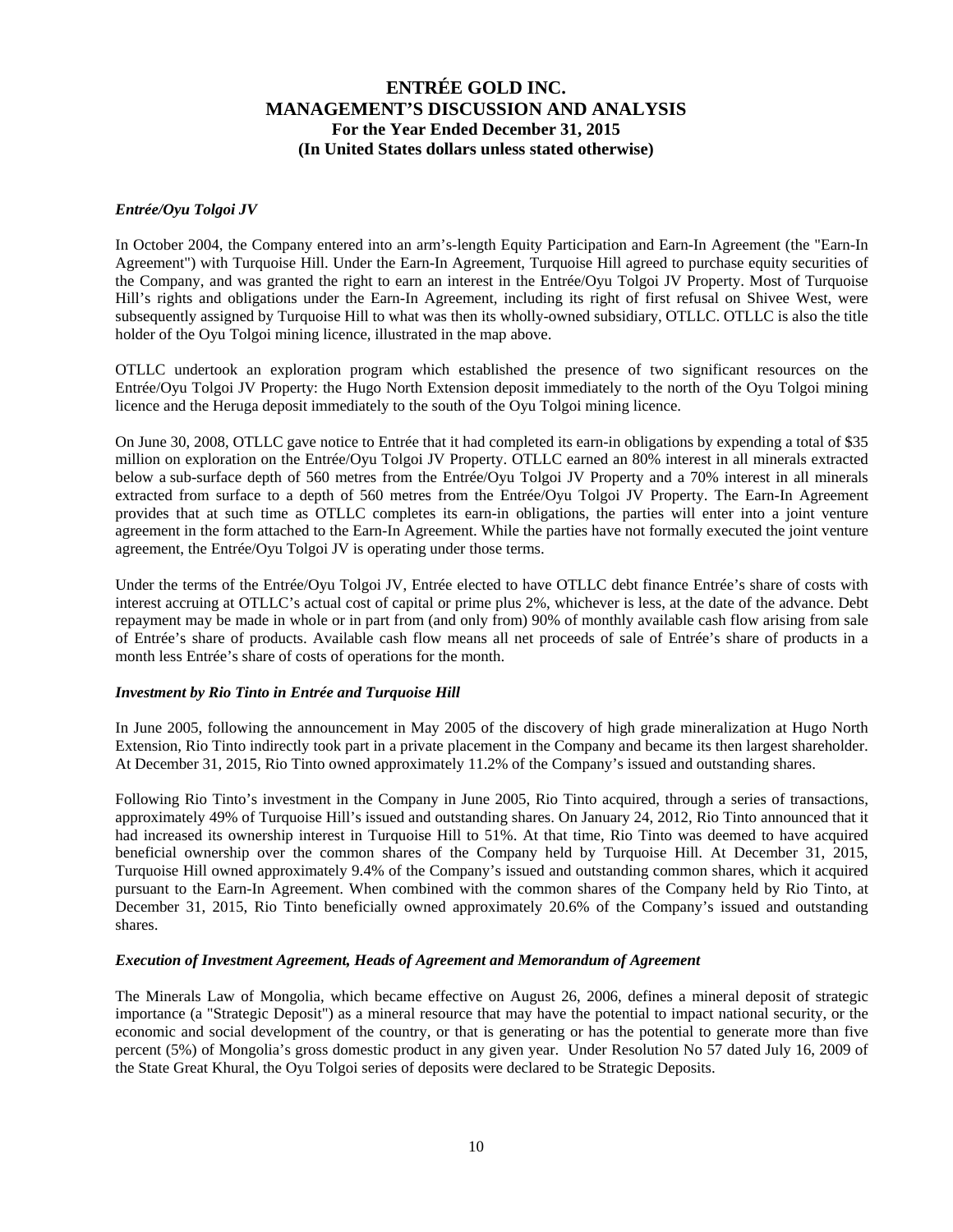The Minerals Law of Mongolia provides that the State may be an equity participant with any private legal entity, up to a 34% equity interest, in the exploitation of any Strategic Deposit where the quantity and grade of the deposit have been defined by exploration that has not been funded from the State budget. On October 6, 2009, Turquoise Hill, its whollyowned subsidiary OTLLC, and Rio Tinto signed an investment agreement (the "Oyu Tolgoi Investment Agreement") with the Mongolian Government, which regulates the relationship among the parties and stabilizes the long term tax, legal, fiscal, regulatory and operating environment to support the development of the Oyu Tolgoi project. The Oyu Tolgoi Investment Agreement specifies that the Government of Mongolia will own 34% of the shares of OTLLC (and by extension, 34% of OTLLC's interest in the Entrée/Oyu Tolgoi JV Property) through its subsidiary Erdenes Oyu Tolgoi LLC. A shareholders' agreement was concurrently executed to establish the Government's 34% ownership interest in OTLLC and to govern the relationship among the parties.

On December 8, 2010, Rio Tinto and Turquoise Hill entered into a Heads of Agreement (the "Heads of Agreement") which provides for the management structure of OTLLC and the project management structure of the Oyu Tolgoi project, among other things. Under the Heads of Agreement, Rio Tinto is entitled to appoint three of the nine directors of OTLLC (with Turquoise Hill appointing three and the Government of Mongolia appointing three (as directed within the Amended and Restated Shareholders Agreement among the parties (the "Shareholders' Agreement") dated June 8, 2011)) and Rio Tinto assumes management of the building and operation of the Oyu Tolgoi project, which includes the Heruga and Hugo North Extension deposits on the Entrée/Oyu Tolgoi JV Property.

On April 18, 2012, Rio Tinto announced that it had signed a Memorandum of Agreement (the "MOA") with Turquoise Hill under which Rio Tinto agrees to support and provide certain elements of a comprehensive funding package that will underpin the development of the Oyu Tolgoi project. In accordance with the MOA, Rio Tinto assumed responsibility for all exploration operations on behalf of OTLLC, including exploration on the Entrée/Oyu Tolgoi JV Property.

### *Oyu Tolgoi Development and Funding*

As reported by Turquoise Hill, overall construction of the first phase of the Oyu Tolgoi project (OTLLC's Southern Oyu open pits) was essentially complete at the end of 2012. First ore was processed through the concentrator on January 2, 2013 and production of the first copper-gold concentrate followed on January 31, 2013. The first shipment of copper concentrate was sent to customers in China on July 9, 2013. On October 14, 2013, Turquoise Hill reported that the concentrator was operating at name-plate capacity of approximately 100,000 tonnes of ore processed per day.

As reported by Turquoise Hill, on April 17, 2013, Rio Tinto signed commitment letters with 15 global banks that locked in pricing and terms for long-term project financing for Oyu Tolgoi. On July 28, 2013, following receipt of notification from the Government of Mongolia that project financing for the Oyu Tolgoi underground mine would require approval by the Mongolian Parliament, Turquoise Hill announced that funding and all work on the underground development of Oyu Tolgoi would be delayed. On August 12, 2013, development of the underground mine, including Lift 1 of the Entrée/Oyu Tolgoi JV's Hugo North Extension deposit, was suspended. However, Turquoise Hill reported that the feasibility study for expansion of the Oyu Tolgoi mine was ongoing. The commitments from the commercial bank consortium formally expired on September 30, 2014.

On March 18, 2015, Turquoise Hill announced that OTLLC had filed a statutory 2015 Oyu Tolgoi Feasibility Study ("OTFS 2015") with the Mongolian Minerals Council. Turquoise Hill stated that OTFS 2015 is based on the same study as, and is consistent with, the 2014 Oyu Tolgoi Technical Report filed by Turquoise Hill in October 2014. The OTFS 2015 contains two production cases – a Reserve case and a Life of Mine case.

On May 18, 2015, the Government of Mongolia, OTLLC, Turquoise Hill and Rio Tinto signed the Underground Mine Development and Financing Plan ("Mine Plan") addressing the key outstanding Oyu Tolgoi shareholder issues, including tax matters, a 2% NSR royalty held by Turquoise Hill, the Oyu Tolgoi 5% sales royalty calculation, management services payments and the sourcing of power for Oyu Tolgoi from within Mongolia. The Mine Plan states that the principles of a comprehensive financing plan including for the underground stage have been agreed on and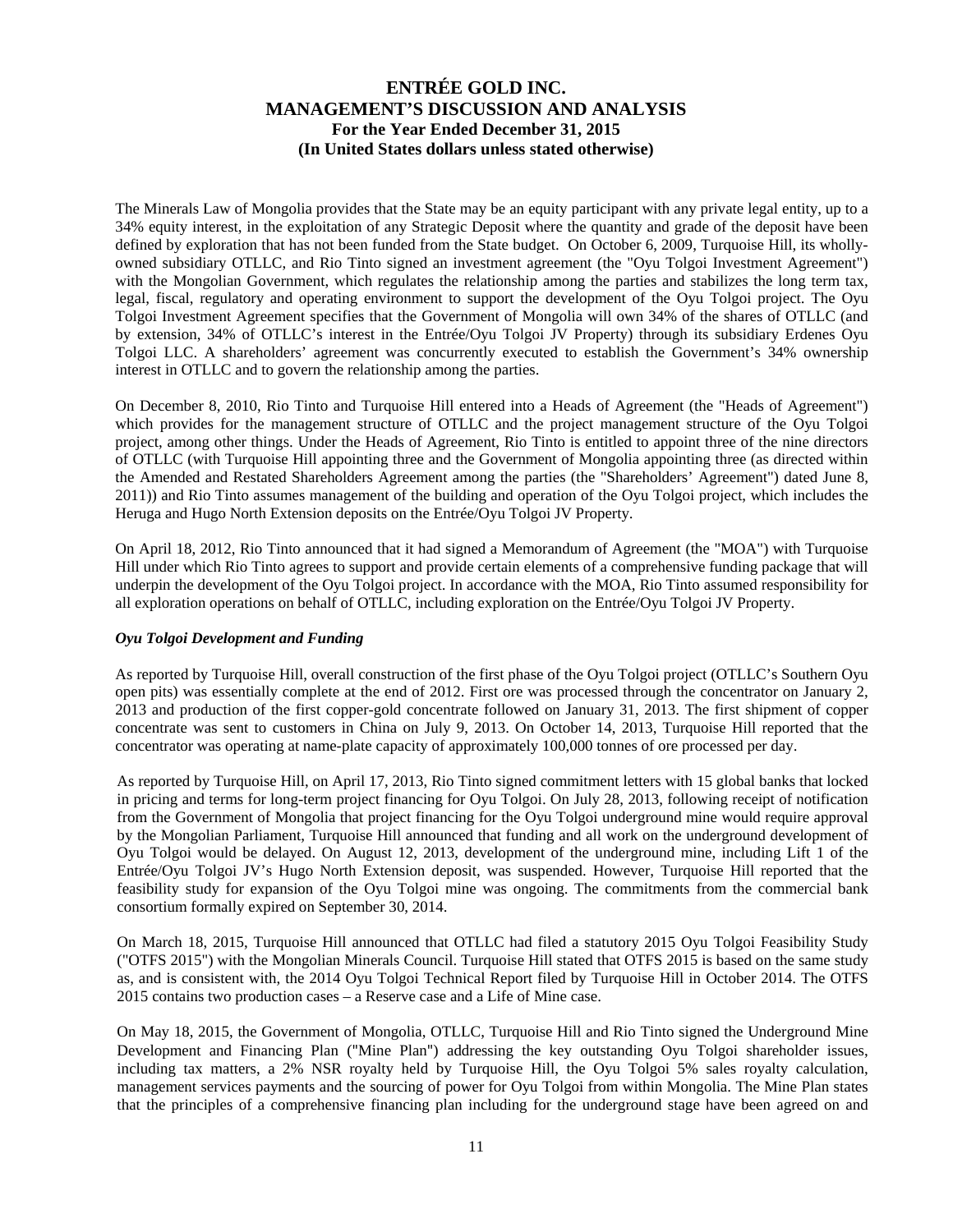include that up to \$6 billion of external funding will be raised through third party project financing (including for the underground stage) and other bank finance, product off-take arrangements or other forms of financing.

On August 27, 2015, Turquoise Hill announced that OTLLC had filed revised schedules for the OTFS 2015 with the Mongolian Minerals Council, which aligned OTFS 2015 with the Mine Plan. Turquoise Hill also stated that:

- an update to the capital estimate will be completed in parallel with other pre-start activities, ahead of final approval of the Oyu Tolgoi project by the Turquoise Hill, Rio Tinto and OTLLC boards;
- the preferred engineering, procurement and construction management ("EPCM") contractor has been engaged to complete some critical path detailed engineering and the re-estimate;
- funding for pre-start activities has been approved, including ramp up of the owners and EPCM team, reestimate activities, detailed engineering and early procurement for plant, equipment and materials that are required for project restart as well as necessary critical works that are key enablers for recommencement of lateral development mining activity;
- the funding covers work scheduled to take place before the official 'notice to proceed' is approved, which is expected in the second quarter of 2016; and
- the intent of pre-start funding is to ensure the project is ramped back into production as soon as possible, while not making contract commitments ahead of completing the full project approval. Lateral mining development is targeted to restart in mid-2016.

On September 14, 2015, Turquoise Hill announced that the Government of Mongolia had signed the Multilateral Investment Guarantee Agency ("MIGA") for host country approval with respect to guarantees to be issued by MIGA in connection with the Oyu Tolgoi project financing and that the signing was a significant milestone in the project financing timeline.

On December 14, 2015, Turquoise Hill announced the signing of a \$4.4 billion finance facility, with provision for up to \$6 billion, for underground mine development at the Oyu Tolgoi project. The facility is being provided by a syndicate of international financial institutions and export credit agencies representing the governments of Canada, the United States and Australia, along with 15 commercial banks. Turquoise Hill also announced that Turquoise Hill, Rio Tinto and OTLLC will now continue to work towards updating the Oyu Tolgoi Feasibility Study, including an updated capital estimate, and securing all necessary permits for the development of the underground mine. Once these steps have been completed and subject to the boards of Turquoise Hill, Rio Tinto and OTLLC approving a formal 'notice to proceed', the full \$4.4 billion facility will be drawn down by OTLLC subject to satisfaction of certain conditions precedent.

In addition on January 18, 2016, Turquoise Hill announced that the full year 2015 production for Oyu Tolgoi was 202,200 tonnes of copper and 653,000 ounces of gold in concentrates. In 2016, Oyu Tolgoi is expected to produce 175,000 to 195,000 tonnes of copper and 210,000 to 260,000 ounces of gold in concentrates.

#### *Investment Agreement and the Mongolian Government*

On October 15, 2012, Turquoise Hill announced that it, along with OTLLC and Rio Tinto, had rejected a request from the Mongolia Ministry of Mining to renegotiate the Oyu Tolgoi Investment Agreement. This followed re-affirmation by the Mongolian Government in October 2011 that the Oyu Tolgoi Investment Agreement was signed in full compliance with all laws and regulations of Mongolia.

In early 2013, Turquoise Hill announced that a number of substantive issues had been raised by the Government of Mongolia relating to implementation of the Oyu Tolgoi Investment Agreement and Shareholders' Agreement, including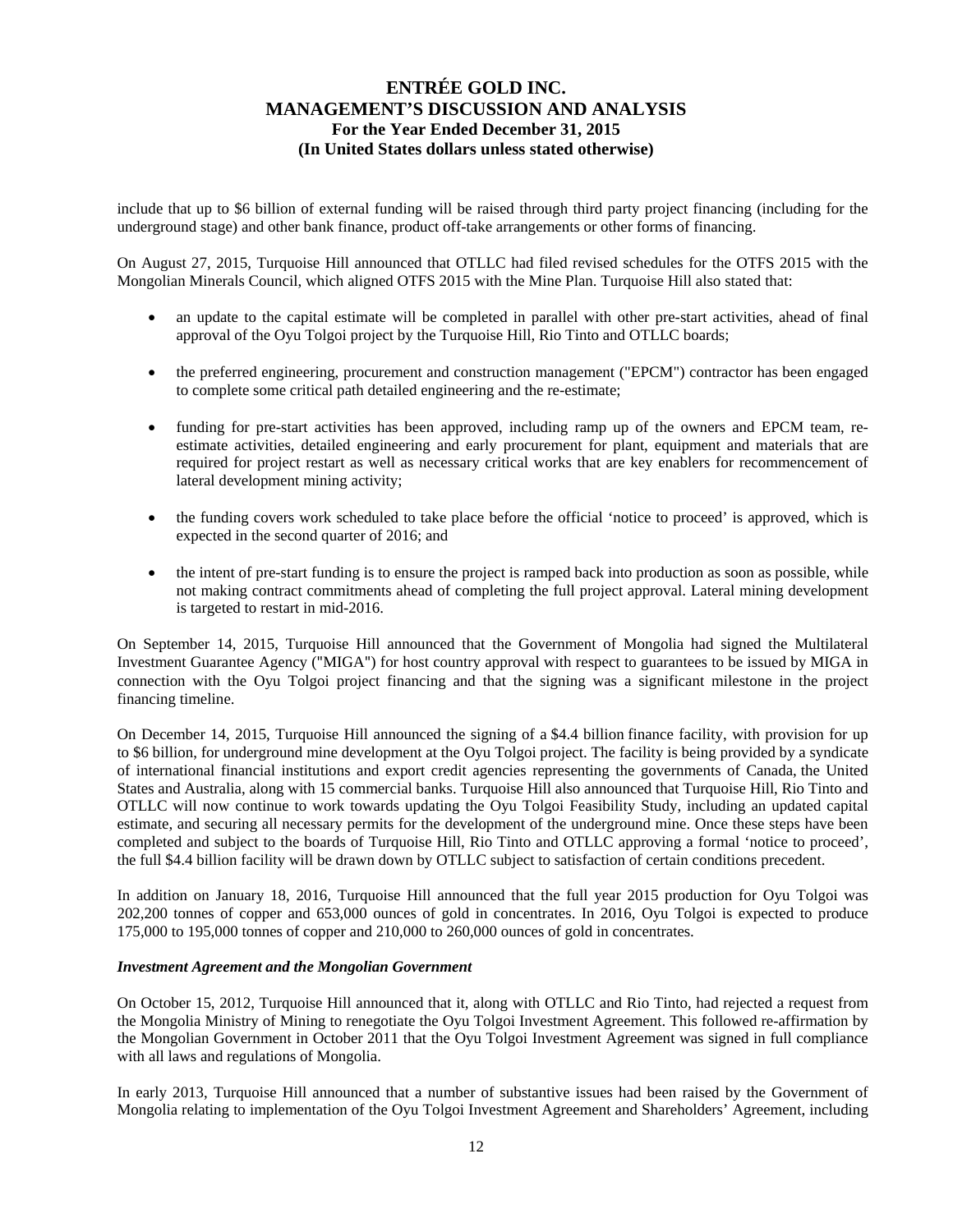Oyu Tolgoi project development and costs, operating budget, project financing, management fees and governance. On August 12, 2013, development of the Oyu Tolgoi underground mine was suspended pending the resolution of outstanding OTLLC shareholder issues.

On May 18, 2015, the Government of Mongolia, OTLLC, Turquoise Hill and Rio Tinto signed the Mine Plan as further described under "Oyu Tolgoi Development and Funding" above, which provides a pathway forward in addressing outstanding shareholder matters to restart underground development.

### *Oyu Tolgoi Investment Agreement and Entrée*

The contract area defined in the Oyu Tolgoi Investment Agreement includes the Javhlant and Shivee Tolgoi mining licences, including Shivee West, which is 100% owned by Entrée and not currently subject to the Entrée/Oyu Tolgoi JV. The conversion of the original Shivee Tolgoi and Javhlant exploration licences into mining licences was a condition precedent to the Oyu Tolgoi Investment Agreement coming into effect. The Shivee Tolgoi and Javhlant mining licences were issued on October 27, 2009, and the Oyu Tolgoi Investment Agreement took legal effect on March 31, 2010.

The Ministry of Mining has advised Entrée that it considers the deposits on the Entrée/Oyu Tolgoi JV Property to be part of the series of Oyu Tolgoi deposits, which were declared to be Strategic Deposits under Resolution No 57 dated July 16, 2009 of the State Great Khural. However, at the time of negotiation of the Oyu Tolgoi Investment Agreement, Entrée was not made a party to the Oyu Tolgoi Investment Agreement, and as such does not have any direct rights or benefits under the Oyu Tolgoi Investment Agreement.

OTLLC agreed, under the terms of the Earn-In Agreement, to use its best efforts to cause Entrée to be brought within the ambit of, made subject to and to be entitled to the benefits of the Oyu Tolgoi Investment Agreement or a separate stability agreement on substantially similar terms to the Oyu Tolgoi Investment Agreement. Entrée is engaged in ongoing constructive discussions with stakeholders of the Oyu Tolgoi project, including the Government of Mongolia, OTLLC, Erdenes Oyu Tolgoi LLC, Turquoise Hill and Rio Tinto. The discussions to date have focussed on issues arising from Entrée's exclusion from the Oyu Tolgoi Investment Agreement, including the fact that the Government of Mongolia does not have a full 34% interest in the Entrée/Oyu Tolgoi JV Property; the fact that the mining licences integral to future underground operations are held by more than one corporate entity; and the fact that Entrée does not benefit from the stability that it would otherwise have if it were a party to the Oyu Tolgoi Investment Agreement. In order to receive the benefits of the Oyu Tolgoi Investment Agreement, the Government of Mongolia may require Entrée to agree to certain concessions, including with respect to the economic benefit of Entrée's interest in the Entrée/Oyu Tolgoi JV Property or the royalty rates applicable to Entrée's share of the Entrée/Oyu Tolgoi JV Property mineralization. No agreements have been finalized.

#### *Joint Venture Property and the Mongolian Government*

In June 2010, the Government of Mongolia passed Resolution 140, the purpose of which is to authorize the designation of certain land areas for "state special needs" within certain defined areas, some of which include or are in proximity to the Oyu Tolgoi project. These state special needs areas are to be used for Khanbogd village development and for infrastructure and plant facilities necessary in order to implement the development and operation of the Oyu Tolgoi project. A portion of the Shivee Tolgoi licence is included in the land area that is subject to Resolution 140.

In June 2011, the Government of Mongolia passed Resolution 175, the purpose of which is to authorize the designation of certain land areas for "state special needs" within certain defined areas in proximity to the Oyu Tolgoi project. These state special needs areas are to be used for infrastructure facilities necessary in order to implement the development and construction of the Oyu Tolgoi project. Portions of the Shivee Tolgoi and Javhlant licences are included in the land area that is subject to Resolution 175.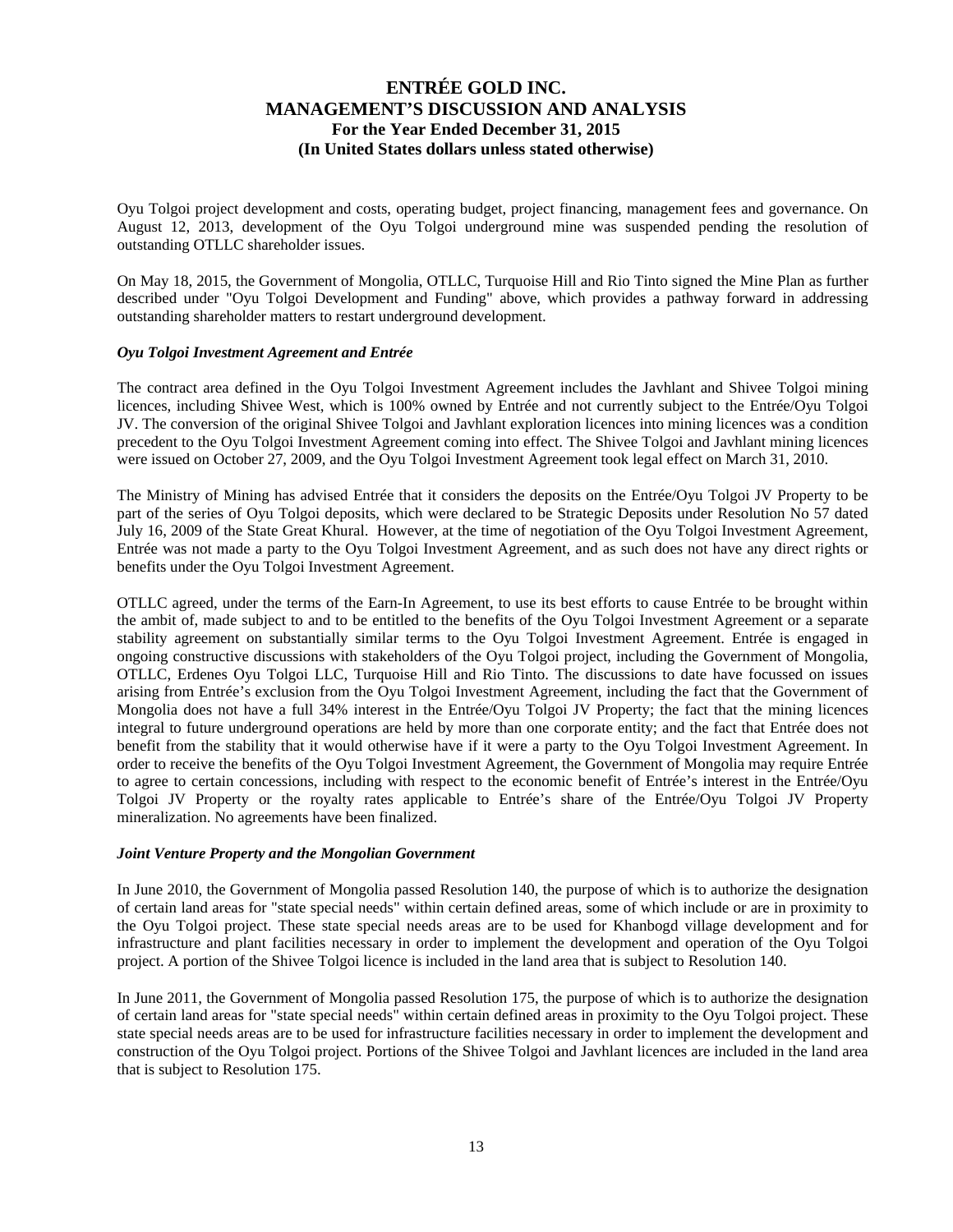It is expected, but not yet formally confirmed by the Government, that to the extent that a consensual access agreement exists or is entered into between OTLLC and an affected licence holder, the application of Resolution 175 to the land area covered by the access agreement will be unnecessary. OTLLC has existing access and surface rights to the Joint Venture Property pursuant to the Earn-In Agreement. If Entrée is unable to reach a consensual arrangement with OTLLC with respect to Shivee West, Entrée's right to use and access a corridor of land included in the state special needs areas for a proposed power line may be adversely affected by the application of Resolution 175. While the Mongolian Government would be responsible for compensating Entrée in accordance with the mandate of Resolution 175, the amount of such compensation is not presently quantifiable.

The Investment Agreement contains provisions restricting the circumstances under which the Shivee Tolgoi and Javhlant licences may be expropriated. As a result, Entrée considers that the application of Resolution 140 and Resolution 175 to the Joint Venture Property will likely be considered unnecessary.

In March 2014, the Government of Mongolia passed Resolution 81, the purpose of which is to approve the direction of the railway line heading from the Ukhaa Khudag coal deposit located in the territory of Tsogttsetsii soum, Omnogovi aimag, to the port of Gashuunshukhait and to appoint the Minister of Roads and Transportation to develop a detailed engineering layout of the base structure of the railway. On June 18, 2014, Entrée was advised by the MRAM that the base structure overlaps with a portion of the Javhlant licence. By Order No. 123 dated June 18, 2014, the Minister of Mining approved the composition of a working group to resolve matters related to the holders of licences through which the railway passes. The Minister of Mining has not yet responded to a request from Entrée to meet to discuss the proposed railway, and no further correspondence from MRAM or the Minister of Mining has been received. It is not yet clear whether the State has the legal right to take a portion of the Javhlant licence, with or without compensation, in order to implement a national railway project, and if it does, whether it will attempt to exercise that right. While the Oyu Tolgoi Investment Agreement contains provisions restricting the circumstances under which the Javhlant licence may be expropriated, there can be no assurances that Resolution 81 will not be applied in a manner that has an adverse impact on Entrée.

### *Legislation*

On November 1, 2013, a new Investment Law came into effect in Mongolia. The new law is aimed at reviving foreign investment by easing restrictions on investors in key sectors such as mining and by providing greater certainty on the taxes they must pay. The new law replaces two previous laws, including the Law of Mongolia on the Regulation of Foreign Investment in Business Entities Operating in Sectors of Strategic Importance ("SEFIL"). The full impact of the new Investment Law is not yet known.

On January 16, 2014, the Mongolian Parliament adopted a new State Minerals Policy. The main focus of the policy is to establish a stable investment environment; improve the quality of mineral exploration, mining and processing; encourage the use of environmentally friendly and modern technology; and strengthen the competitiveness of the Mongolian mining sector on the international market. The State Minerals Policy is also intended to serve as the basis for amendments to the existing Minerals Law and other laws relating to the mining sector.

The State Minerals Policy contemplates the establishment of a "Policy Council" with representatives of the State, investors, professional associations and the public, to make recommendations and support the implementation of the State Minerals Policy. The State Minerals Policy sets out a broad timetable for implementation of its objectives, with legislative reform to be implemented in 2014 and 2015, implementation of the principles of the State Minerals Policy to take place between 2014 and 2025, and assessment of the implementation of the State Minerals Policy to occur between 2020 and 2025.

On July 1, 2014, the Mongolian Parliament passed the Law on the Amendments to the Minerals Law which amends the 2006 Minerals Law (the "2014 Amendments"). In addition, the Mongolian Parliament also passed a separate law which repeals the 2010 statute which imposed a moratorium on the granting of new exploration licences and the transfer of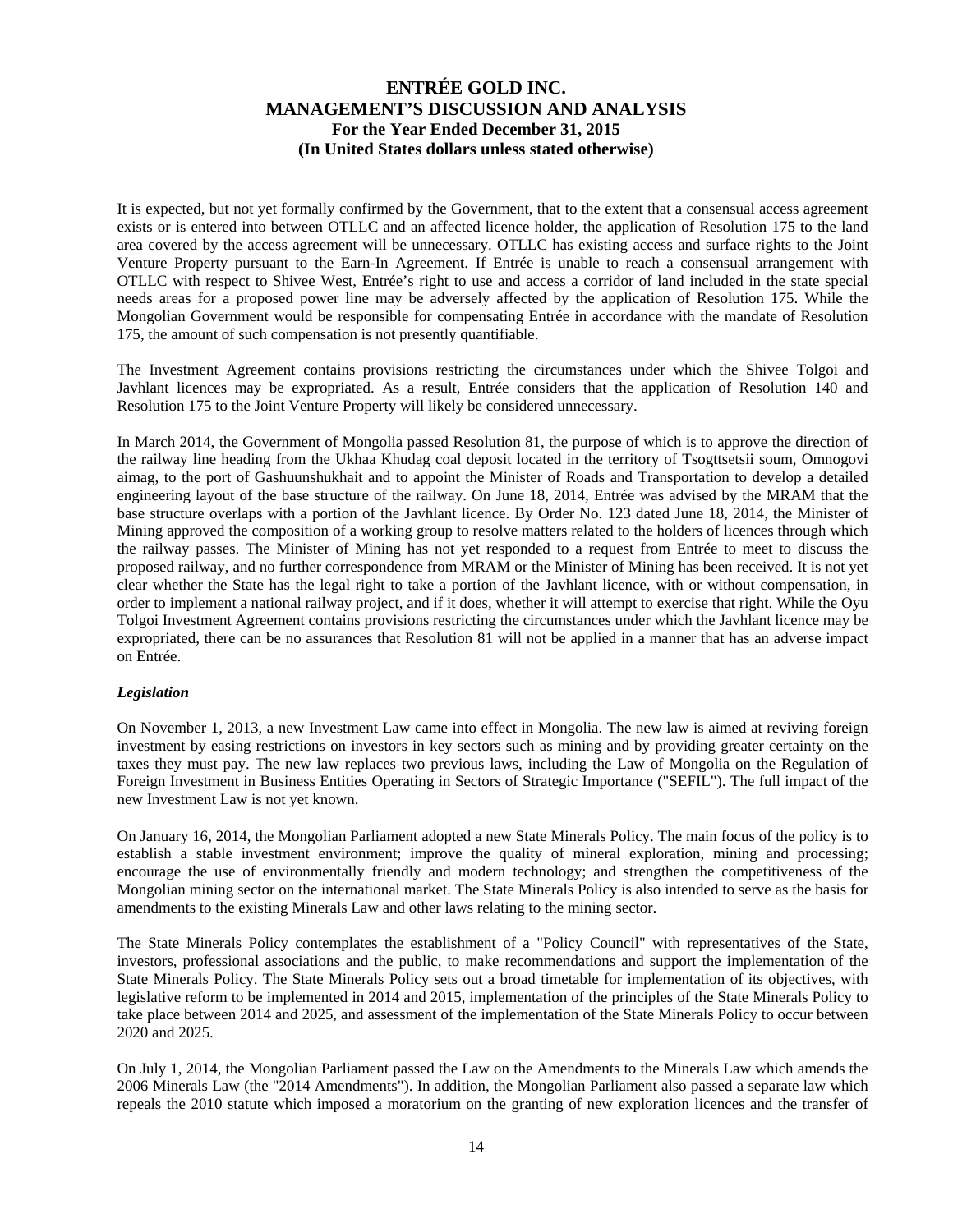existing licences. The 2014 Amendments extend the maximum period for an exploration licence from 9 years to 12 years (although it ended the three year pre-mining period sometimes given to licence holders upon the expiration of their exploration rights), extend the requirement for holders of mining licences to ensure that 90% of their workforce is comprised of Mongolian nationals to the mining licence holder's subcontractors as well, make clearer the roles and responsibilities of government ministries and departments with respect to mineral matters, modify the definition of Strategic Deposit to reflect its impact on the national economy and not regional economy, and provide for some instances where a tender may not be required to obtain minerals licences where state funding has been used if related to compensation for declaring a special needs area, among other changes.

On February 18, 2015, the Mongolian Parliament adopted the Amendment Law to the Minerals Law of 2006 (the "2015 Amendment"), which purports to allow a licence holder to negotiate with the Government of Mongolia with respect to an exchange of the Government's 34% (50% in cases where exploration has been funded by the State budget) equity interest in a licence holder with a Strategic Deposit for an additional royalty payable to the Government. The amount of the royalty payment would vary depending on the particulars of the Strategic Deposit but cannot exceed five percent. The rate of this royalty payment shall be approved by the Government of Mongolia. The full impact of the 2015 Amendment is not yet known.

The Ministry of Finance and certain Members of Parliament have released draft laws and draft amendments to the tax legislation of Mongolia which include provisions related to the taxation of foreign legal entities operating in Mongolia and minerals companies in general. If certain provisions of these amendments were adopted by Parliament as currently drafted, they could adversely affect Entree's interests. It is not possible to determine when, if ever, these amendments would be adopted and in what form.

### *Mineral Resource and Reserve Estimates*

The Entrée/Oyu Tolgoi JV Property and Shivee West are sometimes collectively referred to as "Lookout Hill". On March 30, 2016, the Company filed a technical report titled "Lookout Hill Feasibility Study Update" ("LHTR16"), dated March 29, 2016. LHTR16 was prepared by OreWin Pty Ltd. ("OreWin"). For additional information regarding the assumptions, qualifications and procedures associated with the scientific and technical information regarding the Entrée/Oyu Tolgoi JV Property and Shivee West, reference should be made to the full text of LHTR16, which is available for review on SEDAR located at www.sedar.com or on www.entreegold.com.

On September 22, 2014, Turquoise Hill announced that the 2014 Oyu Tolgoi Feasibility Study had been finalized and presented to the board of directors of OTLLC. An updated mine plan based on reserves only ("Reserve Case") and derived from the technical, production and cost data in the 2014 Oyu Tolgoi Feasibility Study was prepared for Turquoise Hill in accordance with NI 43-101. The technical report, titled "Oyu Tolgoi 2014 Technical Report" ("2014 OTTR"), was filed by Turquoise Hill on October 28, 2014. LHTR16 aligns the mine plan for the Entrée/Oyu Tolgoi JV Property with the Reserve Case in 2014 OTTR.

The Reserve Case is the most likely mining scenario for reserves exploited in the Lift 1 underground block cave mining operation, including Lift 1 of the Entrée/Oyu Tolgoi JV's Hugo North Extension deposit. LHTR16 also discusses several alternative production cases that would include Indicated and Inferred resources at Hugo North Extension and Inferred resources at Heruga, and allow for continuous improvement in plant throughput and potential plant expansions up to 350 thousand tonnes per day ("ktpd"). Due to the nature of the deposits associated with Oyu Tolgoi, the project has the flexibility to consider several options for optimizing the overall mine plan for the benefit of stakeholders. Separate development decisions will need to be made based on future prevailing conditions and the experience obtained from developing and operating the initial phases of the project.

Hugo North Extension Indicated mineral resources were used to report Probable mineral reserves in LHTR16. The engineering has been carried out to a Feasibility level or better to estimate the underground mineral reserve. To ensure that Inferred mineral resources do not become included in the mineral reserve estimate, copper and gold grades of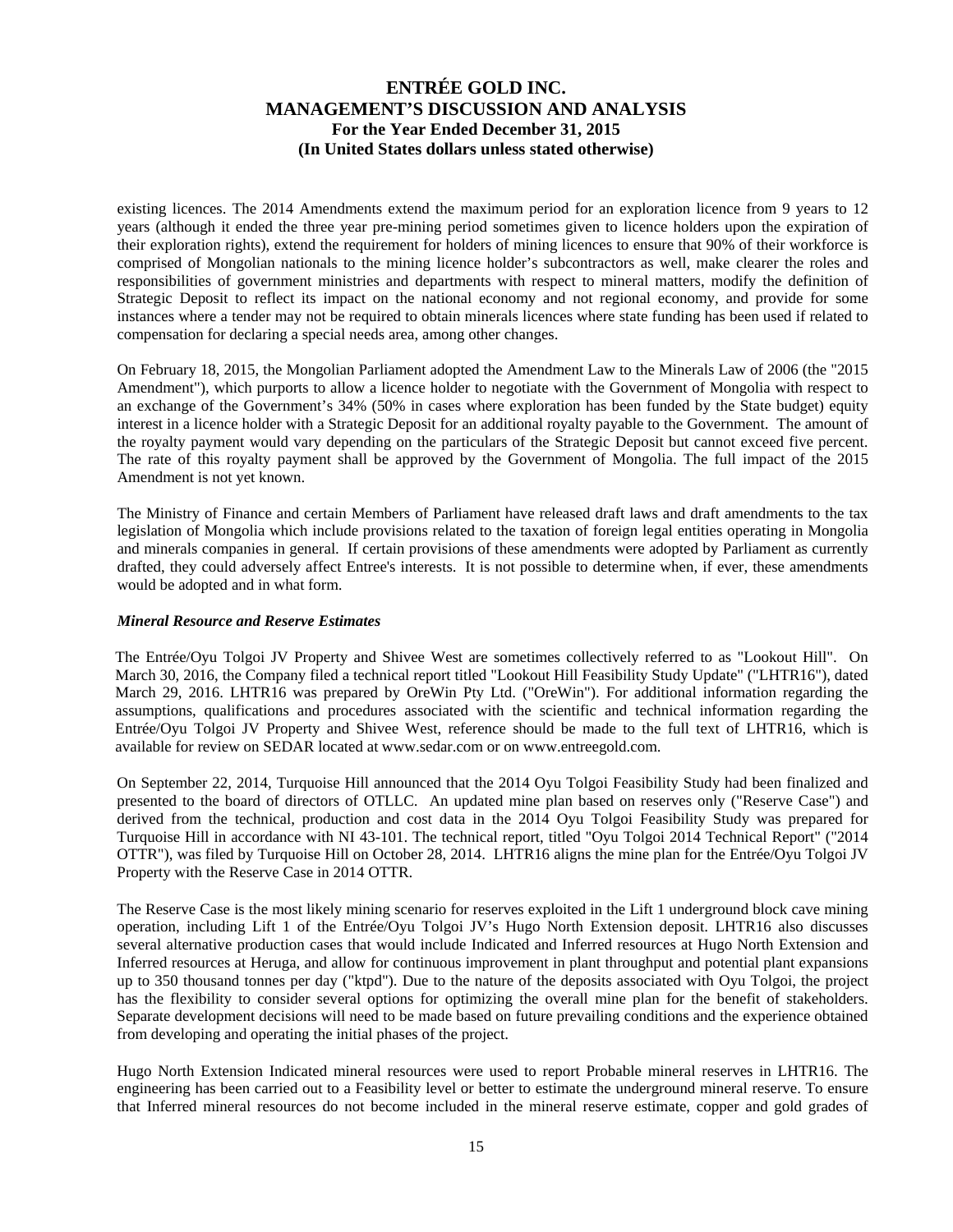Inferred mineral resources within the block cave shell were set to zero and, as such, this material was assumed to be dilution. The block cave shell was defined by a \$15/t NSR. Entrée's Probable mineral reserve on the Hugo North Extension portion of the Hugo Dummett deposit is the economically mineable portion of the mineral resources.

Table 4 shows the underground mineral reserves for Lift 1 of the Hugo North Extension deposit, as reported in LHTR16. Entrée has a 20% interest in mineralization extracted from the Hugo North Extension deposit.

#### **Table 4. LHTR16 Entrée/Oyu Tolgoi JV Mineral Reserve, September 20, 2014**

| <b>Classification</b> | Ore  | <b>NSR</b> | Cu     | Au    | Ag    | Cu                 | Au    | Λg    |
|-----------------------|------|------------|--------|-------|-------|--------------------|-------|-------|
|                       | (Mt) | (5/t)      | $(\%)$ | (g/t) | (g/t) | (M <sub>1b</sub> ) | (koz) | (koz) |
| Probable              | 35   | 100.57     | 1.59   | 0.55  | 3.72  | 1,121              | 519   | 3,591 |

**Notes:** 

- Entrée has a 20% interest in the reported mineral reserve.
- Metal prices used for calculating the Hugo North Extension underground NSR for mine planning are copper \$3.01/lb; gold \$1,250/oz; and silver \$20.37/oz based on long term metal price forecasts at the beginning of the mineral reserve work. The analysis indicates that the mineral reserve is still valid at these metal prices.
- The NSR has been calculated with assumptions specific to Hugo North Extension for smelter refining and treatment charges, deductions and payment terms, concentrate transport, metallurgical recoveries and royalties.
- The block cave shell was defined using a NSR cut-off of \$15/t NSR.
- For the underground block cave, all Indicated mineral resources within the shell have been converted to mineral reserves. Low-grade Indicated mineral resources. and Inferred mineral resources have been assigned a zero grade and treated as dilution.
- Only Indicated resources were used to report Probable reserves.
- The financial analysis has been prepared using the following current long-term metal price estimates: copper at \$3.08/lb; gold at \$1,304/oz; and silver at \$21.46/oz.
- The mineral reserves are not additive to the mineral resources.

The reserve was prepared by Bernard Peters, B. Eng. (Mining), FAusIMM, OreWin's Technical Director – Mining. Mineral reserves are classified in accordance with the CIM Definition Standards for Mineral Resources and Mineral Reserves and prepared in accordance with NI 43-101.

The Reserve Case includes nine open pit stages at OTLLC's Southern Oyu Tolgoi ("SOT") open pit and the initial underground block cave (Lift 1) at Hugo North (including the Entrée/Oyu Tolgoi JV's Hugo North Extension). The Reserve Case assumes the processing of 1.5 billion tonnes of ore over a 41 year period at 100 ktpd from the Hugo North (including Hugo North Extension) and SOT deposits (Table 5).

In August 2013, Turquoise Hill reported that development of the underground mine was suspended to allow matters between OTLLC, Turquoise Hill, Rio Tinto and the Government of Mongolia to be resolved. This delay has in turn postponed the timing of decisions relating to any expansions of the underground operations. The LHTR16 production estimates assume work recommenced at the beginning of 2016. This has yet to occur. On March 17, 2016, Turquoise Hill stated that it continues to expect 'notice to proceed' decisions by the various boards for underground construction in the second quarter of 2016.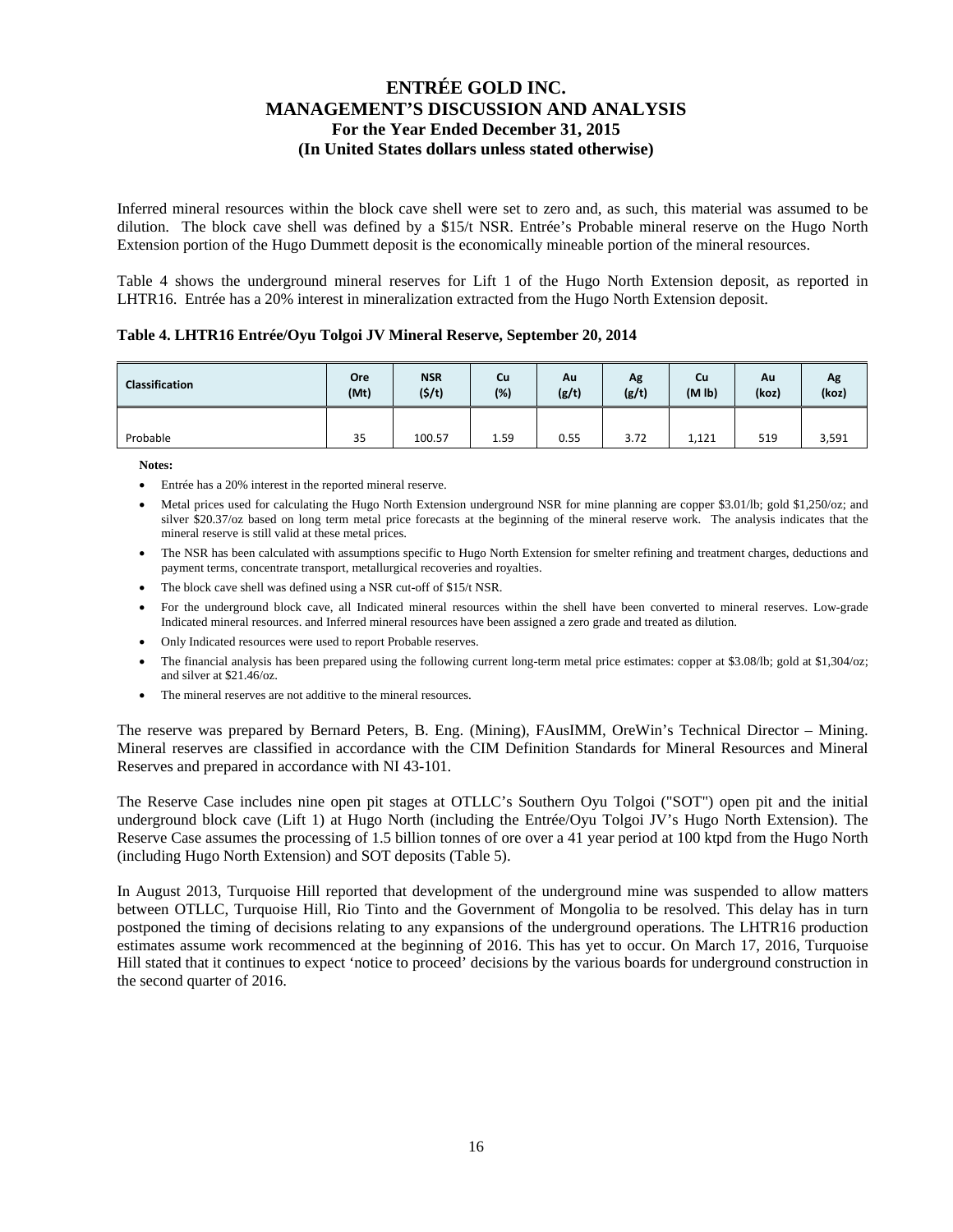| <b>Description</b>                             | <b>Units</b>                                                   | <b>Total</b> |  |  |  |  |  |  |  |  |
|------------------------------------------------|----------------------------------------------------------------|--------------|--|--|--|--|--|--|--|--|
|                                                | <b>Total Mineral Reserve Inventory (entire Lift 1 and SOT)</b> |              |  |  |  |  |  |  |  |  |
| Total Processed - OTLLC & Entrée/Oyu Tolgoi JV | billion t                                                      | 1.5          |  |  |  |  |  |  |  |  |
|                                                | <b>Metal Prices</b>                                            |              |  |  |  |  |  |  |  |  |
| Copper                                         | \$/lb                                                          | 3.08         |  |  |  |  |  |  |  |  |
| Gold                                           | $\sqrt{$}$ /oz                                                 | 1,304        |  |  |  |  |  |  |  |  |
| Silver                                         | $\sqrt{$}$ /oz                                                 | 21.46        |  |  |  |  |  |  |  |  |
| Entrée/Oyu Tolgoi JV Property Results          |                                                                |              |  |  |  |  |  |  |  |  |
| Processed                                      | Mt                                                             | 34.8         |  |  |  |  |  |  |  |  |
| <b>NSR</b>                                     | $\frac{f}{f}$                                                  | 100.57       |  |  |  |  |  |  |  |  |
| Cu Grade                                       | $\%$                                                           | 1.59         |  |  |  |  |  |  |  |  |
| Au Grade                                       | g/t                                                            | 0.55         |  |  |  |  |  |  |  |  |
| Ag Grade                                       | g/t                                                            | 3.72         |  |  |  |  |  |  |  |  |
| Copper Recovered                               | Mlb                                                            | 1,121        |  |  |  |  |  |  |  |  |
| <b>Gold Recovered</b>                          | koz                                                            | 519          |  |  |  |  |  |  |  |  |
| <b>Silver Recovered</b>                        | koz                                                            | 3,591        |  |  |  |  |  |  |  |  |
| <b>Total Cash Costs After Credits</b>          | \$/lb Payable Copper                                           | 0.99         |  |  |  |  |  |  |  |  |
| NPV8% After Tax (Entrée's 20% interest only)   | \$M                                                            | 106          |  |  |  |  |  |  |  |  |
| NPV8% Before Tax (Entrée's 20% interest only)  | \$M                                                            | 142          |  |  |  |  |  |  |  |  |

### **Table 5. Entrée/Oyu Tolgoi JV Summary Production and Financial Results**

**Notes:** 

- Entrée has a 20% interest in Entrée/Oyu Tolgoi JV Property mineralization. Unless otherwise noted above, results are for the entire Entrée/Oyu Tolgoi JV.
- Metal prices used for calculating the Hugo North Extension underground NSR are as follows: copper at \$3.01/lb; gold at \$1,250/oz; and silver at \$20.37/oz, all based on long-term metal price forecasts at the beginning of the mineral reserve work. The analysis indicates that the mineral reserve is still valid at these metal prices.
- The NSR has been calculated with assumptions specific to Hugo North Extension for smelter refining and treatment charges, deductions and payment terms, concentrate transport, metallurgical recoveries and royalties.
- The block cave shell was defined using a NSR cut-off of \$15/t NSR.
- For the underground block cave, all Indicated mineral resources within the shell have been converted to mineral reserves. Low-grade Indicated mineral resources. and Inferred mineral resources have been assigned a zero grade and treated as dilution.
- Only Measured mineral resources were used to report Proven mineral reserves and only Indicated resources were used to report Probable reserves.
- The mineral reserves reported are not additive to the mineral resources.

The Hugo North Extension NSR (Table 5 above) is the highest NSR for all the deposits at Oyu Tolgoi. The NSR calculation reflects the net value received for the ore by the mine (after all costs and charges). An NSR has been calculated on a US Dollar per tonne basis for each of the mineral reserve areas in the Oyu Tolgoi project.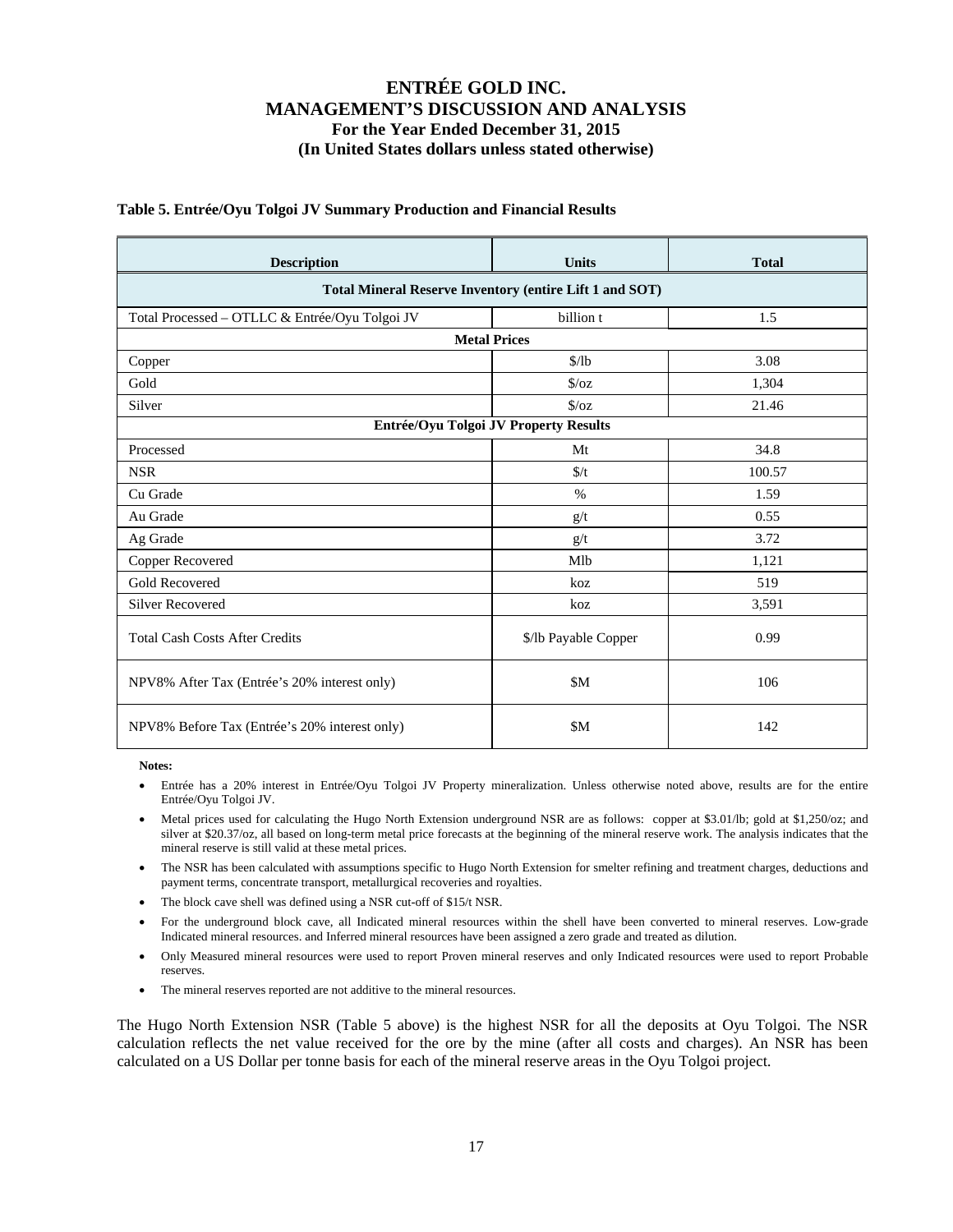The Hugo North block cave is scheduled to commence in 2020 with Lift 1 Entrée/Oyu Tolgoi JV (Hugo North Extension deposit)development scheduled to start in 2021. Hugo North Extension deposit production is expected to commence in 2027 and continue to 2034. Peak production from Hugo North Extension would be reached in 2031 with an estimated production of 8.3 Mt at 1.82% copper and 0.69 g/t gold. While underground development pre-start activities are ongoing at Oyu Tolgoi the timing of development and production is subject to change.

Total capital costs (including development and sustaining) attributable to the Entrée/Oyu Tolgoi JV are estimated at \$435 million, of which Entrée would be responsible for 20%, or approximately \$87 million. Under the terms of the Entrée/Oyu Tolgoi JV, Entrée elected to have OTLLC debt finance Entrée's share of costs with interest accruing at OTLLC's actual cost of capital or prime plus 2%, whichever is less, at the date of the advance. Debt repayment may be made in whole or in part from (and only from) 90% of monthly available cash flow arising from sale of Entrée's share of products.

A significant portion of the mineralization on the Entrée/Oyu Tolgoi JV Property has not been included in the current mining plan and remains in the mineral resource category, including Hugo North Extension – Lift 2 and the Heruga deposit.

The following Table 6 summarizes the mineral resources for the Hugo North Extension deposit and the Heruga deposit as reported in LHTR16. The resource estimate for the Hugo North Extension deposit is effective as of March 28, 2014 and is based on drilling completed to February 14, 2014. The Heruga mineral resource estimate is effective as of March 30, 2010 and is based on drilling completed to June 21, 2009.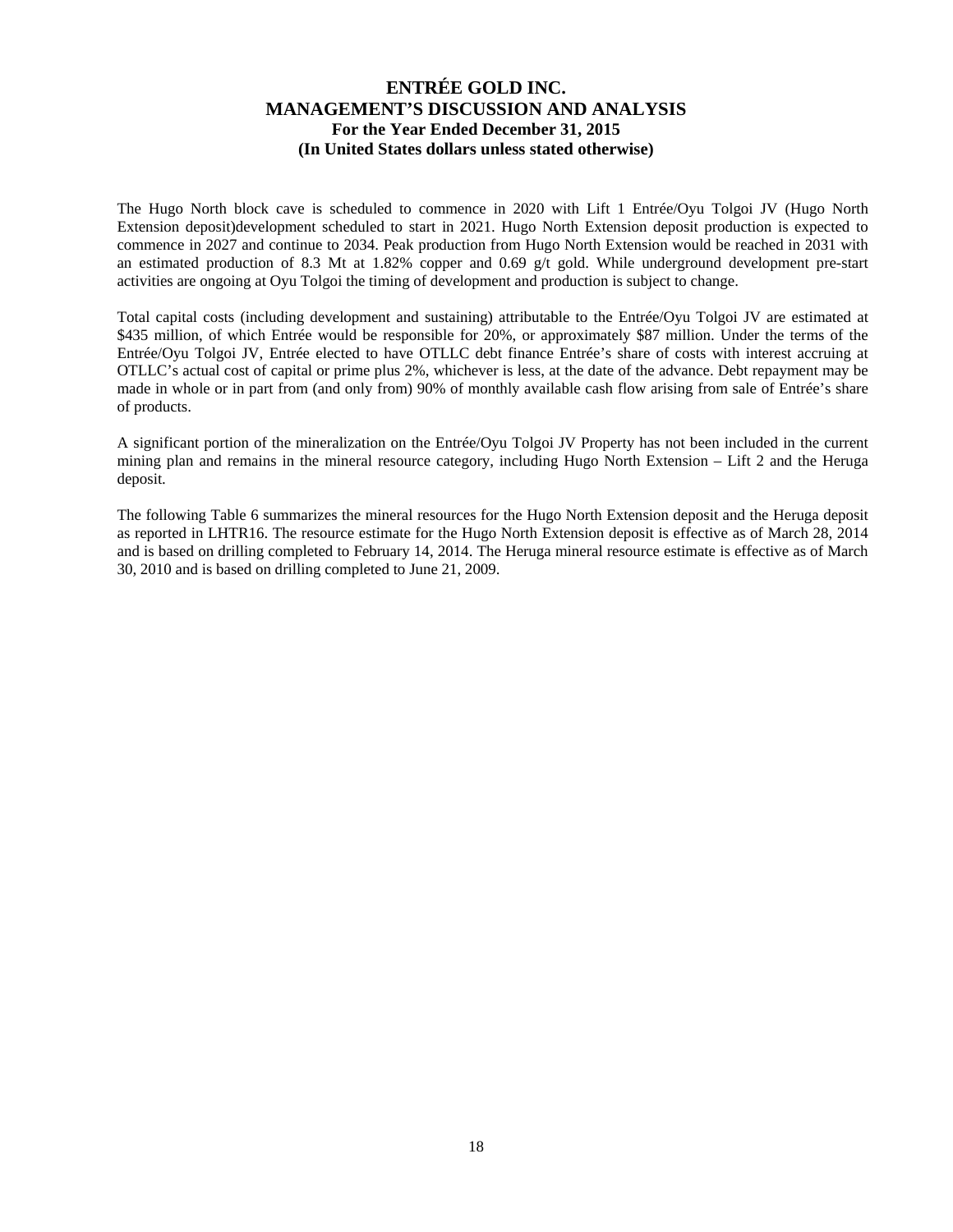### **Table 6. Entrée/Oyu Tolgoi JV Mineral Resources (0.37% CuEq cut-off)**

| <b>Deposit</b>                      | <b>Tonnage</b><br>(Mt)                   | Copper<br>(%) | Gold<br>(g/t)          |            | Molybdenum<br>(ppm) | CuEq<br>(%) |  |  |  |  |
|-------------------------------------|------------------------------------------|---------------|------------------------|------------|---------------------|-------------|--|--|--|--|
| <b>Hugo North Extension Deposit</b> |                                          |               |                        |            |                     |             |  |  |  |  |
| Measured                            | 1.2                                      | 1.38          | 0.12                   |            | 38.4                | 1.47        |  |  |  |  |
| Indicated                           | 128                                      | 1.65          | 0.55                   | 4.12       | 33.6                | 1.99        |  |  |  |  |
| Inferred                            | 179                                      | 0.99          | 0.34                   | 2.68       | 25.4                | 1.20        |  |  |  |  |
| <b>Heruga Deposit</b>               |                                          |               |                        |            |                     |             |  |  |  |  |
| Inferred                            | 1,700                                    | 0.39          | 0.37                   |            | 113.2               | 0.64        |  |  |  |  |
|                                     |                                          |               |                        |            |                     |             |  |  |  |  |
|                                     |                                          |               | <b>Contained Metal</b> |            |                     |             |  |  |  |  |
| <b>Deposit</b>                      | Gold<br><b>Silver</b><br>Copper<br>(koz) |               |                        | Molybdenum | <b>CuEq</b>         |             |  |  |  |  |
|                                     | (MIb)                                    | (koz)         |                        |            | (MIb)               | (MIb)       |  |  |  |  |
| <b>Hugo North Extension Deposit</b> |                                          |               |                        |            |                     |             |  |  |  |  |
| Measured                            | 36                                       | 4.4           | 105                    |            | 0.1                 | 38          |  |  |  |  |
| Indicated                           | 4,663                                    | 2,271         | 16,988                 |            | 9.5                 | 5,633       |  |  |  |  |
| Inferred                            | 3,887                                    | 1,963         | 15,418                 |            | 10.0                | 4,730       |  |  |  |  |
| <b>Heruga Deposit</b>               |                                          |               |                        |            |                     |             |  |  |  |  |

**Notes:** 

- Entrée has a 20% interest in mineralization extracted from the Hugo North Extension and Heruga deposits.
- The 0.37% copper equivalent grade ("CuEq") cut-off is equivalent to the underground mineral reserve cut-off as determined by OTLLC.
- CuEq has been calculated using assumed metal prices (\$3.01/lb for copper, \$1,250/oz for gold, \$20.37/oz for silver, and \$11.90/lb for molybdenum).
	- o Hugo North Extension CuEq% = Cu% + ((Au (g/t) x 1,250 x 0.0321507 x 0.913) + (Ag (g/t) x 20.37 x 0.0321507 x 0.942)) / (3.01 x 22.0462)
	- o Heruga CuEq% = Cu% +  $((Au (g/t) x 1,250 x 0.0321507 x 0.911) + (Ag (g/t) x 20.37 x 0.0321507 x 0. 949) + (Mo(t) x 1,250 x 0.0321507 x 0. 949))$ (ppm) x 11.9 x 0.0022046 x 0.736)) / (3.01 x 22.0462)
- The contained copper, gold, silver and molybdenum in the tables have not been adjusted for metallurgical recovery.
- Totals may not match due to rounding.
- Mineral resources that are not mineral reserves do not have demonstrated economic viability.

The base case cut-off grade of 0.37% CuEq remains the same as in the previous report and the formula used to calculate copper equivalency has been updated for each deposit. The resource model has been updated for the Hugo North Extension deposit. The Heruga resource model has not changed from the previous report, however grades and tonnage have been revised as a result of changes to the CuEq calculation and resultant changes to blocks selected above the CuEq cut-off grade.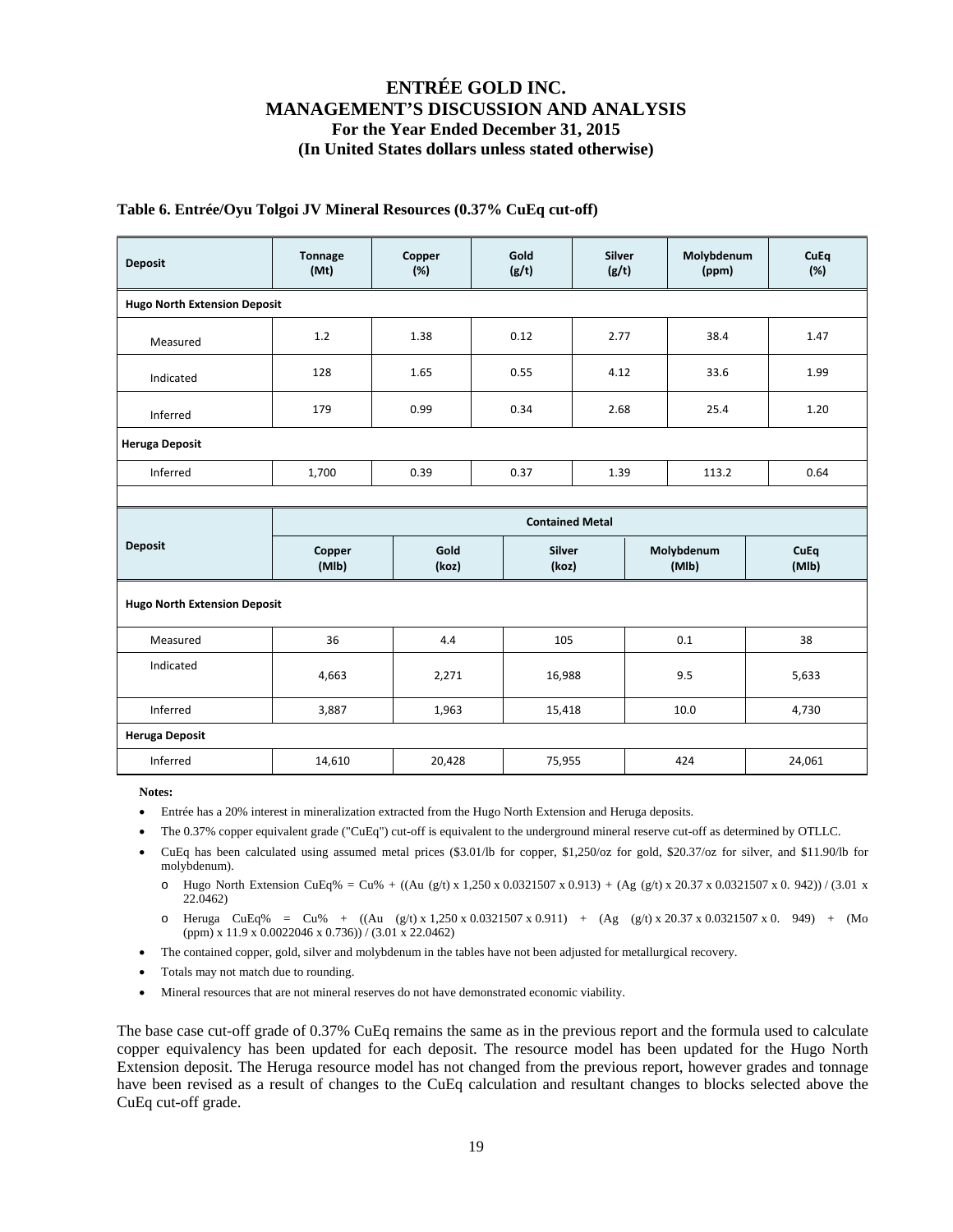#### *Sandstorm Funding Agreement*

On February 14, 2013, the Company entered into an Equity Participation and Funding Agreement (the "2013 Agreement") with Sandstorm Gold Ltd. ("Sandstorm") that provided an upfront refundable deposit (the "Deposit") from Sandstorm of \$40 million. In return, the Company will use future payments that it receives from its mineral property interests to purchase and deliver metal credits to Sandstorm's metal account.

On February 23, 2016, the Company and Sandstorm entered into an Agreement to Amend, which provides for a 17% reduction in the metal credits that the Company is required to sell and deliver to Sandstorm under the 2013 Agreement. In return, the Company refunded 17% of the Deposit by paying \$5.5 million in cash and issuing \$1.3 million of common shares (thereby reducing the Deposit to \$33.2 million). At closing, the parties entered into an Amended and Restated Equity Participation and Funding Agreement dated February 14, 2013, and amended March 1, 2016 (the "Amended Funding Agreement").

Under the Amended Funding Agreement, the Company will use future payments that it receives from its mineral property interests, including from the Entrée/Oyu Tolgoi JV Property, to purchase and deliver metal credits to Sandstorm, in amounts that are indexed to Entrée's share of gold, silver and copper production from the Entrée/Oyu Tolgoi JV Property as follows:

- 28.1% of Entrée's share of gold and silver, and 2.1% of Entrée's share of copper, produced from the portion of the Shivee Tolgoi mining licence included in the Entrée/Oyu Tolgoi JV Property (represented by the shaded upper right portion of the following illustration); and
- 21.3% of Entrée's share of gold and silver, and 2.1% of Entrée's share of copper, produced from the Javhlant mining licence (represented by the lower hatched portion of the following illustration).

In addition to the Deposit, upon delivery of the metal credits Sandstorm will make a cash payment to the Company equal to the lesser of the prevailing market price and \$220/oz of gold, \$5/oz of silver and \$0.50/lb of copper (subject to inflation adjustments). After approximately 8.6 million ounces of gold, 40.3 million ounces of silver and 9.1 billion pounds of copper have been produced from the entire Entrée/Oyu Tolgoi JV Property, the cash payment will increase to the lesser of the prevailing market price and \$500/oz of gold, \$10/oz of silver and \$1.10/lb of copper (subject to inflation adjustments). To the extent that the prevailing market price is greater than the amount of the cash payment, the difference between the two will be credited against the Deposit (the net amount of the Deposit being the "Unearned Balance").

The 2013 Agreement provided for a partial refund of the Deposit and a pro rata reduction in the number of metal credits deliverable to Sandstorm in the event of a partial expropriation of Entrée's economic interest, contractually or otherwise, in the Entrée/Oyu Tolgoi JV Property. The Amended Funding Agreement provides that the Company will not be required to make any further refund of the Deposit if Entrée's economic interest is reduced by up to and including 17%. If there is a reduction of greater than 17% up to and including 34%, the Amended Funding Agreement provides the Company with greater flexibility and optionality in terms of how the Company will refund a corresponding portion of the Deposit. In the event of a full expropriation, the remainder of the Unearned Balance after the foregoing refund must be returned in cash with interest.

The Company is not required to deliver actual metal, and the Company may use revenue from any of its assets to purchase the requisite amount of metal credits.

On March 1, 2016, the Company issued 5,128,604 common shares to Sandstorm at a price of C\$0.3496 per common share pursuant to the Agreement to Amend. The price was calculated using the volume weighted average price of the Company's shares on the Toronto Stock Exchange for the 15 trading days preceding February 23, 2016, the effective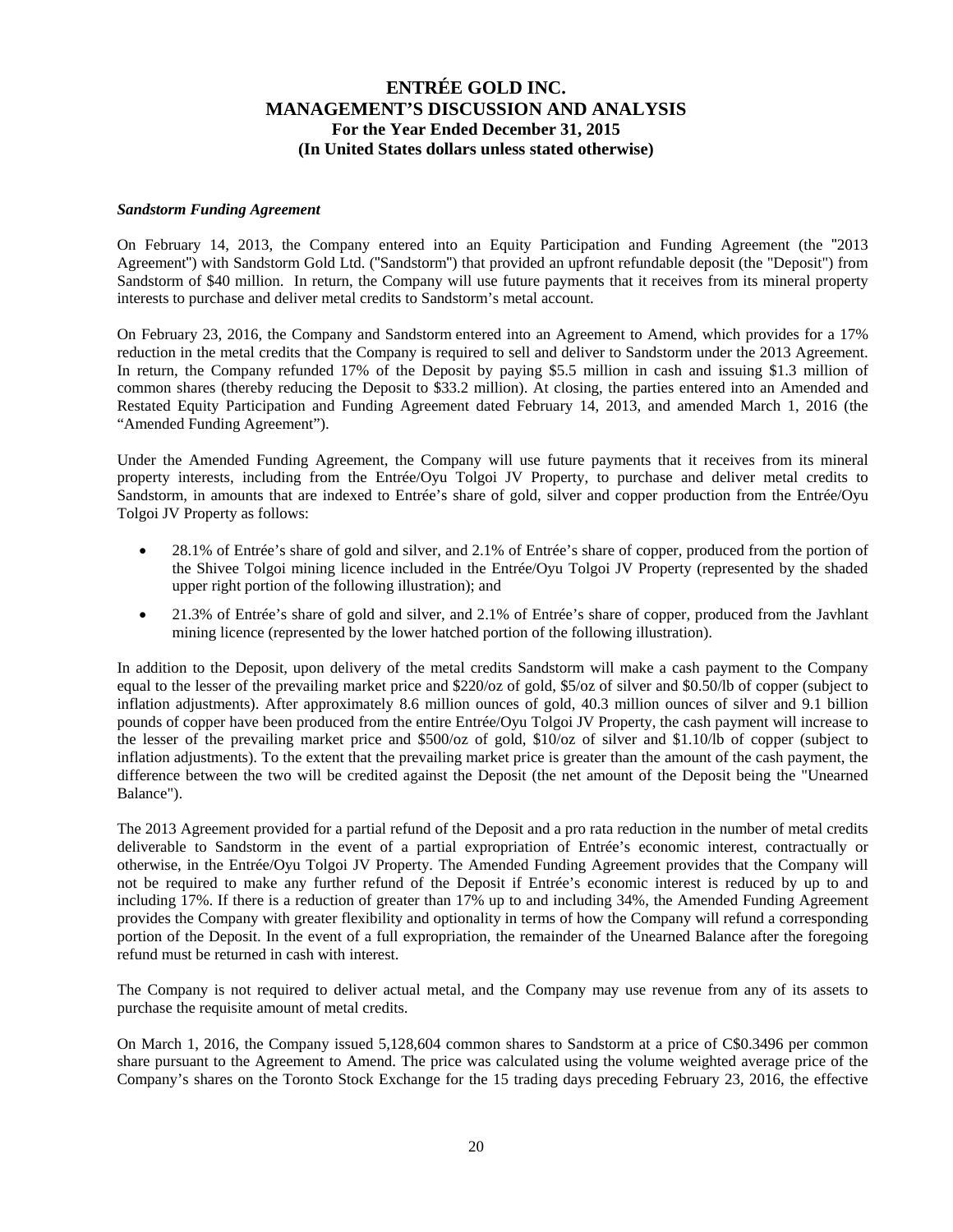date of the Agreement to Amend. Following closing, Sandstorm held 22,985,746 common shares, or approximately 15.1% of the Company's issued and outstanding common shares.

### **SELECTED ANNUAL FINANCIAL INFORMATION**

|                                       | <b>Year Ended</b><br>December 31,<br>2015 |  | Year Ended<br>December 31,<br>2014 | <b>Year Ended</b><br>December 31,<br>2013 |
|---------------------------------------|-------------------------------------------|--|------------------------------------|-------------------------------------------|
| <b>Total Revenues</b>                 | \$                                        |  |                                    | \$                                        |
| Net Loss                              | (7,831,063)                               |  | (8,669,188)                        | (11, 422, 025)                            |
| Net loss per share, basic and diluted | (0.05)                                    |  | (0.06)                             | (0.08)                                    |
| Working capital                       | 21,844,252                                |  | 32,603,711                         | 46,394,496                                |
| Total assets                          | 61,662,485                                |  | 79,690,498                         | 97, 395, 105                              |
| Total long term liabilities           | 39,315,880                                |  | 44,269,904                         | 50,956,860                                |

(1) Working Capital is defined as Current Assets less Current Liabilities.

For the year ended December 31, 2015, net loss was \$7,831,063 compared to \$8,669,188 in the year ended December 31, 2014. During the year ended December 31, 2015, Entrée incurred lower operating expenditures primarily due to a combination of lower exploration costs, lower consultancy and advisory fees and higher foreign exchange gains. As at December 31, 2015, working capital was \$21,844,252 compared to \$32,603,711 as at December 31, 2014. The decrease in working capital is primarily the result of cash used in operations during the period. As at December 31, 2015, total assets were \$61,662,485 compared to \$79,690,498 as at December 31, 2014. The decrease in total assets over the prior year is primarily the effect of a decrease in working capital described above combined with unrealized foreign currency translation losses on Mineral Property Interests. As at December 31, 2015, total long term liabilities were \$39,315,880 compared to \$44,269,904 as at December 31, 2014. The decrease in long term liabilities over the prior year is largely due to decreased deferred revenue resulting from unrealized foreign currency translation gains.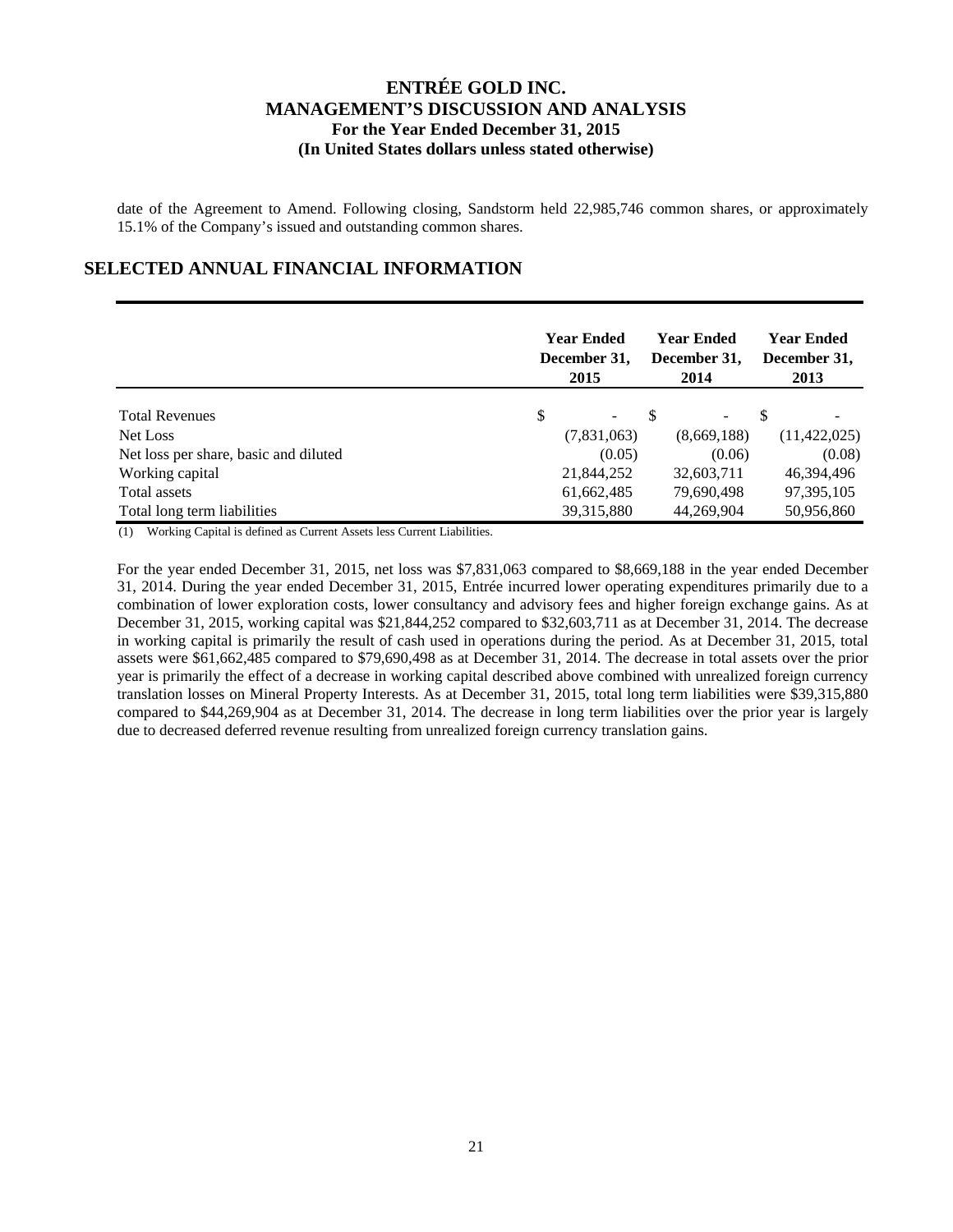### **REVIEW OF OPERATIONS**

Results of operations are summarized as follows:

|                                           | <b>Year Ended</b><br>December 31, | <b>Year Ended</b><br>December 31,<br>2014 |     |             |
|-------------------------------------------|-----------------------------------|-------------------------------------------|-----|-------------|
|                                           |                                   |                                           |     |             |
| Exploration                               | \$                                | 5,139,076                                 | -S  | 9,018,994   |
| General and administrative                |                                   | 4,555,363                                 |     | 3,936,413   |
| Interest expense (income)                 |                                   | 412,077                                   |     | (30, 154)   |
| Stock-based compensation                  |                                   | 197,375                                   |     | 251,390     |
| Deferred income tax expense (recovery)    |                                   | 160,173                                   |     | (3,933,392) |
| Consultancy and advisory fees             |                                   | 125,000                                   |     | 830,623     |
| Loss from equity investee                 |                                   | 118,712                                   |     | 107,907     |
| Depreciation                              |                                   | 42,528                                    |     | 65,517      |
| Current income tax expense (recovery)     |                                   | 218                                       |     | (123, 255)  |
| Impairment of mineral property interests  |                                   |                                           |     | 552,095     |
| Gain on sale of mineral property interest |                                   |                                           |     | (28,096)    |
| Foreign exchange gain                     |                                   | (2,919,459)                               |     | (1,978,854) |
| Net loss                                  | \$                                | 7,831,063                                 | \$. | 8,669,188   |

Exploration expenditures are summarized as follows:

|                               | <b>Year Ended</b><br>December 31,<br>2015 | <b>Year Ended</b><br>December 31,<br>2014 |
|-------------------------------|-------------------------------------------|-------------------------------------------|
|                               |                                           |                                           |
| <b>US</b>                     | \$<br>3,507,357                           | 7,066,997<br>-S                           |
| Mongolia                      | 1,488,452                                 | 1,672,341                                 |
| Other                         | 165,101                                   | 315,549                                   |
| Total costs                   | 5,160,910                                 | 9,054,887                                 |
| Less stock-based compensation | (21, 834)                                 | (35, 893)                                 |
| Total expenditures, cash      | 5,139,076<br>\$.                          | 9,018,994                                 |

### **UNITED STATES**

### **Ann Mason Project, Nevada**

The Ann Mason Project, located in the Yerington District of Nevada, is one of Entrée's core assets. With the recent completion of the 2015 PEA, Entrée continues to evaluate the most efficient and effective way of advancing the Ann Mason Project towards Pre-Feasibility. The infill drill program undertaken between August 2014 and late January 2015 resulted in a new resource estimate for the Ann Mason deposit, with approximately 95% of the mineralization constrained within the ultimate PEA pit ("Phase 5") now classified as either Measured or Indicated resources with the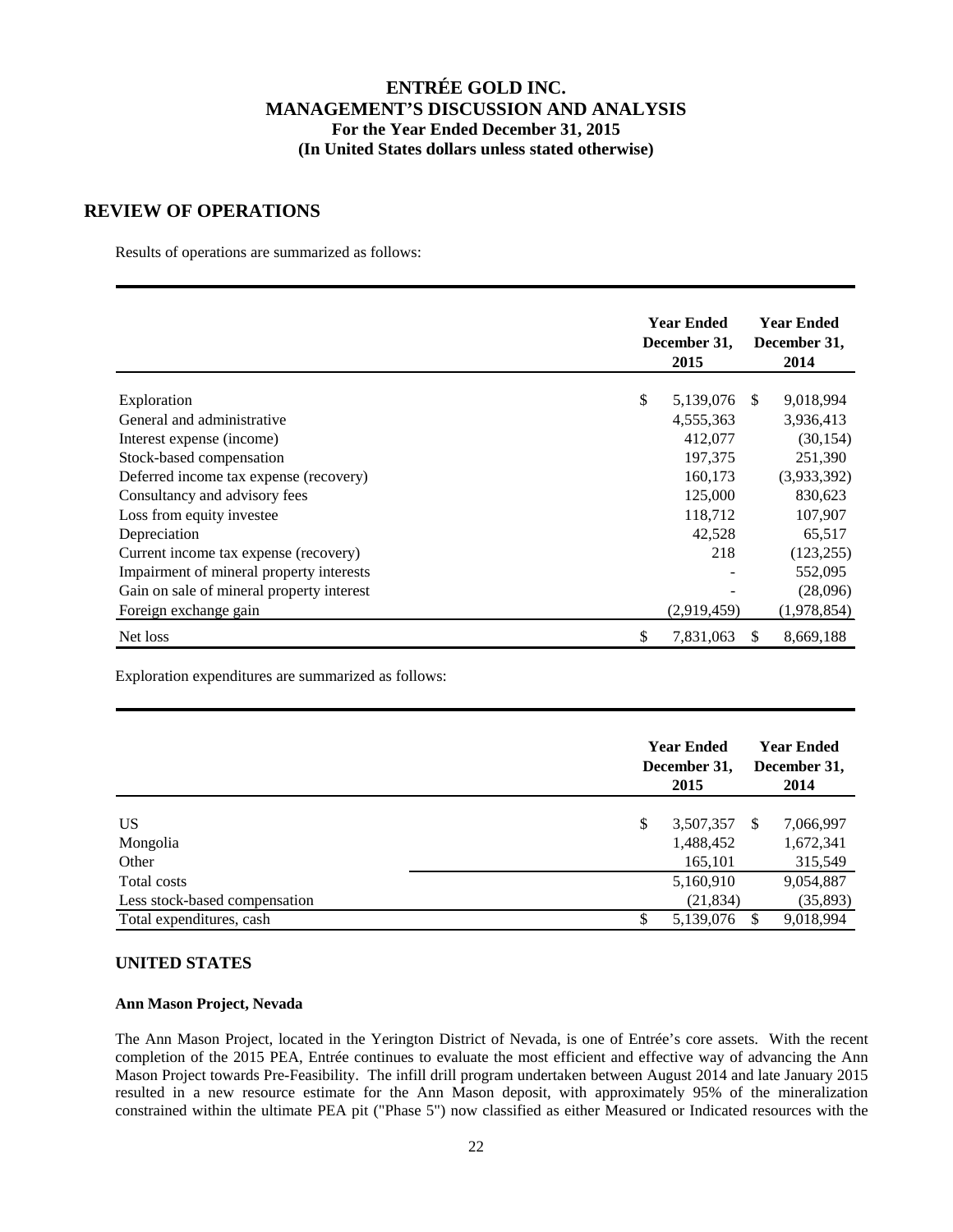remaining 5% as Inferred resources. The 2015 PEA also includes preliminary results of a detailed metallurgical program, designed to better characterize the metallurgical processes and recoveries in the 2015 PEA and to support a future Pre-Feasibility study.

From April to July 2013, Entrée completed approximately 4,755 metres of core and RC drilling, of which 3,333 metres were drilled in seven holes near Ann Mason and 1,422 metres were drilled in 11 holes at or near Blue Hill. Three of five core holes drilled at the Ann Mason deposit extended copper mineralization 190 metres to 250 metres northwest and northeast of the deposit. The 2013 drilling at Blue Hill successfully located westward extensions of the current deposit; however, to the east, near-surface oxide and mixed mineralization is truncated by the low-angle, southeast dipping Blue Hill Fault. Mineralization continues to the east at depth, below the Blue Hill Fault. Drilling of the underlying Blue Hill sulphide target remains very widely-spaced.

Two shallow, widely-spaced RC holes (totalling 180 metres) were also completed in 2013 about 500 to 900 metres to the west of the Ann Mason deposit. Holes EG-AM-13-038 and 039 encountered minor, narrow intervals of 0.16% to 0.20% oxide copper within strong, quartz-sericite-pyrite alteration. In addition, deepened hole EG-BH-11-031, located approximately one kilometre east of Blue Hill, intersected copper-oxide mineralization averaging 0.28% copper over 13.8 metres from a depth of 22.2 metres.

In the second quarter of 2013, Entrée commenced certain data collection and testwork to begin preparation for the next stage of study and ultimately permit applications. The baseline environmental studies that were undertaken included wildlife, biology, archaeology and cultural surveys and Waters of the United States ("WOUS") wetlands delineation. These studies were largely complete in early 2014 except for raptor field surveys, final report writing, and a follow-up WOUS submission to the U.S. Army Corps of Engineers. Wildlife, vegetation and cultural field surveys and reports were complete by late 2014 and no significant obstacles to the development of Ann Mason were identified. The U.S. Army Corps of Engineers has verbally approved the WOUS report finding of no wetlands subject to U.S. Army Corps of Engineers jurisdiction within the Ann Mason Project area but are now waiting for United States Environmental Protection Agency approval.

An amendment to expand Entrée's existing Plan of Operations and minor modification of its Nevada Reclamation Permit were accepted by the Nevada Division of Environmental Protection and the BLM in early 2014. An additional bond, in the amount of \$31,276, was posted by Entrée in June 2014. Entrée received approval for two minor modifications to the amendment to expand its existing Plan of Operations in September 2014 and March 2015. Additional reclamation bonds totaling \$38,531 were posted and accepted by the BLM.

On July 16, 2014, the Company announced the commencement of an approximately \$5 million Pre-Feasibility drill program, designed to upgrade the mineral resources contained in the PEA Phase 5 pit from Indicated and Inferred to a mix of Measured and Indicated categories. The infill drill program commenced in August 2014 and was completed in late January 2015. The program comprised 40 core holes, many with RC pre-collars, totalling approximately 19,265 metres.

RC pre-collars were generally restricted to barren, overlying volcanics. Drilling changed to HQ diameter core, which was continually sampled over 2 metre intervals once mineralized rocks of the Yerington batholith were encountered or hole conditions dictated the change to core. Depths of holes ranged from 275 metres to 885 metres, depending on position within the Phase 5 pit, and hole angles varied from -60 to -90 degrees.

Samples were submitted to Bureau Veritas Minerals Laboratories (formerly Acme Analytical Laboratories) ("Bureau Veritas") in Reno and Elko for sample preparation and forwarded by Bureau Veritas to their laboratory in Vancouver for analysis. Prepared standards, blanks and duplicates were inserted at the project site to monitor the quality control of the assay data. Entrée has a chain of custody program to ensure sample security during all stages of sample collection, cutting, shipping and storage.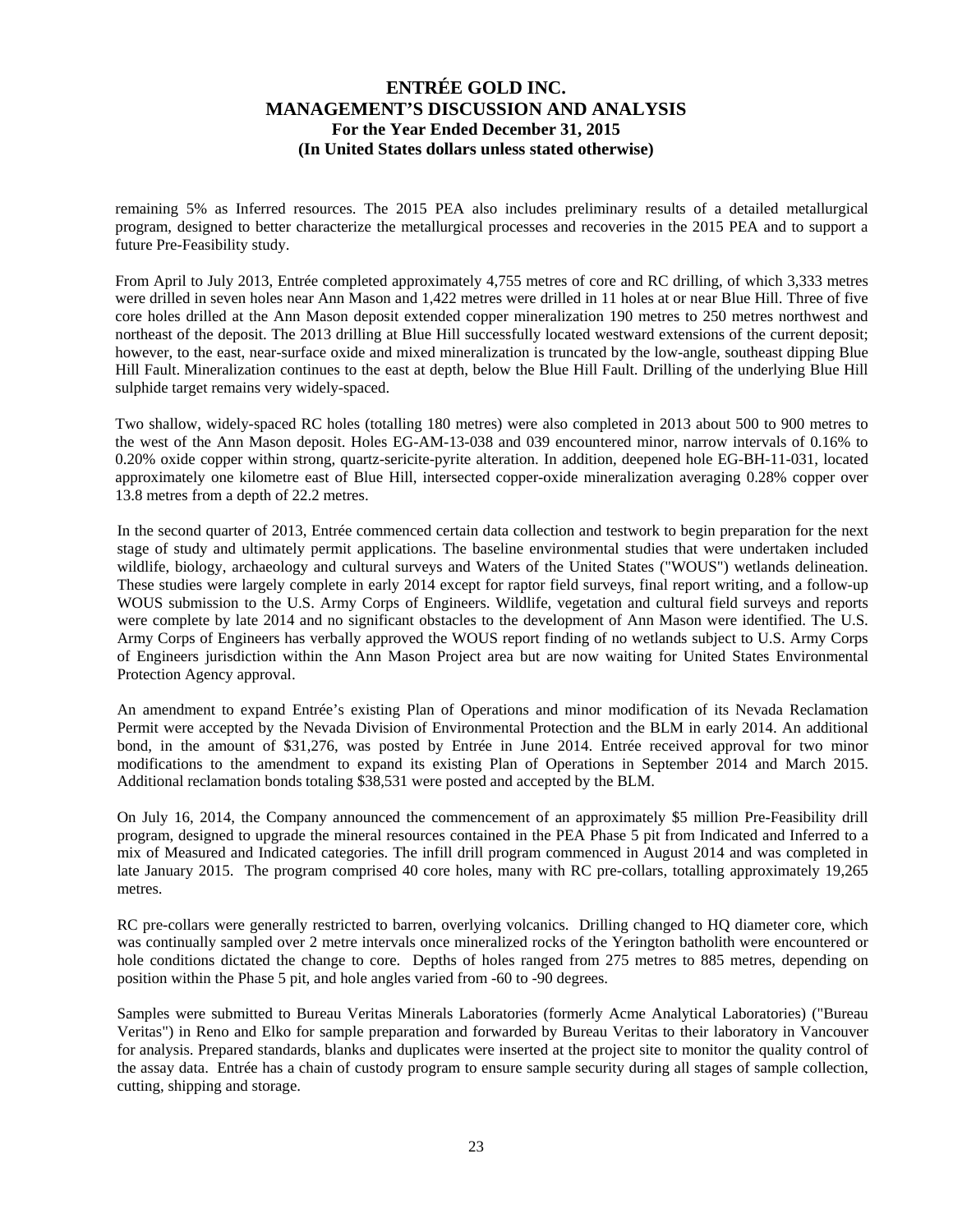On January 21, 2015, the Company reported assay results from the first 20 holes with the remaining 20 holes being reported on March 10, 2015. A total of 25 of the 40 holes ended in mineralization (copper values greater than the 0.15% copper cut-off). Lower grade holes tend to be located toward the northern-most border of the Phase 5 pit, in areas where strong mineralization was not expected. Only one hole, EG-AM-14-049, drilled along the northern-most border of the Phase 5 pit, failed to return any significant results.

Entrée commenced a four-hole, widely-spaced exploration drill program in late January 2015 to test several geophysical and geological targets to the west of Ann Mason and to the south of Blue Hill. The program terminated mid-April 2015 and comprised 2,434 metres of combined core and RC drilling. An additional RC pre-collar was completed but not deepened with core. Sample results from the short program included 24 metres of 0.22% copper and 0.053 g/t gold (sulphide) at 546 metres in hole EG-AM-15-080 and 9.5 metres of 0.31% copper (mainly chalcocite), 0.334  $g/t$  silver and 0.029 g/t gold at a depth of 24.38 metres in hole EG-AM-15-081. The area remains open for further systematic testing.

The Company completed a comprehensive metallurgical test program at SGS Minerals Services in Lakefield, Ontario using 1,700 kg of split core and assay reject samples from the Ann Mason deposit ("2015 Met Program"). The 2015 Met Program was initiated in April, 2015 and testwork was eventually completed in January 2016. The principal objective of the 2015 Met Program was to advance metallurgical understanding of Ann Mason mineralization to a level that would support a future Pre-Feasibility study, by selecting a larger, more significant sample set to include various geometallurgical domains and production periods.

The conclusions of the 2015 Met Program are as follows:

- Grindability testing, consisting of Bond Ball Work Index, Bond Rod Work Index, Abrasion Index, SAG Mill Competency, Crushing Work Index, and JK Drop-Weight testing was conducted on selected composites from the program. Results indicated that samples from the deposit are medium to hard when compared with database averages. The variability of results appears moderate and no unusually competent domains or zones of the deposit were identified in the samples tested. The results provide a basis for modeling and design of the comminution circuit.
- Initial compositing of Gypsum and Non-Gypsum rejects from the Chalcopyrite domain indicated that the presence of gypsum did not have any effect on copper recovery by flotation. Similarly, concentrate grade was found to be more influenced by pyrite content rather than gypsum. The grindability program showed the gypsum sample to be slightly more competent than other samples within the test set.
- Flotation flowsheet development was carried out on the domain composites, primarily Chalcopyrite. From the baseline conditions established in 2012, the current program improved the flowsheet in two key areas:
	- o coarsening of the primary grind, from a  $P_{80}$  of 120 $\mu$ m to 155  $\mu$ m;
	- o simplifying the reagent suite, including elimination of specialty Cytec collector MX-3045. The number of cleaner stages was increased to three, and a small amount of CMC was added to the cleaners to control slimes.
- In total, five locked cycle tests were carried out, two each on the Chalcopyrite and Pyrite composites, and one on the Bornite composite. All tests achieved excellent mass and metal accountability, as well as good stability in the last four stages. An average metallurgical projection was generated based on the results of the locked cycle work.
- Production composites from the periods Yr 1-3 and Yr 4-9 were subjected to rougher and cleaner batch flotation tests. The results were comparable to the domain composites, but slightly elevated levels of oxide copper were detected in the Yr 1-3 composite.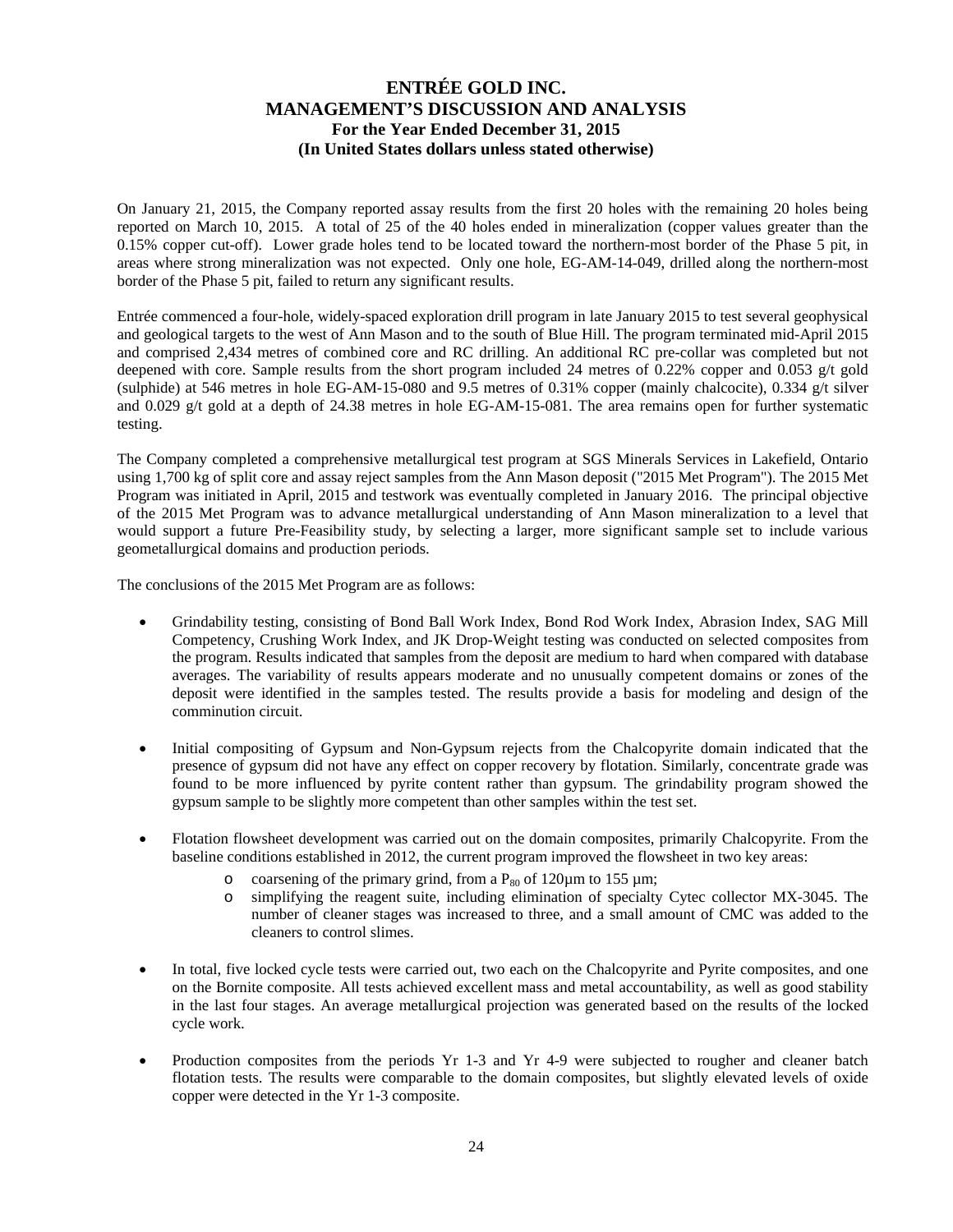- Variability testing consisted of 11 separate composites representing different spatial zones, as well as lithological and grade differences. Grindability testing of six of the variability composites displayed a relatively tight distribution of results, with Bond Ball Work Index values ranging from 15.2 to 17.5 kWh/t. Flotation tests were conducted on 10 of the variability composites and indicated that copper grade and pyrite content were the most important indicators of copper recovery and final concentrate grade, as observed in the testwork on the domain and production composites.
- Testwork aimed at developing the copper-molybdenum separation circuit has not yet achieved the target final concentrate molybdenum grade of 50% molybdenum. The work was successful at achieving high open circuit molybdenum recovery in both the rougher and cleaner stages, as well as demonstrating excellent rejection of copper to the combined tailings. Excess slimes flotation in the bulk cleaners is believed to be the result of overgrinding of the bulk rougher concentrate as part of the copper cleaning stage. Some graphitic carbon was identified in the final molybdenum concentrate produced in this program, but it is not expected to be a significant impediment to either final grade or saleability of the concentrate product.
- Settling and filtration tests were carried out on combined tailings samples of the Yr 1-3 and Yr 4-9. Both composites responded well to the anionic polyacrylamide flocculant Magnafloc 10, which is widely used in this type of application. The Yr 1-3 composite demonstrated poorer settling characteristics, as compared to the later production material, requiring a higher flocculant dose and achieving a lower underflow density. Both composites were successful in reaching final cake moisture concentrations of  $\sim$ 15% during vacuum filtration tests, with the near-surface sample requiring a larger unit filtration area.
- Copper concentrate settling and filtration testing indicated that effective settling could be achieved also using Magnafloc 10. Vacuum filtration rates for the concentrate were found to be slow, but improved significantly with the addition of filter aid.
- Minor element analysis was conducted on concentrate samples from the domain and production composites. No elements of concern were noted, although a few composites returned slightly elevated mercury concentrations, as high as 14.1 ppm, which may incur a small penalty depending on the specific terms of the smelter agreement.
- Preliminary environmental characterisation was carried out by ABA and TCLP testing on the Production composite tailings samples. The results indicated that the tailings tested are potentially non-acid generating (NAG), and did not exceed Schedule 4 limits for toxicity.

Projected LOM grades and recoveries for the copper and molybdenum concentrates from the Ann Mason deposit are based primarily on the results of the locked-cycle flotation tests on domain composites from the 2015 Met Program and are summarized on the following table:

|                |         |                  |           | Grade       |             | Recovery, % |           |           |           |
|----------------|---------|------------------|-----------|-------------|-------------|-------------|-----------|-----------|-----------|
| Product        | Wt<br>% | <b>Cu</b><br>(%) | Mo<br>(%) | Au<br>(g/t) | Ag<br>(g/t) | Cu<br>(%)   | Mo<br>(%) | Λu<br>(%) | Λg<br>(%) |
| Cu Concentrate | 0.9     | 30.0             | 0.1       | 1.65        | 36.0        | 92.0        | 17.1      | 57.0      | 55.0      |
| Mo Concentrate | 0.005   | 2.5              | 50.0      | 0.6         | 15          | 0.1         | 50.0      | 0.2       | 0.2       |

### **Projected Life of Mine Grades and Recoveries for the Copper and Molybdenum Concentrates**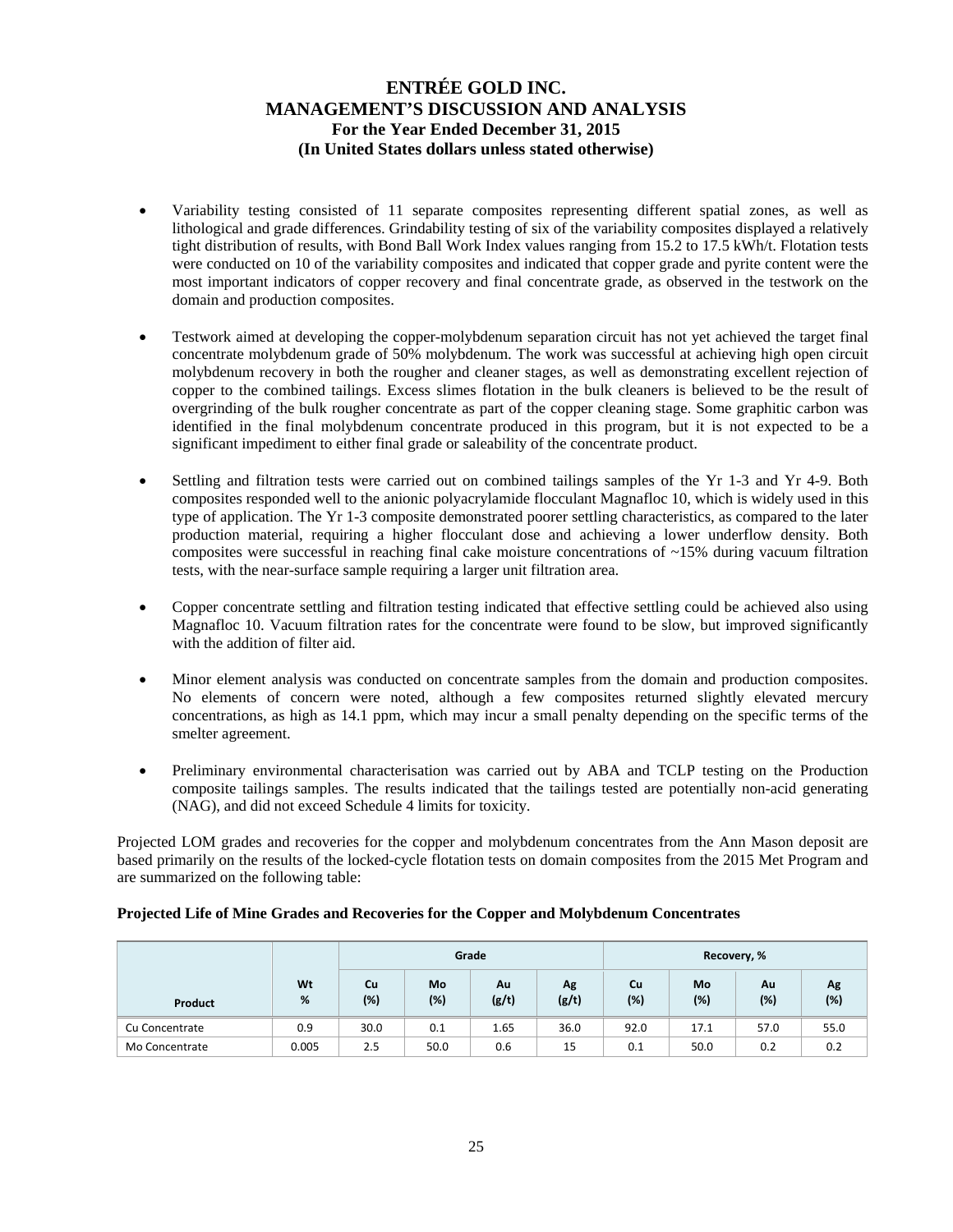In addition to the estimates given above, additional projections for copper concentrate grades and recoveries have been calculated for the production periods Year 1-3 and Year 4-9. The locked cycle test results presented above were used to provide a weighted average concentrate and recovery estimate for the two production periods (note that copper recovery from the Pyrite zone was adjusted to 90% due to the low head grade of the domain composite). Results are presented in the table below.

### **Projected Grades and Recoveries for the Copper Concentrate for the Production Periods Year 1-3 and Year 4-9**

|                           |         |           | Grade       |             | Recovery, % |           |           |  |
|---------------------------|---------|-----------|-------------|-------------|-------------|-----------|-----------|--|
| Product                   | Wt<br>% | Cu<br>(%) | Au<br>(g/t) | Ag<br>(g/t) | Cu<br>(%)   | Au<br>(%) | Ag<br>(%) |  |
| Cu Concentrate - Year 1-3 | 1.03    | 27.3      | 1.32        | 32.2        | 91.8        | 57.0      | 55.0      |  |
| Cu Concentrate - Year 4-9 | 0.99    | 28.5      | 1.81        | 41.6        | 91.6        | 57.0      | 55.0      |  |

Calculated concentrate copper grades for both production periods are lower than 30%, but the estimates are believed to be conservative, due to limitations of the lab equipment when working with low concentrate mass recovery. Testwork in 2012 on higher grade composites achieved locked-cycle concentrates as high as 36% copper, and such grades would be reasonable to expect in a properly sized process plant when treating the bornite rich zones of the deposit.

On September 9, 2015, the Company announced the results of the 2015 PEA. The 2015 PEA was filed on October 23, 2015.

The area between the Ann Mason and Blue Hill deposits has seen only wide-spaced, mostly shallow drilling to date and remains a high priority target for future exploration for both additional sulphide and oxide mineralization. South of Ann Mason, soil surveying and mapping suggests potential for near surface oxide copper mineralization, which could have a positive impact on the Ann Mason Project.

Several other high-priority targets on the Ann Mason Project property require further exploration.

For the year ended December 31, 2015, Ann Mason Project expenditures were \$3,425,172 compared to \$6,950,618 during the year ended December 31, 2014. The lower expenses in the year ended December 31, 2015 resulted from a decrease in drilling related expenditures.

### **Lordsburg, New Mexico**

On May 2, 2012, Entrée entered into an agreement (the "Purchase Agreement") to purchase a 100% interest in two porphyry copper targets in New Mexico - the Lordsburg property and the Oak Grove property. In September 2013 Entrée abandoned the Oak Grove property and recorded an impairment of mineral property interests of \$437,732.

Pursuant to the Purchase Agreement, Entrée paid \$100,000 and issued 500,000 common shares of the Company. The Lordsburg property is subject to a 2% NSR royalty, which may be bought down to 1% at any time up to and including January 1, 2017 for \$2.4 million. The buydown price is payable in cash or a combination of cash and common shares at Entrée's election.

The Lordsburg claims cover 2,013 hectares adjacent to the historic Lordsburg copper-gold-silver district in New Mexico. Drilling at Lordsburg has been successful in discovering a porphyry copper-gold occurrence in an area previously known only for vein-style gold mineralization. Future drilling will be directed towards expanding the existing drill defined copper and gold zone. No exploration work was completed in 2014 or 2015.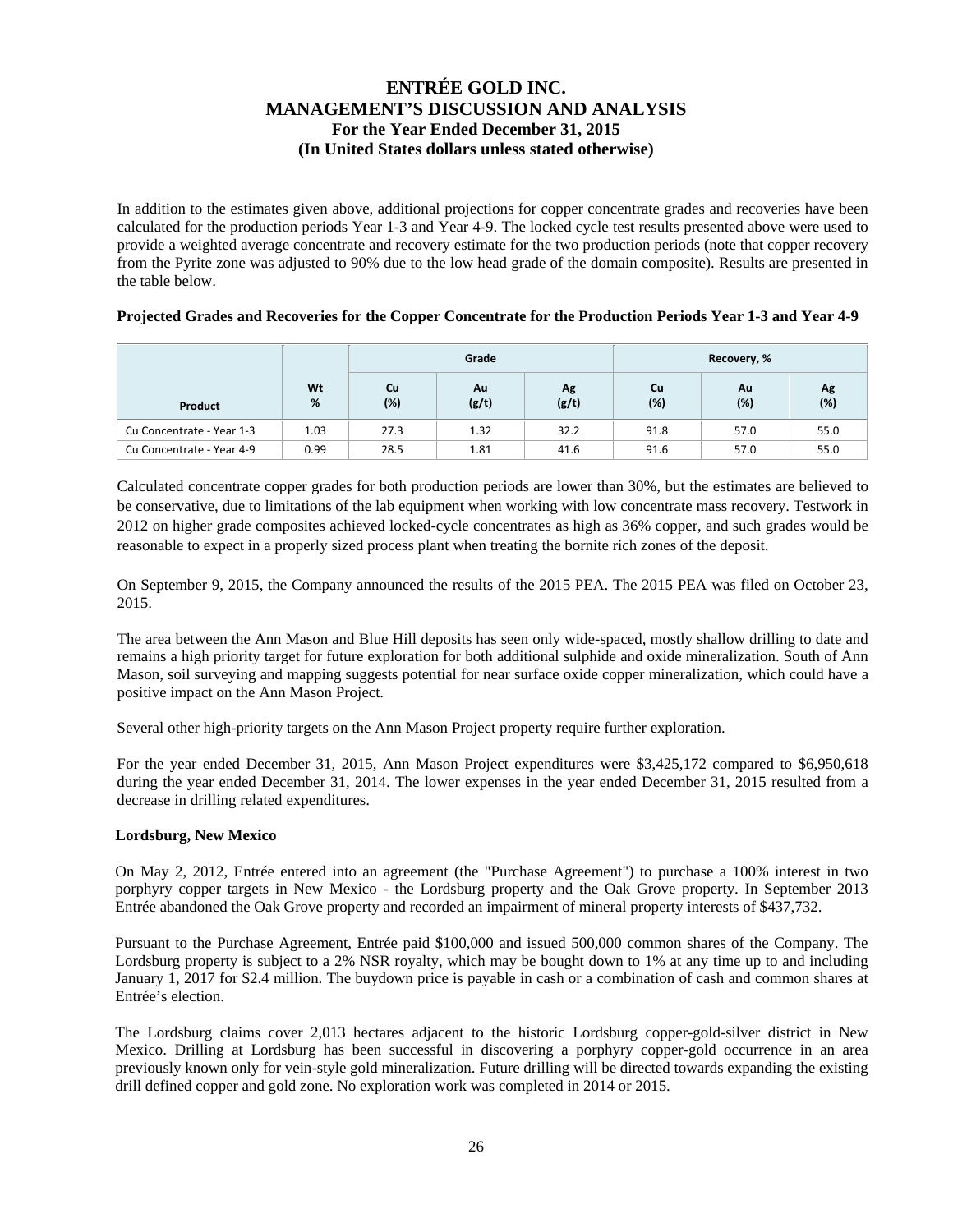The proposed Plan of Operations for Lordsburg has been approved by the BLM and an Application to Conduct Mineral Exploration has been approved by the New Mexico Division of Mining and Minerals. The Lordsburg Plan of Operations/Environmental Assessment and Application to Conduct Mineral Exploration provides for drilling on 65 additional sites and 28.2 acres of surface disturbance.

### **MONGOLIA**

### **Entrée/Oyu Tolgoi JV Property**

No significant exploration has been completed by OTLLC on the Entrée/Oyu Tolgoi JV Property since February 2013 and work planned for 2016 has not yet been finalized.

Since formation, and as of December 31, 2015, the Entrée/Oyu Tolgoi JV had expended \$27.8 million to advance the Entrée/Oyu Tolgoi JV Property. Under the terms of the Entrée/Oyu Tolgoi JV, OTLLC contributed on Entrée's behalf the required cash participation amount of \$6.8 million, equal to 20% of the \$27.8 million incurred to date, plus interest at prime plus 2%.

### **Shivee West Property**

Entrée has a 100% interest in the western portion of the Shivee Tolgoi mining licence.

No work has been completed on Shivee West since 2012 and and no work is currently planned for 2016.

For the year ended December 31, 2015, Mongolia expenses were \$1,488,452 compared to \$1,672,341 during the year ended December 31, 2014. The lower expenses in 2015 compared to 2014 resulted from lower legal fees and sales taxes, penalties and interest expenses, partially offset by higher consulting fees.

### **AUSTRALIA**

#### **Blue Rose Joint Venture**

Entrée has a 55.79% interest in the Blue Rose copper-iron-gold-molybdenum joint venture property, with Giralia Resources Pty Ltd, now a subsidiary of Atlas Iron Limited (ASX:AGO) ("Atlas"), retaining a 44.21% interest. The property is located in the Olary Region of South Australia, 300 kilometres north-northeast of Adelaide. Magnetite iron formations occur in the southern portion of this 716 square kilometre tenement, and a zone of copper oxide mineralization and a gold target (Golden Sophia) are located in the north-central area of the tenement. The joint venture covers tenement EL5129, which was granted on July 19, 2012, for a 3-year term. An application to renew the tenement for an additional 2-year term was filed on June 11, 2015 and was approved effective August 4, 2015.

In September 2010, the joint venture entered into an agreement with Bonython Metals Group Pty Ltd ("BMG"), a private Australian resource company. BMG purchased 100% of the iron ore rights on the joint venture property in exchange for 6% of BMG's future issued capital. On February 27, 2012, the Federal Court of Australia ordered that BMG be wound up; a liquidator has been appointed. In October 2013, pursuant to an agreement whereby a third party acquired the Blue Rose joint venture's iron ore rights from BMG, Entrée received the first of two cash payments of A\$475,778 plus GST. The third party is currently in breach of this agreement as a consequence of failing to make the second required payment.

On October 23, 2013, the Blue Rose joint venture filed a Part 9B native title application under the South Australia Mining Act and the Wilyakali and Ngadjuri groups registered as native title claimants. Native title agreements must be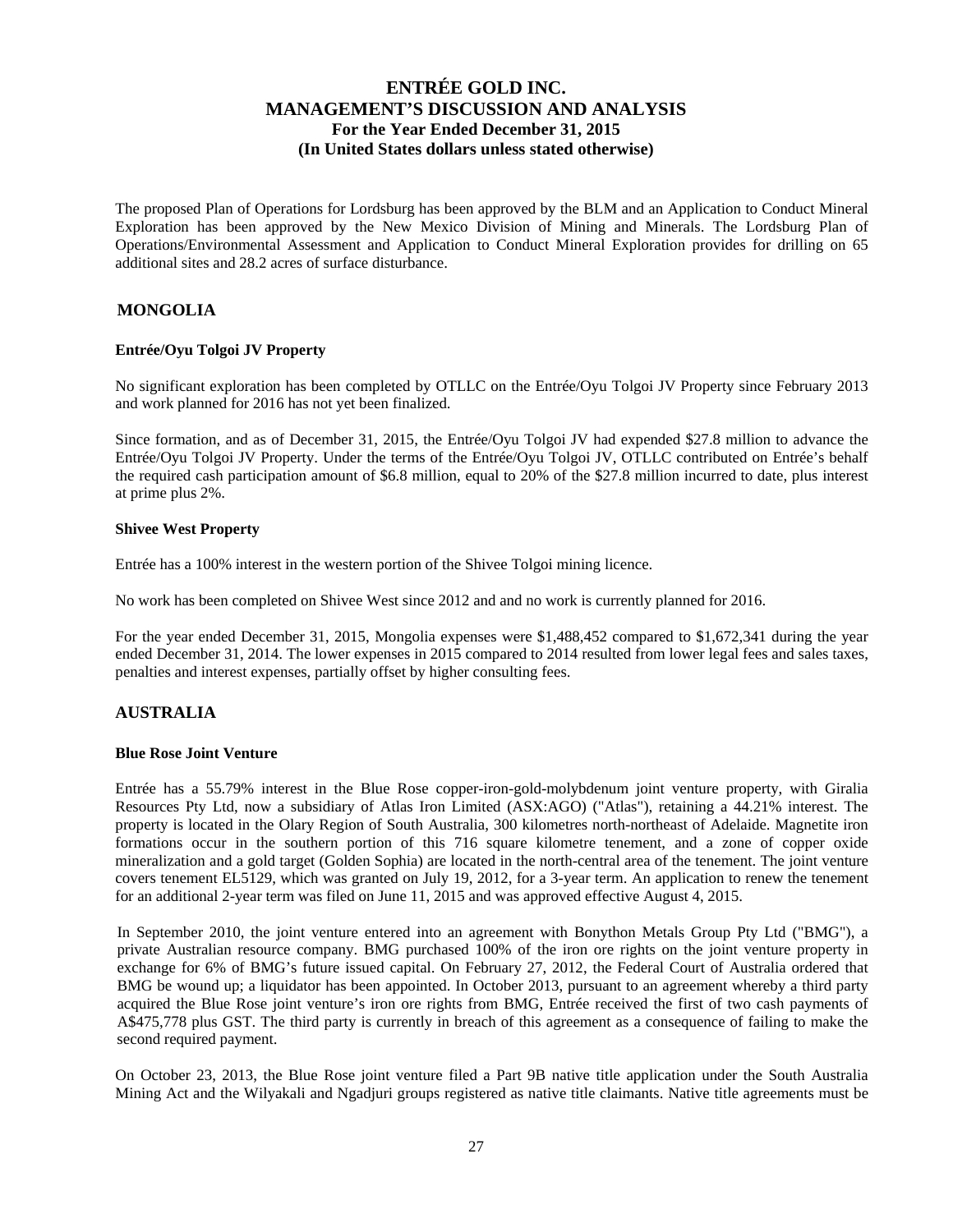concluded with claimants prior to any exploration on the joint venture licence. A native title agreement was signed with the Wilyakali group in December 2013 and an agreement with the Ngadjuri group was signed in late March 2014.

### **PERU**

### **Lukkacha Property**

In September 2010, Entrée entered into a conditional agreement with a private Peruvian company whereby Entrée may acquire an initial 70% interest in the Lukkacha property located in Tacna Province of southeastern Peru. The property is situated within 50 kilometres of the international border with Chile, and initiation of work is subject to Entrée obtaining a Supreme Decree from the Peruvian government allowing it to work on the property. Subject to obtaining the Supreme Decree, Entrée may earn a 70% interest by making cash payments totaling \$215,000 and expending a minimum of \$1.5 million on exploration, to include a minimum 6,000 metres of diamond drilling, within 24 months. Once Entrée has earned a 70% interest, it may acquire a further 30% interest by paying the vendors \$2 million within 24 months. The vendors would retain a 2% NSR royalty, half of which may be purchased at any time for \$1 million.

The property consists of seven concessions totaling 4,400 hectares which cover two large areas of surface alteration, iron oxides and quartz veining approximately 50 kilometres along the structural trend southeast from the giant Toquepala mining operation of Grupo Mexico. The property has never been drilled and represents a unique opportunity for early stage exploration within an under-explored major copper district. Further exploration is dependent on receipt of the Supreme Decree. As a first step in obtaining the Supreme Decree, a joint military inspection of the property took place on September 12, 2013. The military submitted a favourable written opinion to the General Secretary of the Ministry of Defense on September 15, 2013. During 2014, the Company held several meetings with the local village to discuss completion of a community economic and land use agreement. The agreement was completed and registered in March 2015.

For the year ended December 31, 2015, Lukkacha expenses were \$39,265 compared to \$78,925 during the year ended December 31, 2014.

#### **Cañariaco Project Royalty**

In September 2015, the Company entered into an agreement with Candente Copper Corp. (TSX:DNT) ("Candente") to acquire a 0.5% NSR royalty on Candente's 100% owned Cañariaco project in Peru for a purchase price of \$500,000.

The Cañariaco project includes the Cañariaco Norte copper-gold-silver deposit, as well as the adjacent Cañariaco Sur and Quebrada Verde prospects, located within the western Cordillera of the Peruvian Andes in the Department of Lambayeque, Northern Peru.

### **GENERAL AND ADMINISTRATIVE**

For the year ended December 31, 2015, general and administrative expense, excluding foreign exchange gains and losses and before stock-based compensation, was \$4,555,363 compared to \$3,936,413 during the year ended December 31, 2014. The increase in 2015 was due primarily to increases in one-time restructuring charges related to personnel reductions.

### **STOCK-BASED COMPENSATION**

For the year ended December 31, 2015, stock-based compensation expense was \$197,375 compared to \$251,390 during the year ended December 31, 2014. During the year ended December 31, 2015, 1,670,000 options were granted with a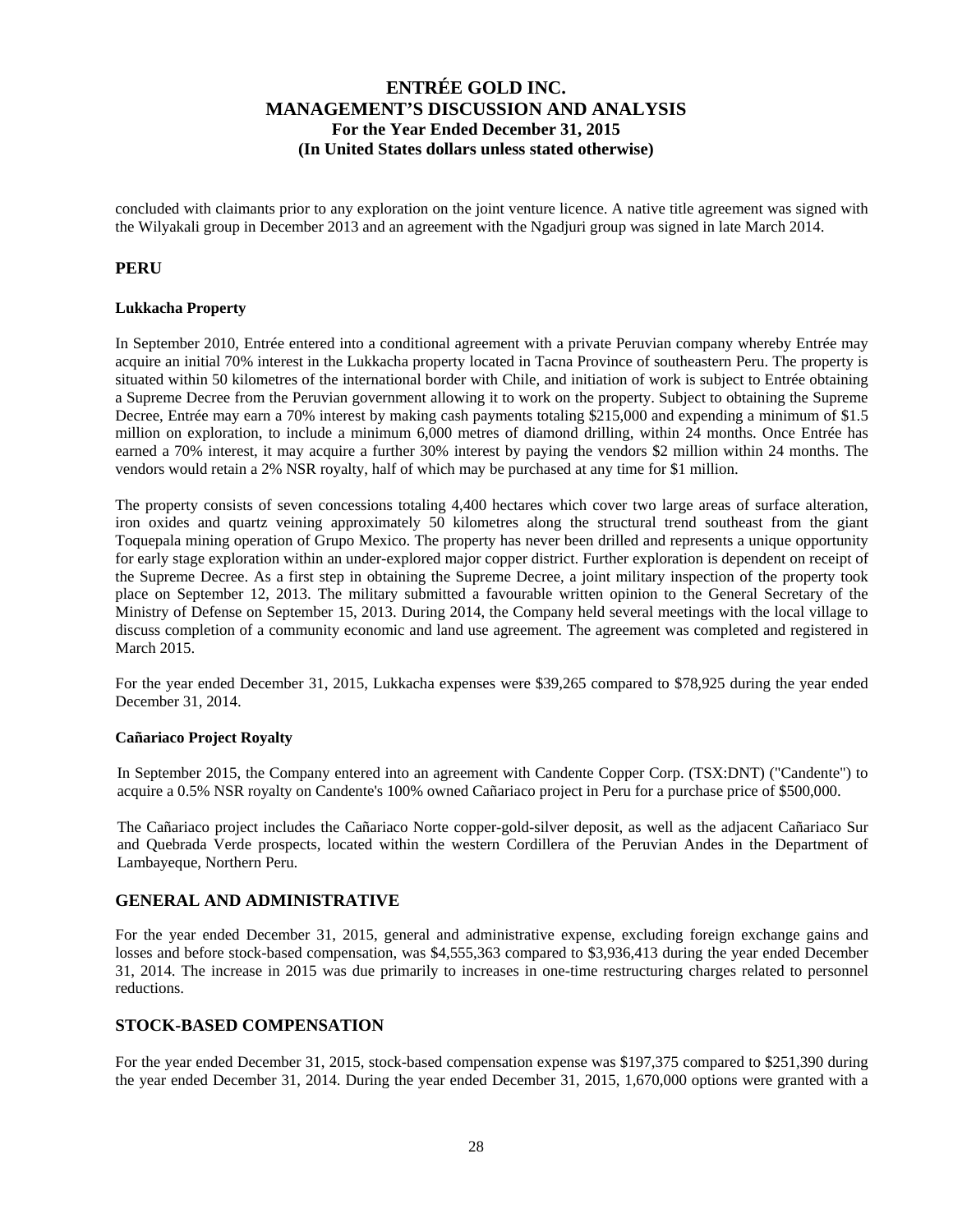fair value of \$246,156, compared to 2,815,000 options that were granted with a fair value of \$251,390 during the year ended December 31, 2014.

### **INTEREST INCOME AND EXPENSE**

For the year ended December 31, 2015, interest expense was \$412,077 compared to interest income of \$30,154 during the year ended December 31, 2014. Interest expense is partially due to accrued interest on the OTLLC loan payable. The Company earns interest income on its invested cash.

### **VALUATION OF LONG-TERM INVESTMENT**

#### **Equity Method Investment**

As further described in the notes to the Annual Financial Statements, Entrée accounts for its interest in a joint venture with OTLLC as a 20% equity investment. As at December 31, 2015, the Company's investment in the Entrée/Oyu Tolgoi JV was \$148,717 (December 31, 2014 - \$93,914). The Company's share of the loss of the Entrée/Oyu Tolgoi JV was \$118,712 for the year ended December 31, 2015 (December 31, 2014 - \$107,907) plus accrued interest expense of \$279,405 for the year ended December 31, 2015 (December 31, 2014 - \$264,869).

## **OUTLOOK**

Entrée is primarily focused on exploring its principal properties in Nevada and Mongolia. In addition, Entrée is engaged in evaluating acquisition opportunities which are complementary to its existing projects, particularly large tonnage base and precious metal targets in mining friendly jurisdictions. These efforts have resulted in the consolidation of the Ann Mason Project in Nevada and the acquisition of the Lordsburg property in New Mexico. The commodities Entrée is most likely to pursue include copper, gold and molybdenum, which are often associated with large tonnage, porphyry related environments. Smaller, higher grade systems will be considered by Entrée if they demonstrate potential for nearterm production and cash-flow.

Entrée has not generated any revenue from operations since its incorporation and Entrée anticipates that it will continue to incur operating expenses without revenues until the Entrée/Oyu Tolgoi JV Property in Mongolia is brought into production or it builds and operates a mine on one or more of its other mineral properties. As at December 31, 2015, Entrée had working capital of approximately \$22 million. Entrée's average monthly operating expenses for the year ended December 31, 2015, were approximately \$590,000, including exploration, general and administrative expenses and investor relations expenses. In efforts to conserve cash reserves, Entrée has made, and continues to make, adjustments to operations including rationalizing land holdings in Mongolia, reducing staff levels in each of Mongolia, Canada and the United States as well as reducing certain other overhead expenditures. Certain one-time expenditures related to these reductions are included in the 2015 average monthly operating expense. Consequently, Entrée anticipates that average monthly operating expenses for the year ended December 31, 2016 will be lower than such expenditures incurred in the year ended December 31, 2015.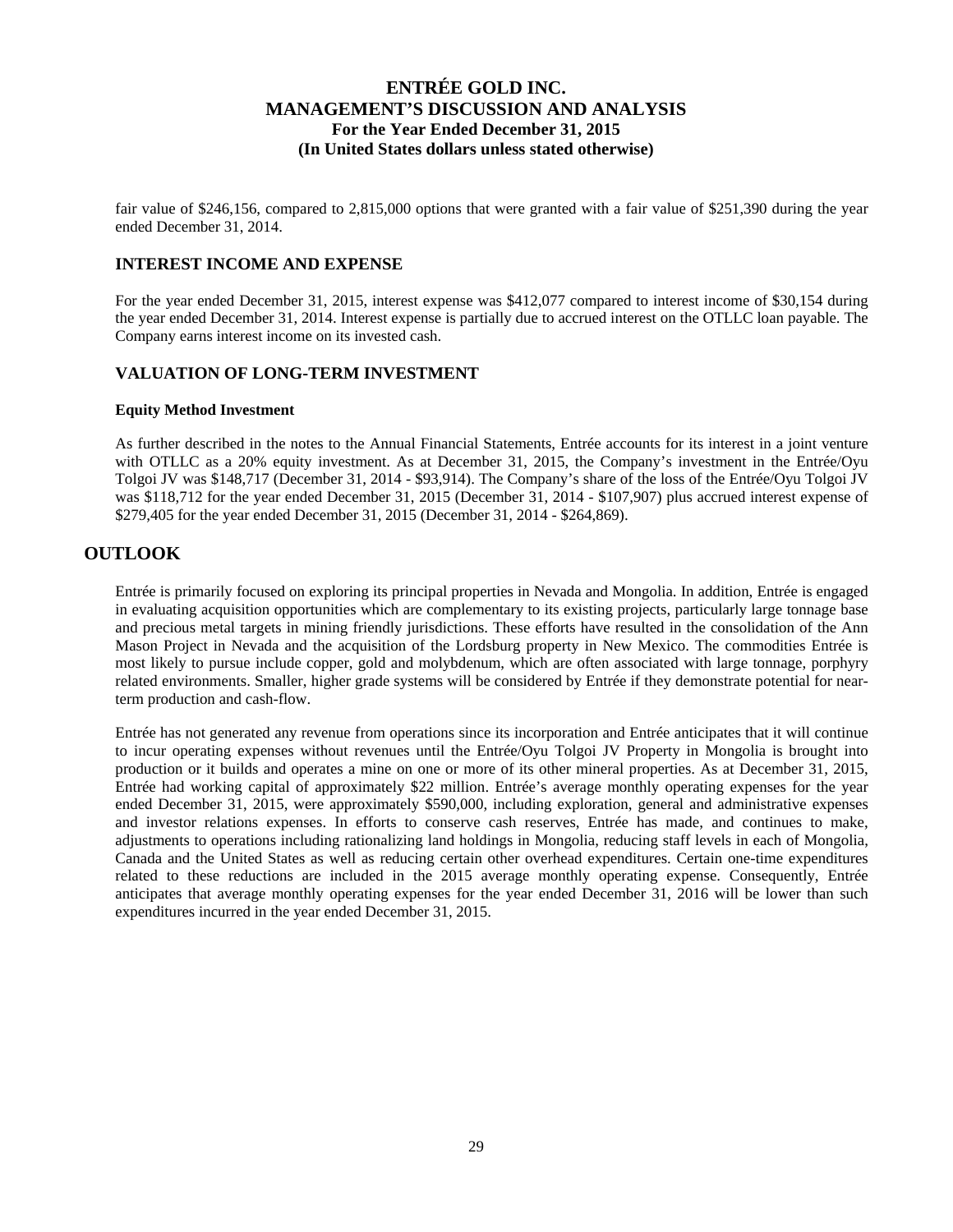### **SELECTED QUARTERLY DATA**

|                                        | <b>Three Months</b><br><b>Ended</b><br>December 31,<br>2015 |     | <b>Three Months</b><br><b>Ended</b><br>September 30,<br>2015 |     | <b>Three Months</b><br><b>Ended</b><br><b>June 30,</b><br>2015 |    | <b>Three Months</b><br><b>Ended</b><br>March 31,<br>2015 |
|----------------------------------------|-------------------------------------------------------------|-----|--------------------------------------------------------------|-----|----------------------------------------------------------------|----|----------------------------------------------------------|
| Exploration                            | \$<br>868,042                                               | \$. | 1,066,201                                                    | \$. | 1,329,058                                                      | S. | 1,897,609                                                |
| General and administrative             | 2,213,134                                                   |     | 777,445                                                      |     | 801,585                                                        |    | 938,740                                                  |
| Consultancy and advisory fees          |                                                             |     |                                                              |     |                                                                |    | 125,000                                                  |
| Depreciation                           | 9,582                                                       |     | 10,183                                                       |     | 11,037                                                         |    | 11,726                                                   |
| Foreign exchange loss (gain)           | (404, 735)                                                  |     | (1,134,618)                                                  |     | 368,843                                                        |    | (1,748,949)                                              |
| Loss from operations                   | (2,686,023)                                                 |     | (719,211)                                                    |     | (2,510,523)                                                    |    | (1,224,126)                                              |
| Interest income (expense)              | (288, 939)                                                  |     | (65, 924)                                                    |     | (39, 952)                                                      |    | (17,262)                                                 |
| Loss from equity investee              | (40, 326)                                                   |     | (25, 416)                                                    |     | (26, 824)                                                      |    | (26, 146)                                                |
| Current income tax expense             | (83)                                                        |     | (92)                                                         |     | (43)                                                           |    |                                                          |
| Deferred income tax recovery (expense) | (1,057,342)                                                 |     | 661,992                                                      |     | (471, 679)                                                     |    | 706,856                                                  |
| Net loss                               | \$<br>$(4,072,713)$ \$                                      |     | (148, 651)                                                   | £.  | (3,049,021)                                                    |    | (560, 678)                                               |
| Loss per share, basic and diluted      | \$<br>$(0.03)$ \$                                           |     | $(0.00)$ \$                                                  |     | $(0.02)$ \$                                                    |    | (0.00)                                                   |

|                                           | <b>Three Months</b><br><b>Ended</b><br>December 31,<br>2014 |               | <b>Three Months</b><br><b>Ended</b><br>September 30,<br>2014 |               | <b>Three Months</b><br><b>Ended</b><br><b>June 30,</b><br>2014 |     | <b>Three Months</b><br><b>Ended</b><br>March 31,<br>2014 |
|-------------------------------------------|-------------------------------------------------------------|---------------|--------------------------------------------------------------|---------------|----------------------------------------------------------------|-----|----------------------------------------------------------|
| Exploration                               | \$<br>4,465,219                                             | \$.           | 2,268,197                                                    | <sup>\$</sup> | 757,325                                                        | \$. | 1,564,146                                                |
| General and administrative                | 1,183,067                                                   |               | 844,646                                                      |               | 980,107                                                        |     | 1,144,090                                                |
| Consultancy and advisory fees             | 133,687                                                     |               | 177,194                                                      |               | 234,070                                                        |     | 285,672                                                  |
| Depreciation                              | 14,405                                                      |               | 16,277                                                       |               | 17,160                                                         |     | 17,675                                                   |
| Impairment of mineral property interests  |                                                             |               | 552,095                                                      |               |                                                                |     |                                                          |
| Gain on sale of mineral property interest |                                                             |               |                                                              |               | (28,096)                                                       |     |                                                          |
| Foreign exchange loss (gain)              | (662, 619)                                                  |               | (1,126,822)                                                  |               | 882,044                                                        |     | (1,071,457)                                              |
| Loss from operations                      | (5, 133, 759)                                               |               | (2,731,587)                                                  |               | (2,842,610)                                                    |     | (1,940,126)                                              |
| Interest income (expense)                 | (32, 190)                                                   |               | 12,439                                                       |               | 31,540                                                         |     | 18,365                                                   |
| Loss from equity investee                 | (28, 974)                                                   |               | (29,369)                                                     |               | (28, 772)                                                      |     | (20,792)                                                 |
| Current income tax recovery (expense)     | (10, 124)                                                   |               |                                                              |               | 246,609                                                        |     | (113,230)                                                |
| Deferred income tax recovery (expense)    | 2,141,233                                                   |               | 1,348,919                                                    |               | (332, 558)                                                     |     | 775,798                                                  |
| Net loss                                  | \$<br>(3,063,814)                                           | <sup>\$</sup> | (1,399,598)                                                  | \$            | (2,925,791)                                                    | \$. | (1,279,985)                                              |
| Loss per share, basic and diluted         | \$<br>$(0.02)$ \$                                           |               | $(0.01)$ \$                                                  |               | $(0.02)$ \$                                                    |     | (0.01)                                                   |

Exploration costs were lower in the year ended December 31, 2015 compared to the year ended December 31, 2014, primarily due to a decrease in drilling activity on the Ann Mason Project, lower exploration related sales tax and legal fees, partially offset by higher consulting and personnel expenses during the year ended December 31, 2015. General and administrative costs, excluding stock-based compensation charges, were approximately 14% higher in the year ended December 31, 2015 compared to the year ended December 31, 2014. This increase is primarily attributable to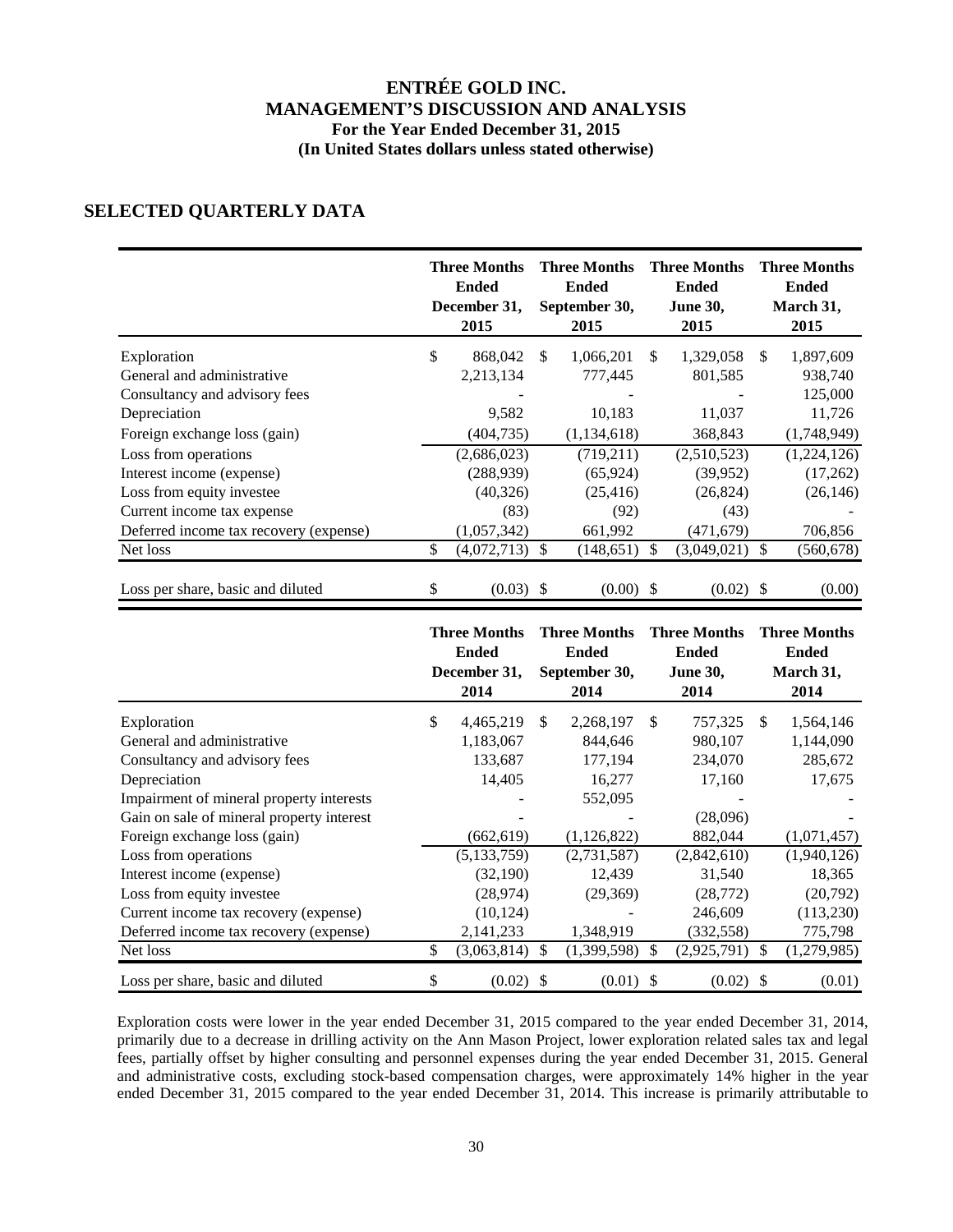increased personnel expenses including certain one-time expenditures related to staff reductions. During the three months ended September 30, 2014, the Company recorded an impairment of mineral property interests of \$552,095 on the Blue Rose joint venture property. During the three months ended June 30, 2014, Entrée sold its interest in the Mystique property for proceeds of \$28,096, net of taxes. During the year ended December 31, 2015, Entrée recorded deferred income tax expense of \$160,173 compared to \$3,933,392 during the year ended December 31, 2014.

# **LIQUIDITY**

To date, Entrée has not generated revenues from its operations, has been dependent on equity and production-based financings for additional funding and is considered to be in the exploration stage. Working capital on hand at December 31, 2015 was \$21,844,252. Cash was \$22,785,658 at December 31, 2015. On February 15, 2013, the Company closed the approximately \$55 million financing package with Sandstorm. On March 1, 2016, the Company refunded 17% of the Deposit (thereby reducing the Deposit to \$33.2 million) by paying \$5.5 million in cash and issuing 5,128,604 common shares at a price of C\$0.3496 per share. In the event of a partial expropriation of Entrée's economic interest, contractually or otherwise, in the Entrée/Oyu Tolgoi JV Property, the Amended Funding Agreement provides that the Company will not be required to make any further refund of the Deposit if Entrée's economic interest is reduced by up to and including 17%. If there is a reduction of greater than 17% up to and including 34%, the Amended Funding Agreement provides the Company with greater flexibility and optionality in terms of how the Company will refund a corresponding portion of the Deposit including the option of not refunding cash. In the event of a full expropriation, the remainder of the Unearned Balance after the foregoing refund must be returned in cash with interest.

Under the terms of the Entrée/Oyu Tolgoi JV, Entrée elected to have OTLLC debt finance Entrée's share of costs on the Entrée/Oyu Tolgoi JV Property, with interest accruing at OTLLC's actual cost of capital or prime plus 2%, whichever is less, at the date of the advance. As at December 31, 2015, the total amount that OTLLC has contributed to costs on the Company's behalf, including interest, was \$6.8 million.

### **Operating activities**

Cash used in operations was \$9,821,492 for the year ended December 31, 2015 compared to \$12,617,637 for the year ended December 31, 2014. This decrease is primarily due to a decrease in expenditures on mineral property exploration during the year ended December 31, 2015 partially offset by costs associated with certain staff reductions.

### **Financing activities**

Cash provided by financing activities during the year ended December 31, 2015 and 2014 and common shares issued for cash were as follows:

|                           |               | <b>Year Ended</b><br>December 31,<br>2015 |                          | <b>Year Ended</b><br>December 31,<br>2014 |   |  |
|---------------------------|---------------|-------------------------------------------|--------------------------|-------------------------------------------|---|--|
|                           | <b>Shares</b> | Amount                                    | <b>Shares</b>            | Amount                                    |   |  |
| Exercise of stock options | 346,532<br>S  | 41,135                                    | $\sim$                   |                                           | - |  |
|                           | 346,532       | 41,135                                    | $\overline{\phantom{0}}$ |                                           | - |  |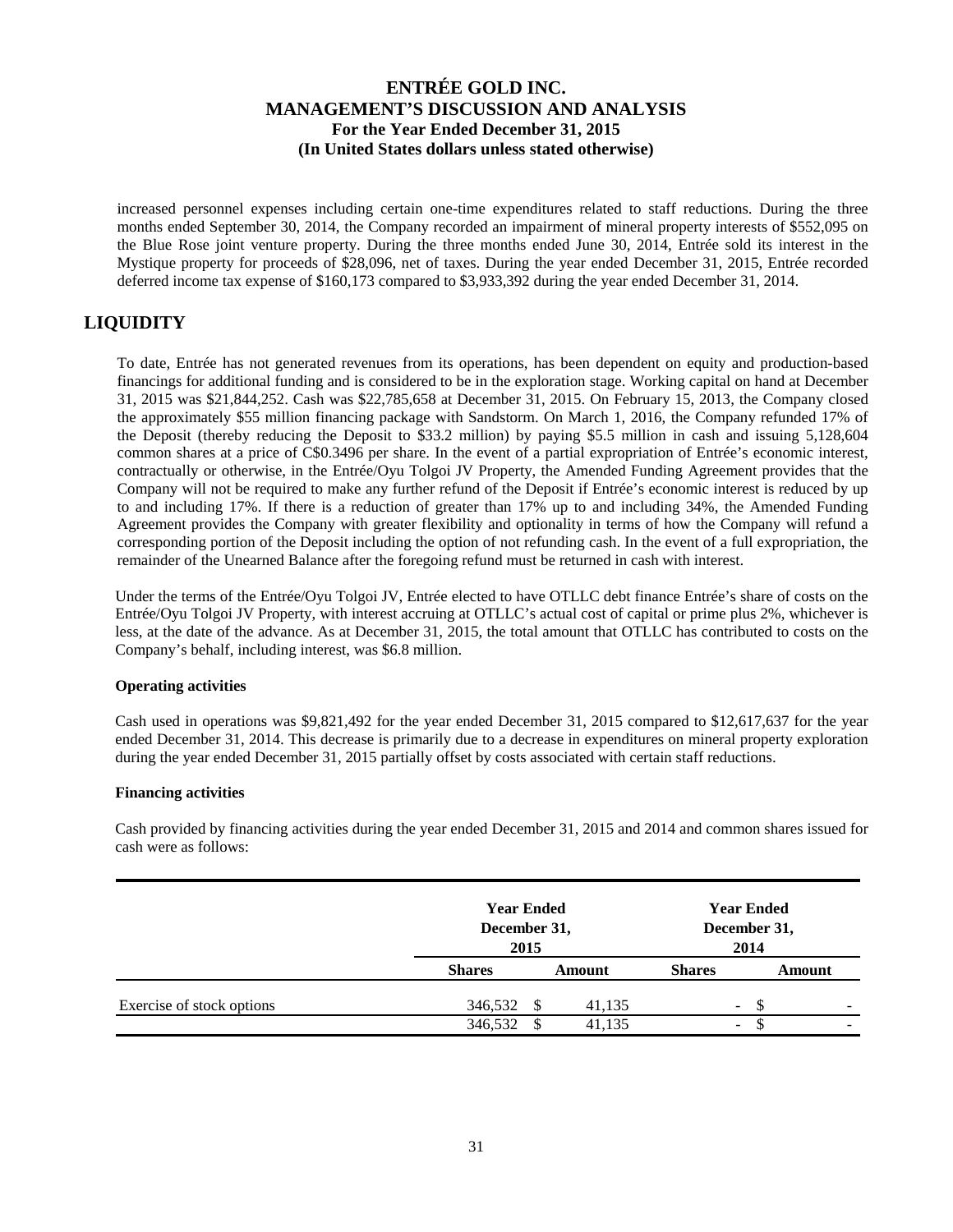#### **Investing activities**

During the year ended December 31, 2015, Entrée made payments of \$500,000 related to mineral property acquisitions (December 31, 2014 – \$100,000) for the Cañariaco project royalty. During the year ended December 31, 2015, Entrée made payments of \$3,628 related to reclamation deposits (December 31, 2014 – \$66,179) and received cash proceeds of \$Nil on the release of reclamation deposits (December 31, 2014 – \$83,428). During the year ended December 31, 2015, Entrée expended \$12,445 on equipment, primarily for exploration activities (December 31, 2014 – \$13,074). During the year ended December 31, 2014, Entrée sold its interest in the Mystique property for proceeds of \$28,096, net of taxes.

### **Contingencies and Contractual Commitments**

The following table lists, as at December 31, 2015, the Company's contractual obligations. Entrée is committed to make lease payments totalling \$307,762 over its two year office lease in Vancouver, Canada and two office, three warehouse and four accommodation leases in the United States.

|               | Less than<br>1 Year            | 1-2 Years      | <b>Total</b> |
|---------------|--------------------------------|----------------|--------------|
| Office leases | \$<br>247,906 \$               | 71,578<br>- \$ | 319,484      |
| Total         | \$<br>247,906<br><sup>\$</sup> | 71,578<br>- \$ | 319,484      |

### **Outstanding share data**

As at December 31, 2015, there were 147,330,917 common shares outstanding. As at March 30, 2016, there were 152,519,521 common shares outstanding. In addition, as at December 31, 2015, there were 13,208,000 stock options outstanding with exercise prices ranging from C\$0.21 to C\$3.47 per share. As at March 30, 2016, there were 12,080,500 stock options outstanding, with exercise prices ranging from C\$0.21 to C\$2.23 per share. There were no warrants outstanding at December 31, 2015 or at March 30, 2016.

## **CAPITAL RESOURCES**

Entrée had no commitments for capital assets at December 31, 2015.

At December 31, 2015, Entrée had working capital of \$21,844,252 compared to \$32,603,711 as at December 31, 2014.

## **OFF-BALANCE SHEET TRANSACTIONS**

Entrée has no off-balance sheet arrangements except for the contractual obligation noted above.

## **TRANSACTIONS WITH RELATED PARTIES**

The Company did not enter into any transactions with related parties during the year ended December 31, 2015.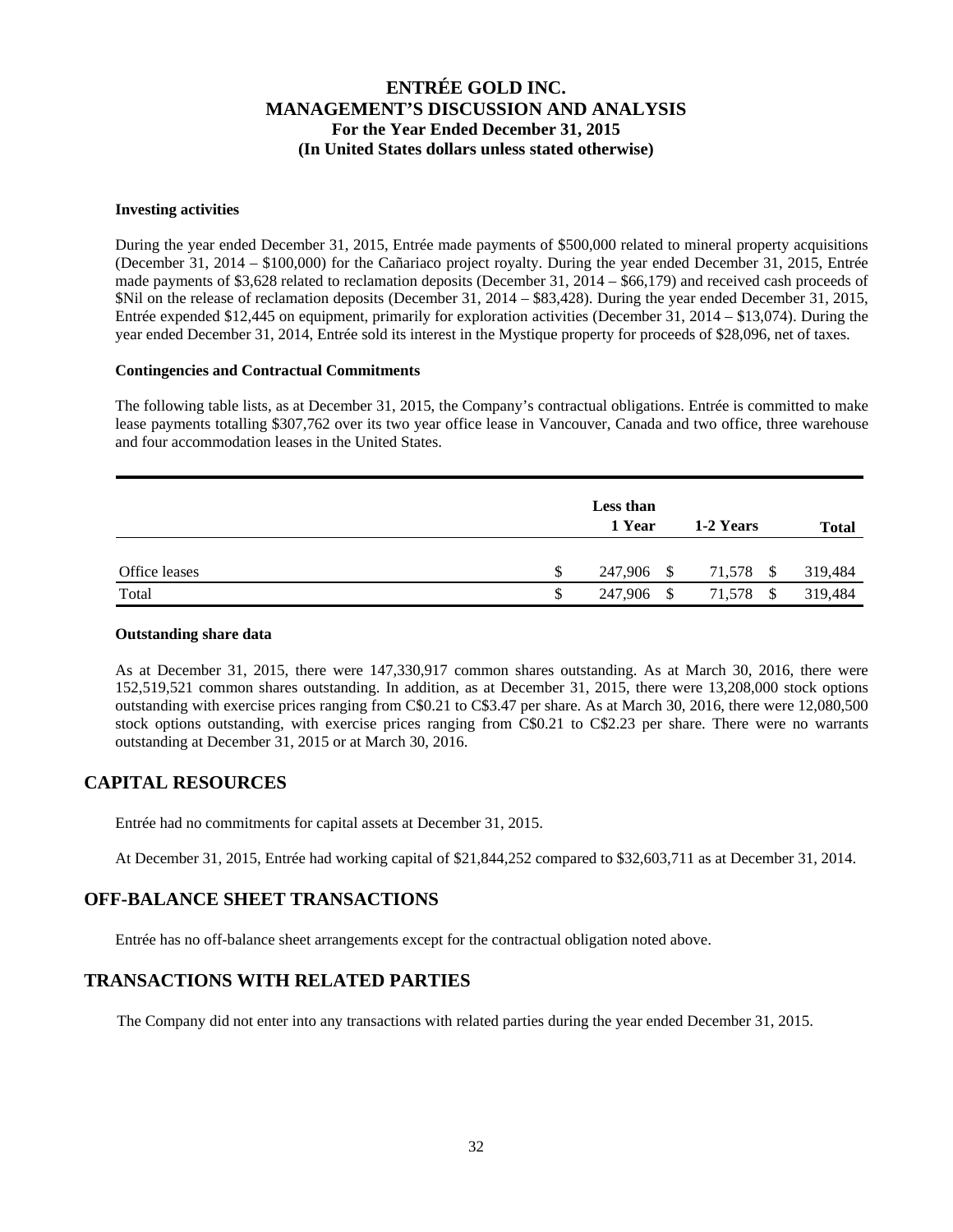### **CRITICAL ACCOUNTING ESTIMATES**

The preparation of consolidated financial statements in conformity with generally accepted accounting principles in the United States requires management to make estimates and assumptions that affect the reported amount of assets and liabilities and the disclosure of contingent assets and liabilities at the date of the financial statements and the reported amount of revenues and expenses during the period. Actual results could differ from these estimates.

The Company must make estimates and judgments in determining income tax expense for financial statement purposes. These estimates and judgments occur in the calculation of tax credits, benefits, and deductions, and in the calculation of certain tax assets and liabilities that arise from differences in the timing of recognition of revenue and expense for tax and financial statement purposes. Significant changes in these estimates may result in an increase or decrease to the tax provision in a subsequent period. The Company must assess the likelihood that we will be able to recover any deferred tax assets. If recovery is not likely, the provision for taxes must be increased by recording a valuation allowance against the deferred tax assets. However, should there be a change in the ability to recover any deferred tax assets, the tax provision would increase in the period in which it is determined that the recovery was not likely. Recovery of a portion of the deferred tax assets is impacted by Company plans with respect to holding or disposing of certain assets. Changes in economic conditions, exploration results, metal prices and other factors could result in changes to the estimates and judgements used in determining the income tax expense.

The Company capitalizes the cost of acquiring mineral property interests, including undeveloped mineral property interests, until the viability of the mineral interest is determined. Capitalized acquisition costs are expensed if it is determined that the mineral property has no future economic value. The Company must make estimates and judgments in determining if any capitalized amounts should be written down by assessing if future cash flows, including potential sales proceeds, related to the mineral property are estimated to be less than the property's total carrying value. The carrying value of each mineral property is reviewed periodically, and whenever events or changes in circumstances indicate that the carrying value may not be recoverable. Reductions in the carrying value of a property would be recorded to the extent that the total carrying value of the mineral property exceeds its estimated fair value.

The Company follows accounting guidelines in determining the value of stock option compensation, as disclosed in Note 9 to the Annual Financial Statements. Unlike other numbers in the accounts, this is a calculated amount not based on historical cost, but on subjective assumptions introduced to an option pricing model, in particular: (1) an estimate for the average future hold period of issued stock options before exercise, expiry or cancellation; and (2) future volatility of the Company's share price in the expected hold period (using historical volatility as a reference). Given that there is no market for the options and they are not transferable, the resulting value calculated is not necessarily the value the holder of the option could receive in an arm's-length transaction.

The Company's accounting policy is to expense exploration costs on a project by project basis consistent with US GAAP. The policy is consistent with that of other exploration companies that have not established mineral reserves. When a mineral reserve has been objectively established further exploration costs would be deferred. Management is of the view that its current policy is appropriate for the Company.

## **CHANGES IN ACCOUNTING POLICIES**

In August 2014, the Financial Accounting Standards Board ("FASB") issued Accounting Standards Update (ASU) 2014-15, "Disclosure of Uncertainties about an Entity's Ability to Continue as a Going Concern". Historically, there has been no guidance in GAAP about management's responsibility to evaluate whether there is substantial doubt about an entity's ability to continue as a going concern. This ASU clarifies when and how management should be assessing their ability to continue as a going concern. ASU 2014-15 is effective for fiscal years ending after December 15, 2016. The Company expects the adoption of ASU 2014-15 will have an impact on the frequency with which going concern assessments are conducted but does not expect the adoption to significantly change existing disclosure.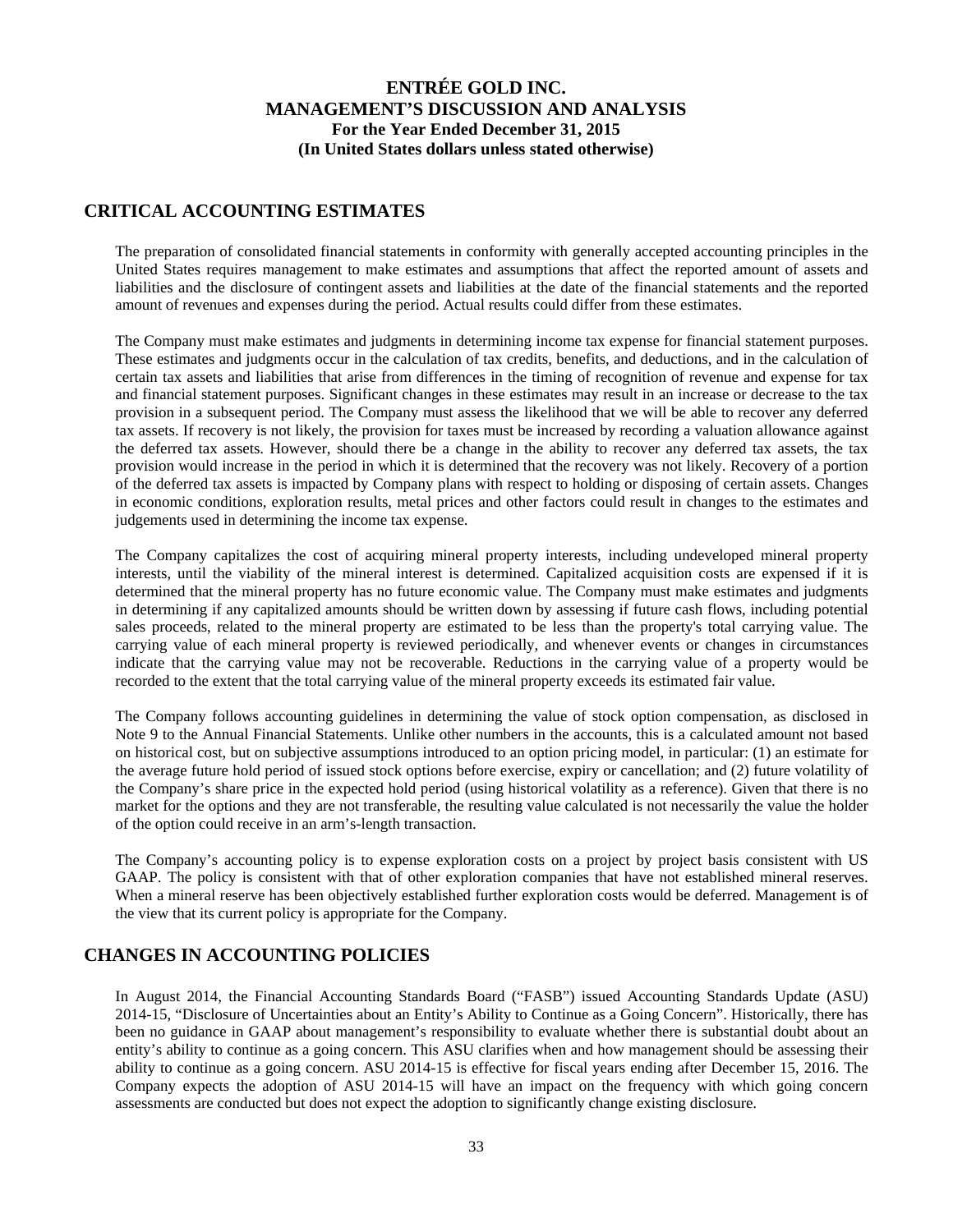In November 2015, the FASB issued ASU 2015-17, "Income Taxes (Topic 740): Balance Sheet Classification of Deferred Taxes". The amendments in ASU 2015-17 require that deferred tax liabilities and assets be classified as noncurrent in a classified statement of financial position. The amendments in this ASU are effective for financial statements issued for annual periods beginning after December 15, 2016, and interim periods within those annual periods. Earlier adoption is permitted. The Company is currently presenting deferred tax liabilities and assets as noncurrent items on the consolidated balance sheets. Accordingly, the Company does not expect the adoption of ASU 2015-17 to have a material impact on the Company's financial reporting and disclosures.

A detailed summary of all of the Company's significant accounting policies and the estimates derived therefrom is included in Note 2 to the Annual Financial Statements for the year ended December 31, 2015.

### **FINANCIAL INSTRUMENTS AND OTHER INSTRUMENTS**

The Company's financial assets and liabilities generally consist of cash and cash equivalents, receivables, deposits, accounts payable and accrued liabilities and loans payable, some of which are denominated in foreign currencies including United States dollars, Mongolian Tugriks and Australian dollars. The Company is at risk to financial gain or loss as a result of foreign exchange movements against the Canadian dollar. The Company does not currently have major commitments to acquire assets in foreign currencies; but historically it has incurred the majority of its exploration costs in foreign currencies.

## **OTHER MD&A REQUIREMENTS**

#### **Forward-Looking Statements**

This MD&A contains forward-looking statements within the meaning of the United States Private Securities Litigation Reform Act of 1995 and forward-looking information within the meaning of applicable Canadian securities laws.

Forward-looking statements include, but are not limited to, statements with respect to the future prices of copper, gold, molybdenum and silver; the estimation of mineral reserves and resources; the realization of mineral reserve and resource estimates; anticipated future production, capital and operating costs, cash flows and mine life; completion of a Pre-Feasibility study on the Ann Mason Project; the potential impact of future exploration results on Ann Mason mine design and economics; the potential development of Ann Mason; potential types of mining operations; construction and continued development of the Oyu Tolgoi underground mine; alternative production scenarios and associated expansion options; the anticipated value of Entrée's interest in Lift 1 of the Hugo North Extension deposit; the expected timing of initial production from Lift 1 of the Oyu Tolgoi underground mine; discussions with the Government of Mongolia, Rio Tinto, OTLLC and Turquoise Hill on a range of issues including Entrée's interest in the Entrée/Oyu Tolgoi JV Property, the Shivee Tolgoi and Javhlant mining licences and certain material agreements; potential actions by the Government of Mongolia with respect to the Shivee Tolgoi and Javhlant mining licences and Entrée's interest in the Entrée/Oyu Tolgoi JV Property; the potential for Entrée to be included in or otherwise receive the benefits of the Oyu Tolgoi Investment Agreement or another similar agreement; the potential for the Government of Mongolia to seek to directly or indirectly invest in Entrée's interest in the Hugo North Extension and Heruga deposits; the potential application of the Government of Mongolia's Resolution 81, Resolution 140 and Resolution 175 to the Shivee Tolgoi and Javhlant licences; potential size of a mineralized zone; potential expansion of mineralization; potential discovery of new mineralized zones; potential metallurgical recoveries and grades; plans for future exploration and/or development programs and budgets; permitting time lines; anticipated business activities; corporate strategies; requirements for additional capital; uses of funds; proposed acquisitions and dispositions of assets; and future financial performance.

In certain cases, forward-looking statements and information can be identified by the use of words such as "plans", "expects" or "does not expect", "is expected", "budgeted", "scheduled", "estimates", "forecasts", "intends", "anticipates", or "does not anticipate" or "believes" or variations of such words and phrases or statements that certain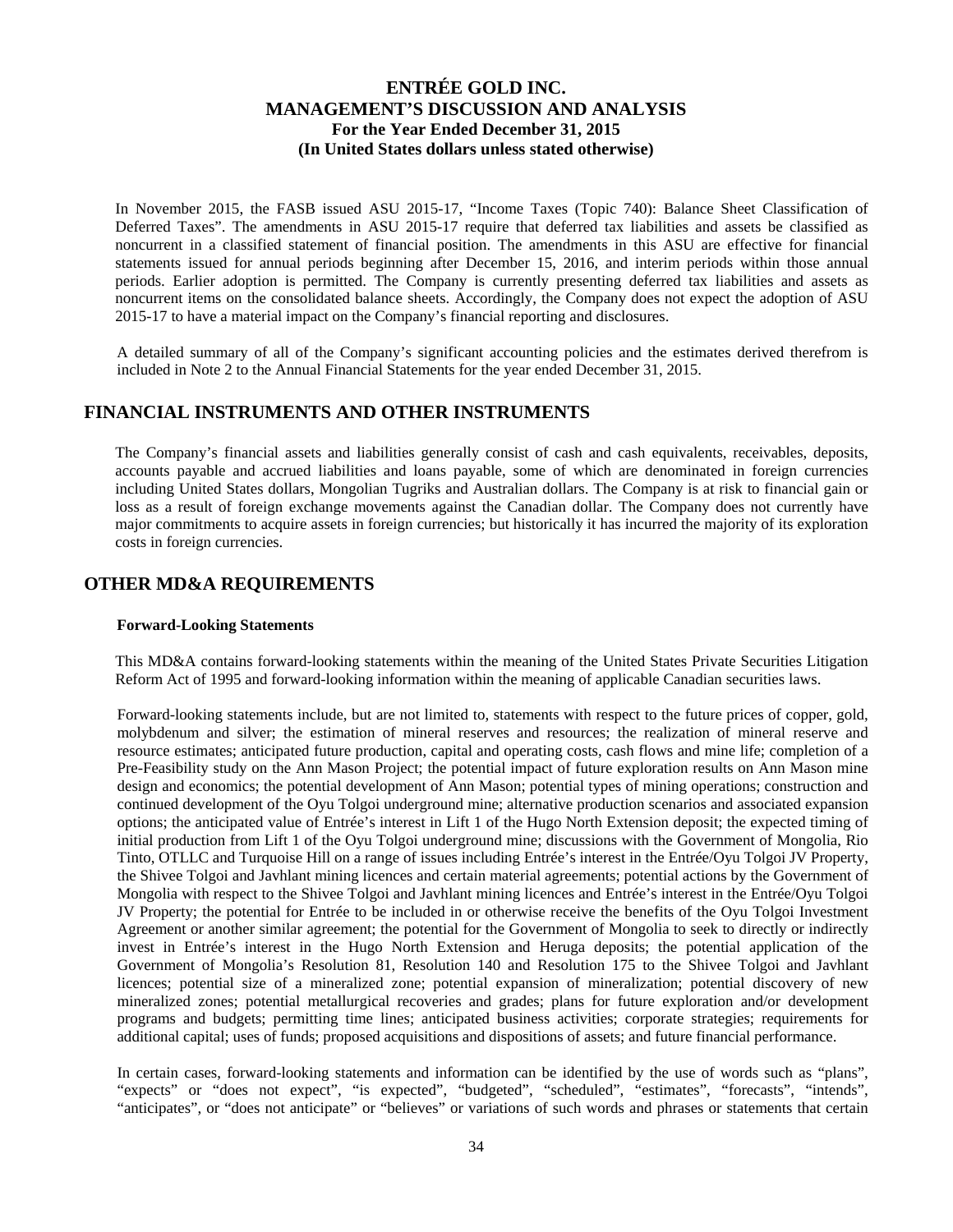actions, events or results "may", "could", "would", "might", "will be taken", "occur" or "be achieved". While the Company has based these forward-looking statements on its expectations about future events as at the date that such statements were prepared, the statements are not a guarantee of Entrée's future performance and are based on numerous assumptions regarding present and future business strategies, local and global economic conditions, legal proceedings and negotiations and the environment in which Entrée will operate in the future, including the status of Entrée's relationship and interaction with the Government of Mongolia, OTLLC, Rio Tinto and Turquoise Hill. With respect to the construction and continued development of the Oyu Tolgoi underground mine, important risks, uncertainties and factors which could cause actual results to differ materially from future results expressed or implied by such forwardlooking statements and information include, amongst others, the approval of the 2015 Oyu Tolgoi Feasibility Study by OTLLC and its shareholders; the timing and cost of the construction and expansion of mining and processing facilities; the timing and availability of a long term power source for the Oyu Tolgoi underground mine; the timing to satisfy all conditions precedent to the first drawdown of project financing; the impact of the delay in the funding and development of the Oyu Tolgoi underground mine; delays, and the costs which would result from delays, in the development of the underground mine; and production estimates and the anticipated yearly production of copper, gold and silver at the Oyu Tolgoi underground mine.

Other uncertainties and factors which could cause actual results to differ materially from future results expressed or implied by forward-looking statements and information include, amongst others, whether the size, grade and continuity of deposits and resource and reserve estimates have been interpreted correctly from exploration results; whether the results of preliminary test work are indicative of what the results of future test work will be; fluctuations in commodity prices and demand; changing foreign exchange rates; actions by Rio Tinto, Turquoise Hill and/or OTLLC and by government authorities including the Government of Mongolia; the availability of funding on reasonable terms; the impact of changes in interpretation to or changes in enforcement of laws, regulations and government practices, including laws, regulations and government practices with respect to mining, foreign investment, royalties and taxation; the terms and timing of obtaining necessary environmental and other government approvals, consents and permits; the availability and cost of necessary items such as power, water, skilled labour, transportation and appropriate smelting and refining arrangements; and misjudgements in the course of preparing forward-looking statements.

In addition, there are also known and unknown risk factors which may cause the actual results, performances or achievements of Entrée to be materially different from any future results, performance or achievements expressed or implied by the forward-looking statements and information. Such factors include, among others, risks related to international operations, including legal and political risk in Mongolia; risks associated with changes in the attitudes of governments to foreign investment; risks associated with the conduct of joint ventures; discrepancies between actual and anticipated production, mineral reserves and resources and metallurgical recoveries; global financial conditions; changes in project parameters as plans continue to be refined; inability to upgrade Inferred mineral resources to Indicated or Measured mineral resources; inability to convert mineral resources to mineral reserves; conclusions of economic evaluations; future prices of copper, gold, silver and molybdenum; failure of plant, equipment or processes to operate as anticipated; accidents, labour disputes and other risks of the mining industry; delays in obtaining government approvals, permits or licences or financing or in the completion of development or construction activities; environmental risks; title disputes; limitations on insurance coverage; as well as those factors discussed in the section entitled "Risk" in this MD&A and in the section entitled "Risk Factors" in the AIF. Although the Company has attempted to identify important factors that could cause actual actions, events or results to differ materially from those described in forward-looking statements, there may be other factors that cause actions, events or results not to be as anticipated, estimated or intended. There can be no assurance that forward-looking statements will prove to be accurate, as actual results and future events could differ materially from those anticipated in such statements. Except as required under applicable securities legislation, the Company undertakes no obligation to publicly update or revise forwardlooking statements, whether as a result of new information, future events, or otherwise. Accordingly, readers should not place undue reliance on forward-looking statements.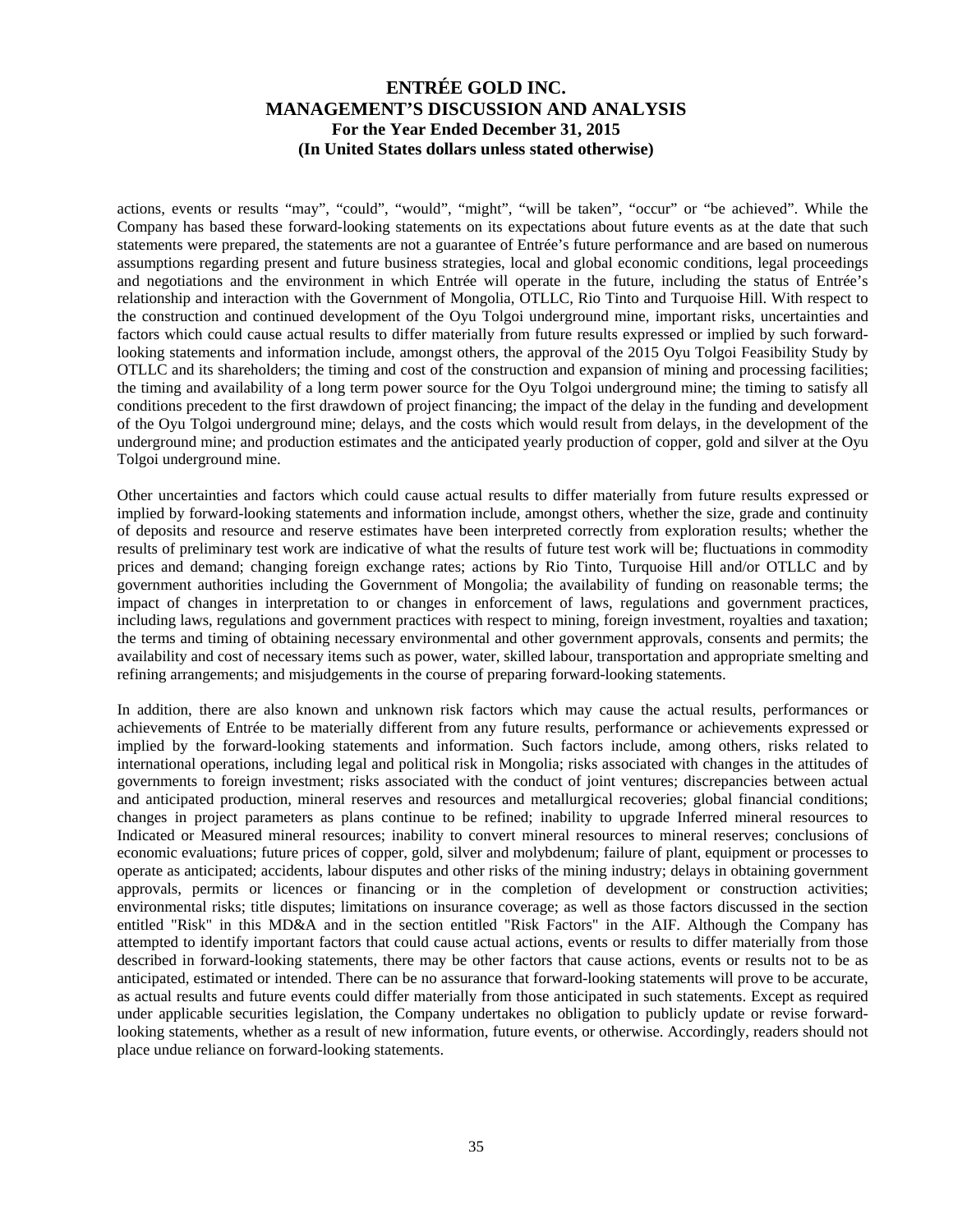#### **Risk**

Entrée is a mineral exploration company and is exposed to a number of risks and uncertainties; some of these risks and uncertainties have been discussed elsewhere in this MD&A. For a more extensive discussion of risks and uncertainties to which Entrée is exposed, the reader should refer to the section titled "Risk Factors" contained in the Company's AIF available on SEDAR at www.sedar.com.

### *Legal and Political Risk*

The Minerals Law of Mongolia provides that the State may be an equity participant with any private legal entity, up to a 34% equity interest, in the exploitation of any Strategic Deposit where the quantity and grade of the deposit have been defined by exploration that has not been funded from the State budget.

The Ministry of Mining has advised Entrée that it considers the deposits on the Entrée/Oyu Tolgoi JV Property to be part of the series of Oyu Tolgoi deposits, which were declared to be Strategic Deposits under Resolution No. 57 dated July 16, 2009 of the State Great Khural. Entrée has been in discussions with stakeholders of the Oyu Tolgoi project, including the Government of Mongolia, OTLLC, Erdenes Oyu Tolgoi LLC, Turquoise Hill and Rio Tinto, since the Government of Mongolia temporarily restricted the joint venture licences from transfer in February 2013. The discussions to date have focussed on issues arising from Entrée's exclusion from the Oyu Tolgoi Investment Agreement, including the fact that the Government of Mongolia does not have a full 34% interest in the Entrée/Oyu Tolgoi JV Property; the fact that the mining licences integral to future underground operations are held by more than one corporate entity; and the fact that Entrée does not benefit from the stability that it would otherwise have if it were a party to the Oyu Tolgoi Investment Agreement. In order to receive the benefits of the Oyu Tolgoi Investment Agreement, the Government of Mongolia may require Entrée to agree to certain concessions, including with respect to the economic benefit of Entrée's interest in the Entrée/Oyu Tolgoi JV Property, or the royalty rates applicable to Entrée's share of the Entrée/Oyu Tolgoi JV Property mineralization. No agreements have been finalized. If the parties fail to reach mutually acceptable agreements in a timely manner, there is a risk that the Government of Mongolia may resort to measures which, whether legitimate or not, could have an adverse effect on the business, assets and financial condition of Entrée as well as the Company's share price. Such measures could include suspending, revoking, cancelling or withdrawing the Shivee Tolgoi and Javhlant mining licences; attempting to invalidate, confiscate, expropriate or rescind the Entrée/Oyu Tolgoi JV or Entrée's interest in the Entrée/Oyu Tolgoi JV Property; and filing legal proceedings against Entrée.

Entrée is not presently a party to the Oyu Tolgoi Investment Agreement. Although OTLLC agreed under the terms of the Earn-In Agreement to use its best efforts to cause Entrée to be brought within the ambit of, made subject to and be entitled to the benefits of the Oyu Tolgoi Investment Agreement or a separate stability agreement on substantially similar terms to the Oyu Tolgoi Investment Agreement, unless and until Entrée finalizes agreements with the Government of Mongolia and other Oyu Tolgoi stakeholders, there can be no assurance that Entrée will be entitled to all of the benefits of the Oyu Tolgoi Investment Agreement, including stability with respect to taxes payable. If Entrée is not entitled to all of the benefits of the Oyu Tolgoi Investment Agreement, it could be subject to the surtax royalty which came into effect in Mongolia on January 1, 2011. The rates of the surtax royalty vary from 1% to 5% for minerals other than copper. For copper, the surtax royalty rates range between 22% and 30% for ore, between 11% and 15% for concentrates, and between 1% and 5% for final products. No surtax royalty is charged on any minerals below a certain threshold market price, which varies depending on the type of minerals. This is in addition to the standard royalty rates of 2.5% for coal sold in Mongolia and commonly occurring minerals sold in Mongolia, and 5% for all other minerals.

Even if Entrée does finalize agreements with the Government of Mongolia and other Oyu Tolgoi stakeholders, there can be no assurance that the present or future Parliament will refrain from enacting legislation that undermines such agreements or the Oyu Tolgoi Investment Agreement or that the present or a future government will refrain from adopting government policies or seeking to renegotiate the terms of such agreements or the Oyu Tolgoi Investment Agreement (which was threatened in both 2011 and 2012) in ways that are adverse to Entrée's interests or that impair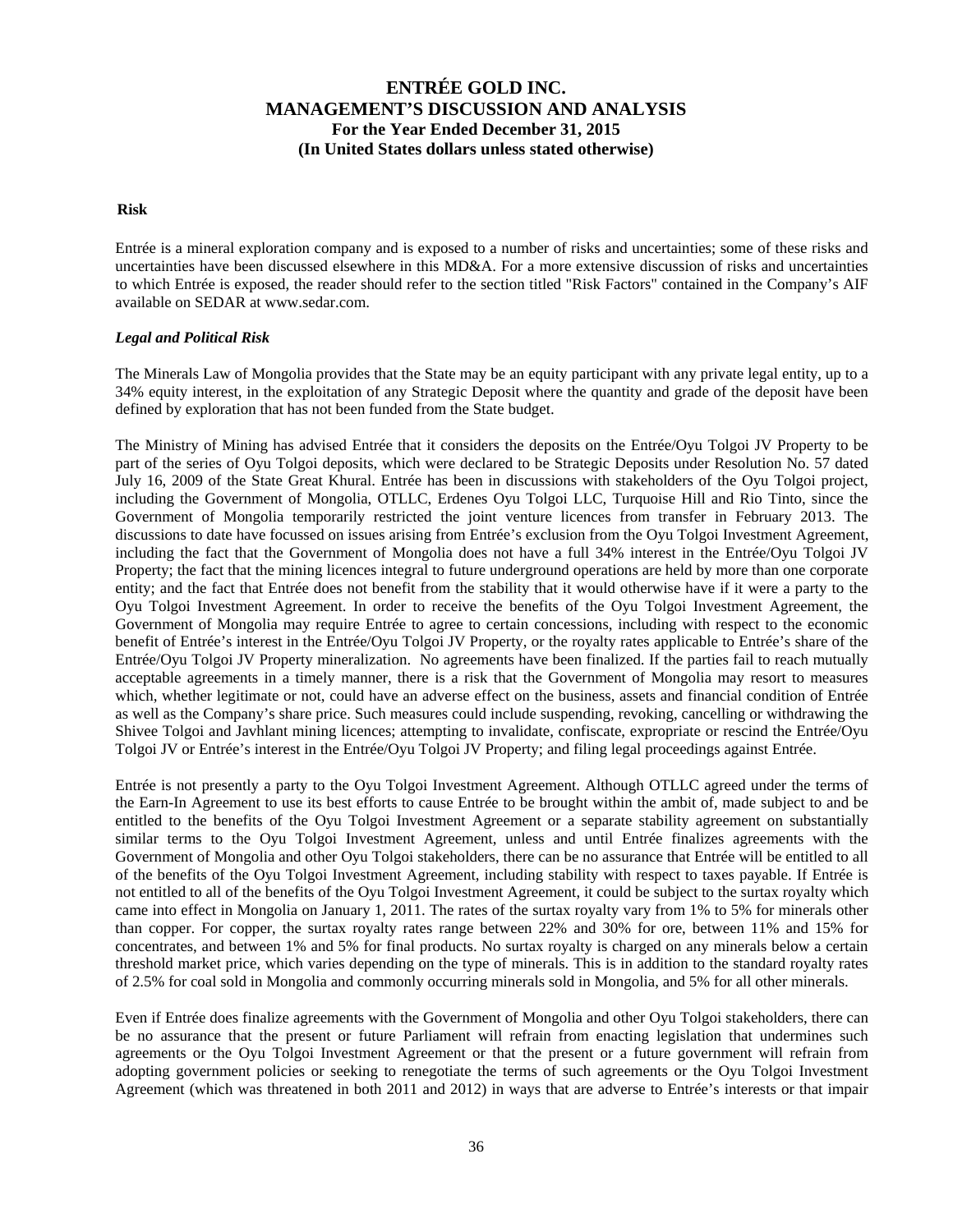OTLLC's ability to develop and operate the Oyu Tolgoi project on the basis currently contemplated, which may have a material adverse impact on Entrée and the Company's share price.

The Government of Mongolia has put in place a framework and environment for foreign direct investment. However, there are political constituencies within Mongolia that have espoused ideas that would not be regarded by the international mining community as conducive to foreign investment if they were to become law or official government policy. This was evidenced by revisions to the Minerals Law in 2006 as well as by the recent passage of legislation to control foreign direct investment in strategic sectors of the Mongolian economy, including mining. In October 2011, Prime Minister Batbold stated in his 2012 budget speech that the Government of Mongolia is revisiting all treaties for the avoidance of double taxation, including the 2002 convention between Canada and Mongolia for the avoidance of double taxation and the prevention of fiscal evasion with respect to taxes on income and on capital (the "Canadian Double Tax Treaty").

On November 1, 2013, a new Investment Law came into effect in Mongolia. The new law is aimed at reviving foreign investment by easing restrictions on investors in key sectors such as mining and by providing greater certainty on the taxes they must pay. The new law replaces two previous laws, including SEFIL. The full impact of the new Investment Law is not yet known.

On January 16, 2014, the Mongolian Parliament adopted a new State Minerals Policy. The main focus of the policy is to establish a stable investment environment; improve the quality of mineral exploration, mining and processing; encourage the use of environmentally friendly and modern technology; and strengthen the competitiveness of the Mongolian mining sector on the international market. The State Minerals Policy is also intended to serve as the basis for amendments to the existing Minerals Law and other laws relating to the mining sector. On July 1, 2014, the Mongolian Parliament passed the 2014 Amendments to the Minerals Law. In addition, the Mongolian Parliament also passed a separate law which repeals the 2010 statute which imposed a moratorium on the granting of new exploration licences and the transfer of existing licences. The 2014 Amendments extend the maximum period for an exploration licence from 9 years to 12 years (although it ended the three year pre-mining period sometimes given to licence holders upon the expiration of their exploration rights), extend the requirement for holders of mining licences to ensure that 90% of their workforce is comprised of Mongolian nationals to the mining licence holder's subcontractors as well, make clearer the roles and responsibilities of government ministries and departments with respect to mineral matters, modify the definition of Strategic Deposit to reflect its impact on the national economy and not regional economy, and provide for some instances where a tender may not be required to obtain minerals licences where state funding has been used if related to compensation for declaring a special needs area, among other changes. On February 18, 2015, the Mongolian Parliament adopted the 2015 Amendment, which purports to allow a licence holder to negotiate with the Government of Mongolia with respect to an exchange of the Government's 34% (50% in cases where exploration has been funded by the State budget) equity interest in a licence holder with a Strategic Deposit for an additional royalty payable to the Government. The amount of the royalty payment would vary depending on the particulars of the Strategic Deposit but cannot exceed five percent. The rate of this royalty payment shall be approved by the Government of Mongolia. The full impact of the 2015 Amendment is not yet known.

The Ministry of Finance and certain Members of Parliament have released draft laws and draft amendments to the tax legislation of Mongolia which include provisions related to the taxation of foreign legal entities operating in Mongolia and minerals companies in general. If certain provisions of these amendments were adopted by Parliament as currently drafted, they could adversely affect Entree's interests. It is not possible to determine when, if ever, these amendments would be adopted and in what form.

If the Government of Mongolia revises, amends or cancels the Canadian Double Tax Treaty; if the new Investment Law, State Minerals Policy, 2014 Amendments or 2015 Amendment are implemented or interpreted in a manner that is not favourable to foreign investment or Entrée's interests; or if new tax laws or amendments to tax laws are adopted that are not favourable to foreign investment or Entrée's interests, it could have an adverse effect on Entrée's operations in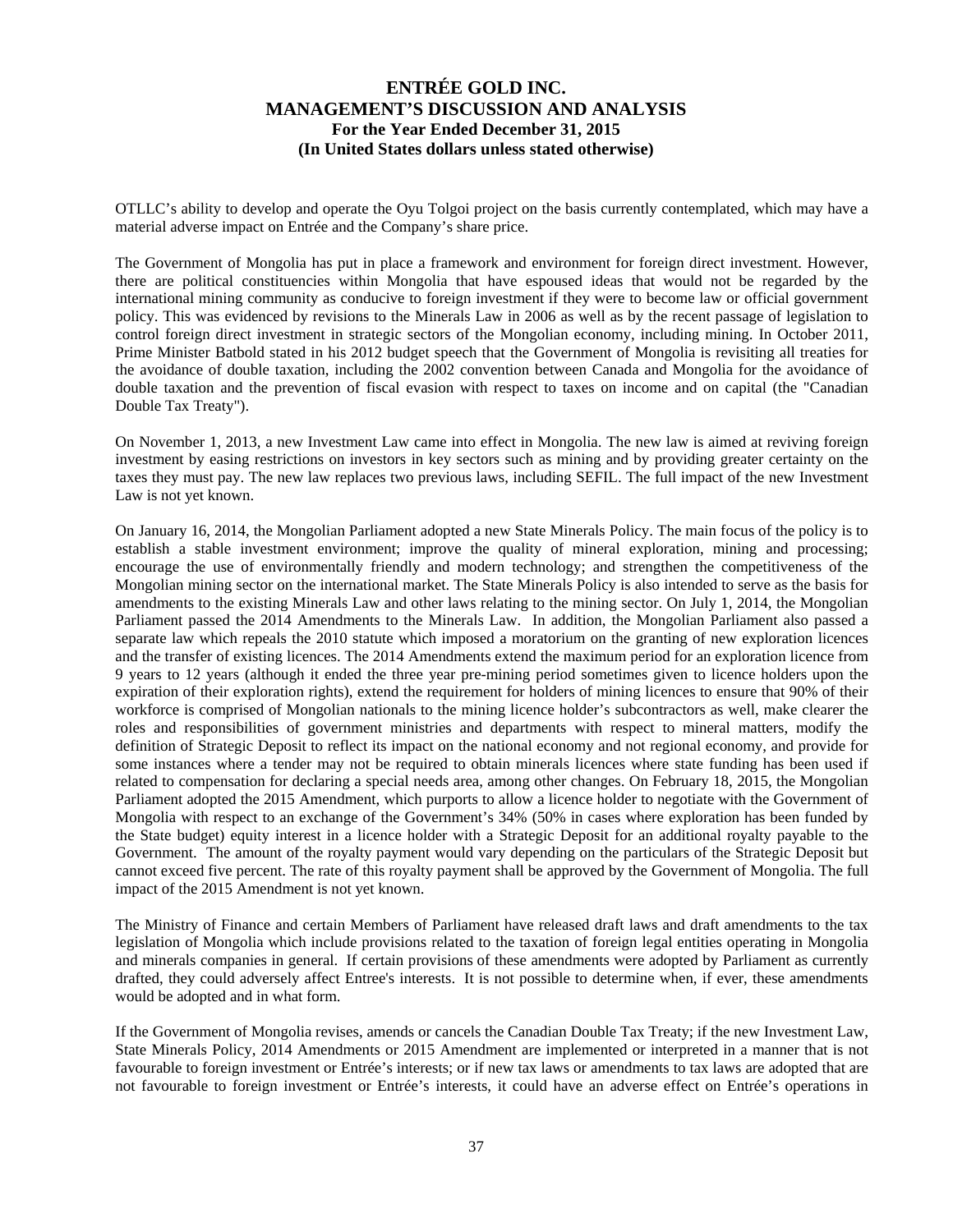Mongolia and future cash flow, earnings, results of operations and financial condition as well as the Company's share price.

While the Entrée/Oyu Tolgoi JV is operating under the terms of the joint venture agreement appended to the Earn-in Agreement, the joint venture agreement has not been formally executed by the parties. There can be no assurance that OTLLC or its shareholders will not attempt to renegotiate some or all of the material terms governing the joint venture relationship in a manner which could have an adverse effect on Entrée's future cash flow, earnings, results of operations and financial condition.

OTLLC has earned either a 70% or 80% interest in mineralization extracted from the Entrée/Oyu Tolgoi JV Property, depending on the depth at which minerals are extracted, and has effective control of the Entrée/Oyu Tolgoi JV. Rio Tinto, which beneficially owns 19.9% of the Company's issued and outstanding shares, exerts a significant degree of control over the business and affairs of Turquoise Hill and OTLLC. Under the Heads of Agreement and MOA, Rio Tinto is responsible for the management of the building and operation of the Oyu Tolgoi project (which includes the Heruga and Hugo North Extension deposits on the Entrée/Oyu Tolgoi JV Property); is responsible for all exploration operations on behalf of OTLLC, including exploration on the Entrée/Oyu Tolgoi JV Property; and prepares all programs and budgets for approval by the OTLLC board. The interest of Rio Tinto, Turquoise Hill and OTLLC and the interests of the Company's other shareholders are not necessarily aligned and there can be no assurance that Rio Tinto, Turquoise Hill or OTLLC will exercise its rights or act in a manner that is consistent with the best interests of the Company's other shareholders.

Entrée is and will be subject to the risks normally associated with the conduct of joint ventures, which include disagreements as to how to develop, operate and finance a project, inequality of bargaining power, incompatible strategic and economic objectives and possible litigation between the participants regarding joint venture matters. These matters may have an adverse effect on Entrée's ability to realize the full economic benefits of its interest in the property that is the subject of a joint venture, which could affect its results of operations and financial condition as well as the Company's share price.

In the course of its business, Entrée may from time to time become involved in various claims, arbitration and other legal proceedings, with and without merit. The nature and results of any such proceedings cannot be predicted with certainty. Any potential future claims and proceedings are likely to be of a material nature. In addition, such claims, arbitration and other legal proceedings can be lengthy and involve the incurrence of substantial costs and resources by Entrée, and the outcome, and Entrée's ability to enforce any ruling(s) obtained pursuant to such proceedings, are subject to inherent risk and uncertainty. The initiation, pursuit and/or outcome of any particular claim, arbitration or legal proceeding could have a material adverse effect on Entrée's financial position and results of operations, and on Entrée's business, assets and prospects. In addition, if Entrée is unable to resolve any existing or future potential disputes and proceedings favourably, or obtain enforcement of any favourable ruling, if any, that may be obtained pursuant to such proceedings, it is likely to have a material adverse impact on Entrée's business, financial condition and results of operations and Entrée's assets and prospects as well as the Company's share price.

On February 27, 2013, MRAM delivered notice to Entrée advising that any transfer, sale or lease of the Shivee Tolgoi and Javhlant mining licences is temporarily restricted. While Entrée was subsequently advised that the temporary transfer restriction on the joint venture mining licences will be lifted, it has not received official notification of the lifting of the restriction. Any future action by the Government of Mongolia to suspend, revoke, withdraw or cancel the Shivee Tolgoi and Javhlant mining licences, whether legitimate or not, would have an adverse effect on the business, assets and financial condition of Entrée as well as the Company's share price.

The Earn-In Agreement requires OTLLC to enter into a form of joint venture agreement that bestows upon it certain powers and duties as manager of the Entrée/Oyu Tolgoi JV, including the duty to cure title defects, the duty to prosecute and defend all litigation or administrative proceedings arising out of operations, and the duty to do all acts reasonably necessary to maintain the Entrée/Oyu Tolgoi JV Property assets, including the mining licences. Pursuant to the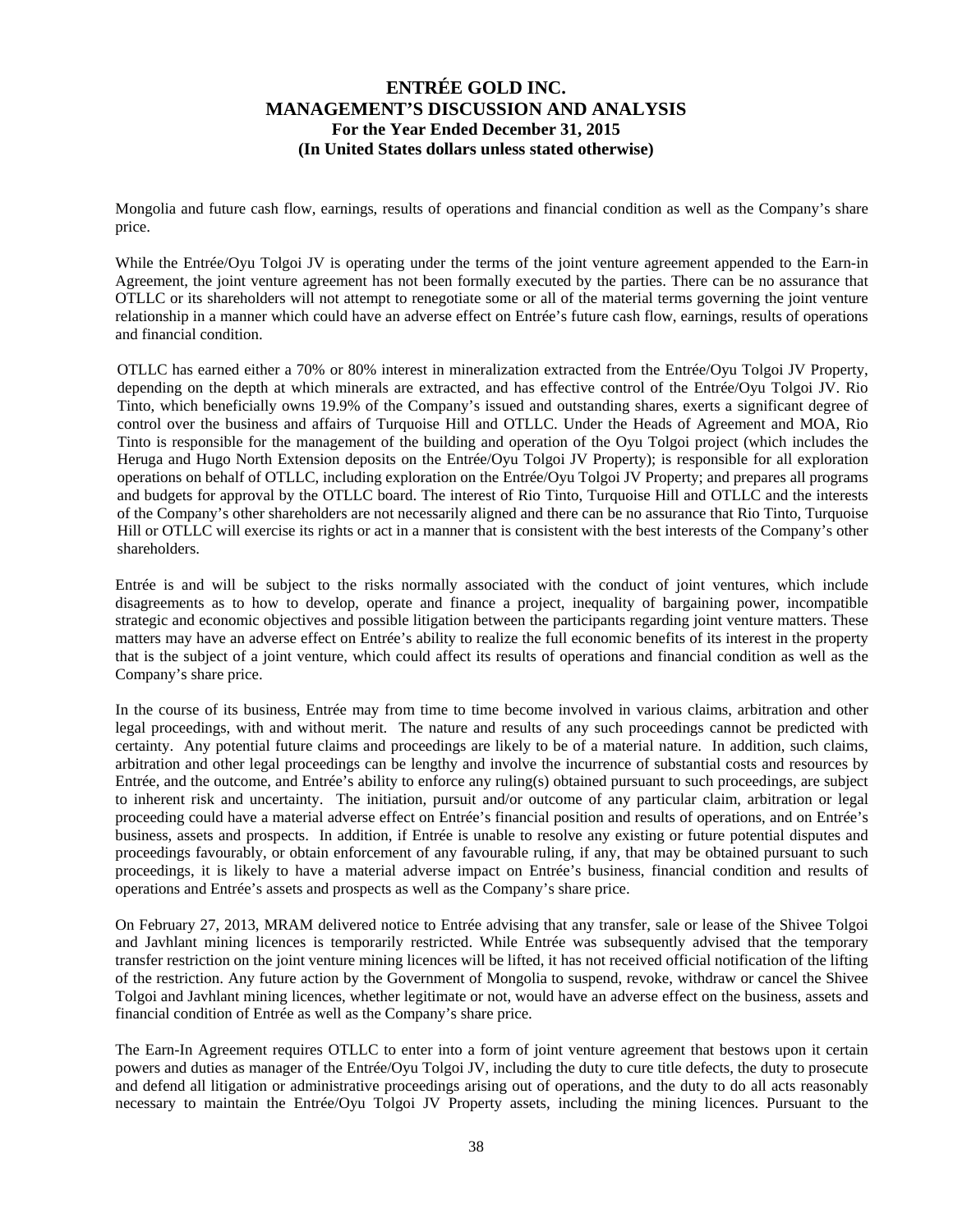Assignment Agreement dated March 1, 2005 between the Company, Turquoise Hill and OTLLC, the Company is also entitled to look to Turquoise Hill for the performance of OTLLC's obligations under the Earn-In Agreement, which is governed by British Columbia law. In addition, the Shivee Tolgoi and Javhlant mining licences are included in the contract area of the Oyu Tolgoi Investment Agreement. The Oyu Tolgoi Investment Agreement restricts the grounds upon which the Mongolian State administrative authority in charge of geology and mining may revoke a mining licence covered by the Oyu Tolgoi Investment Agreement. The Oyu Tolgoi Investment Agreement also includes a dispute resolution clause that requires the parties to resolve disputes through international commercial arbitration procedures. Entrée is not a party to the Oyu Tolgoi Investment Agreement and does not have any direct rights under the Oyu Tolgoi Investment Agreement. In the event that the Government of Mongolia suspends, revokes, withdraws or cancels the Shivee Tolgoi and Javhlant mining licences, there can be no assurance that OTLLC, Turquoise Hill or Rio Tinto will invoke the international arbitration procedures, or that Entrée will be able to enforce the terms of the Earn-In Agreement to cause OTLLC or Turquoise Hill to do all acts reasonably necessary to maintain the Entrée/Oyu Tolgoi JV Property assets, including by invoking the international arbitration procedures under the Oyu Tolgoi Investment Agreement. There may also be limitations on OTLLC, Turquoise Hill and Rio Tinto's ability to enforce the terms of the Oyu Tolgoi Investment Agreement against the Government of Mongolia, which is a sovereign entity, regardless of the outcome of an arbitration proceeding. Without an effective means of enforcing the terms of the Earn-In Agreement or the Oyu Tolgoi Investment Agreement, Entrée could be deprived of substantial rights and benefits with little or no recourse for fair and reasonable compensation as well as the Company's share price.

In the event of a dispute arising at or in respect of Entrée's foreign operations, Entrée may be subject to the exclusive jurisdiction of foreign courts or may not be successful in subjecting foreign persons to the jurisdiction of courts in Canada or other jurisdictions. Entrée may also be hindered or prevented from enforcing its rights with respect to a governmental entity or instrumentality because of the doctrine of sovereign immunity. Any adverse or arbitrary decision of a court, arbitrator or other governmental or regulatory body, or Entrée's inability to enforce its contractual rights, may have a material adverse impact on Entrée's business, assets, prospects, financial condition and results of operation as well as the Company's share price.

In June 2010, the Government of Mongolia passed Resolution 140, the purpose of which is to authorize the designation of certain land areas for "state special needs" within certain defined areas, some of which include or are in proximity to the Oyu Tolgoi project. These state special needs areas are to be used for Khanbogd village development and for infrastructure and plant facilities necessary in order to implement the development and operation of the Oyu Tolgoi project. A portion of the Shivee Tolgoi licence is included in the land area that is subject to Resolution 140.

In June 2011, the Government of Mongolia passed Resolution 175, the purpose of which is to authorize the designation of certain land areas for "state special needs" within certain defined areas in proximity to the Oyu Tolgoi project. These state special needs areas are to be used for infrastructure facilities necessary in order to implement the development and construction of the Oyu Tolgoi project. Portions of the Shivee Tolgoi and Javhlant licences are included in the land area that is subject to Resolution 175.

It is expected but not yet formally confirmed by the Government that to the extent that a consensual access agreement exists or is entered into between OTLLC and an affected licence holder, the application of Resolution 175 to the land area covered by the access agreement will be unnecessary. OTLLC has existing access and surface rights to the Entrée/Oyu Tolgoi JV Property pursuant to the Earn-In Agreement. If Entrée is unable to reach a consensual arrangement with OTLLC with respect to Shivee West, Entrée's right to use and access a corridor of land included in the state special needs areas for a proposed power line may be adversely affected by the application of Resolution 175. While the Mongolian Government would be responsible for compensating Entrée in accordance with the mandate of Resolution 175, the amount of such compensation is not presently quantifiable.

While the Oyu Tolgoi Investment Agreement contains provisions restricting the circumstances under which the Shivee Tolgoi and Javhlant licences may be expropriated which may make the application of Resolution 140 and Resolution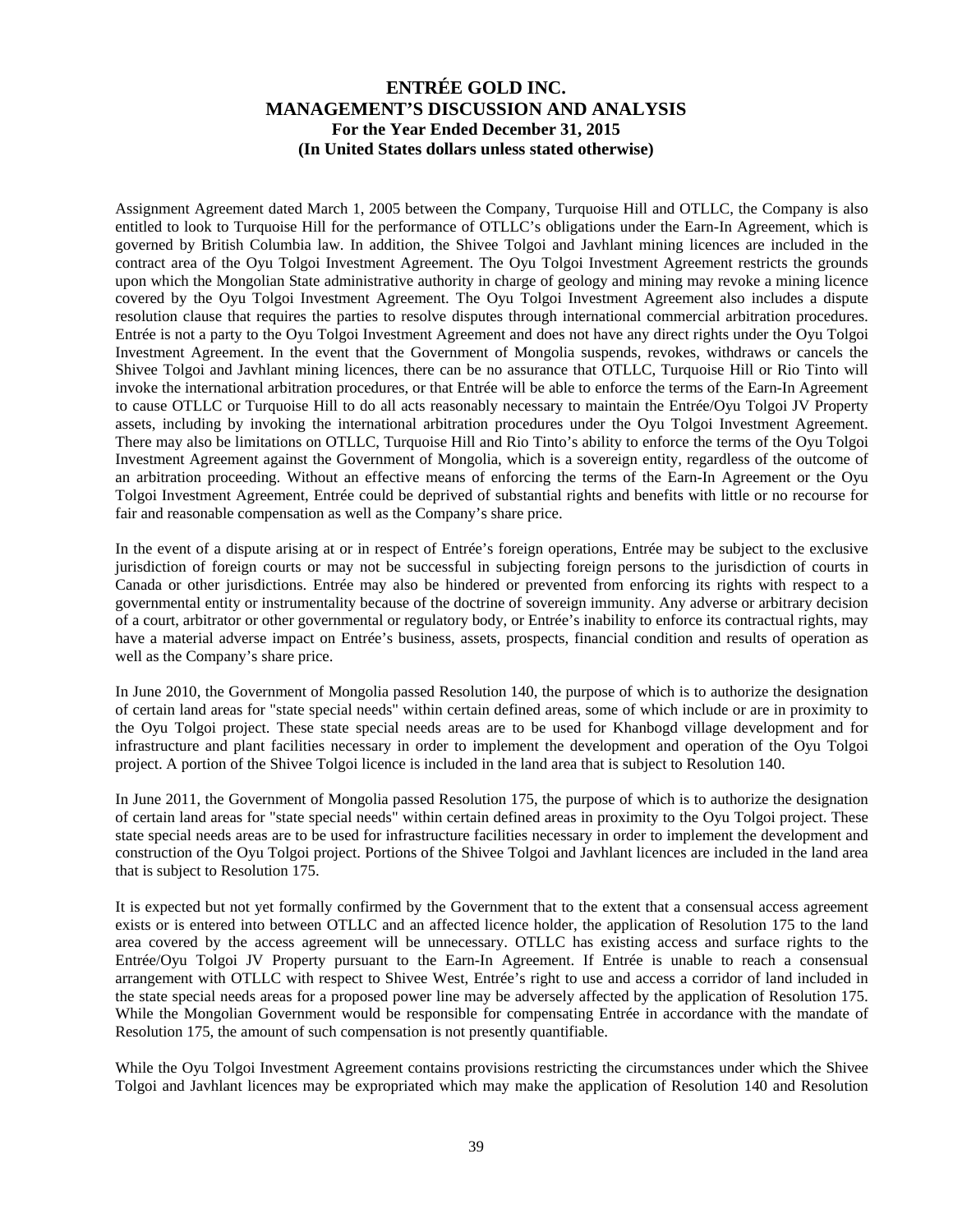175 to the Entrée/Oyu Tolgoi JV Property unnecessary, there can be no assurances that the Resolutions will not be applied in a manner that has an adverse impact on Entrée.

In March 2014, the Government of Mongolia passed Resolution 81, the purpose of which is to approve the direction of the railway line heading from Ukhaa Khudag deposit located in the territory of Tsogttsetsii soum, Umnugobi aimag, to the port of Gashuunshukhait and to appoint the Minister of Roads and Transportation to develop a detailed engineering layout of the base structure of the railway. On June 18, 2014, Entrée was advised by MRAM that the base structure overlaps with a portion of the Javhlant licence. By Order No. 123 dated June 18, 2014, the Minister of Mining approved the composition of a working group to resolve matters related to the holders of licences through which the railway passes. The Minister of Mining has not yet responded to a request from Entrée to meet to discuss the proposed railway, and no further correspondence from MRAM or the Minister of Mining has been received. It is not yet clear whether the State has the legal right to take a portion of the Javhlant licence, with or without compensation, in order to implement a national railway project, and if it does, whether it will attempt to exercise that right. While the Oyu Tolgoi Investment Agreement contains provisions restricting the circumstances under which the Javhlant licence may be expropriated, there can be no assurances that Resolution 81 will not be applied in a manner that has an adverse impact on Entrée.

### *Risks Associated with the Development of the Oyu Tolgoi Project*

Further development of the Oyu Tolgoi project depends upon OTLLC's ability to obtain a reliable source of funding. Volatility in capital markets and commodity prices and other macroeconomic factors may adversely affect OTLLC's ability to secure project financing.

Although Turquoise Hill announced on December 14, 2015, that OTLLC had signed a \$4.4 billion project finance facility (with provision for up to \$6 billion) provided by a syndicate of international financial institutions and export credit agencies, the facility will not be drawn down until the updated Oyu Tolgoi Feasibility Study is completed, all necessary permits for underground development have been secured, and the boards of Turquoise Hill, Rio Tinto and OTLLC have approved a formal 'notice to proceed'. The facility is also subject to satisfaction of certain conditions precedent typical for a financing of this nature.

In the event the facility is not drawn down or the conditions precedent are not satisfied, there can be no assurance that Turquoise Hill, Rio Tinto or OTLLC will continue to pursue project financing for the Oyu Tolgoi project, or that Oyu Tolgoi project financing will be available within the time frame required to permit development of the underground mine within current cost estimates, on schedule or at all.

In addition, OTLLC operates in a region of the world that is prone to economic and political upheaval and instability, which may make it more difficult to obtain sufficient debt financing from project lenders for future phases of the Oyu Tolgoi project.

OTLLC's estimates regarding the cost of development and operation of the Oyu Tolgoi project are estimates only. The estimates and the assumptions upon which they are based are subject to a variety of risks and uncertainties and other factors that could cause actual expenditures to differ materially from those estimated. If these estimates prove incorrect, the total capital expenditures required to complete development of the Oyu Tolgoi project underground mine, including the portion that Entrée is responsible for, may increase, which may have a material adverse impact on Entrée, its results of operations, financial conditions, and the Company's share price.

There are a number of uncertainties inherent in the development and construction of any new or existing mine, including the Oyu Tolgoi project. These uncertainties include: the timing and cost, which can be considerable, of the construction of mining and processing facilities; the availability and cost of skilled labour, process water, power and transportation, including costs of transport for the supply chain for the Oyu Tolgoi project, which requires routing approaches which have not been fully tested; the annual usage costs to the local province for sand, aggregate and water; the availability and cost of appropriate smelting and refining arrangements; and the need to obtain necessary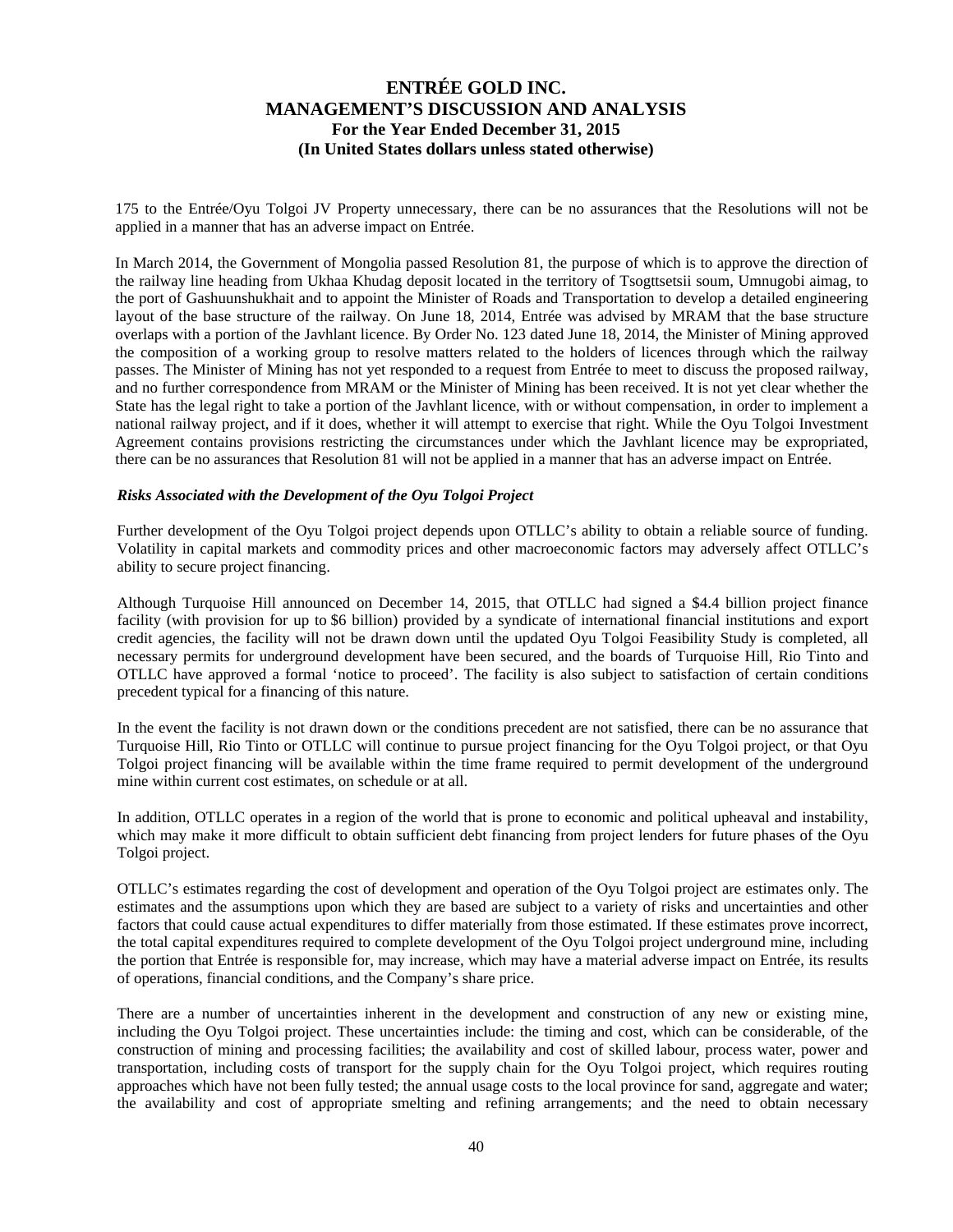environmental and other government permits, such permits being on reasonable terms, and the timing of those permits. The cost, timing and complexities of mine construction and development are increased by the remote location of the Oyu Tolgoi project.

It is common in new mining operations and in the development or expansion of existing facilities to experience unexpected problems and delays during development, construction and mine start-up, which may cause delays in commencement or expansion of mineral production. In particular, development of the Oyu Tolgoi project underground mine, including Lift 1 of the Hugo North Extension deposit, continues to be halted until the updated Oyu Tolgoi Feasibility Study is completed and all necessary permits for the development of the underground mine have been secured, and the boards of Turquoise Hill, Rio Tinto and OTLLC have approved a formal 'notice to proceed'. Any delays could impact disclosed project economics. Accordingly, there is no assurance that the future development, construction or expansion activities will be successfully completed within cost estimates, on schedule or at all and, if completed, there is no assurance that such activities will result in profitable mining operations.

#### *Risks Associated with the Amended Funding Agreement*

The 2013 Agreement provided for a partial refund of the Deposit and a pro rata reduction in the number of metal credits deliverable to Sandstorm in the event of a partial expropriation of Entrée's economic interest, contractually or otherwise, in the Entrée/Oyu Tolgoi JV Property. The Amended Funding Agreement provides that the Company will not be required to make any further refund of the Deposit if Entrée's economic interest is reduced by up to and including 17%. If there is a reduction of greater than 17% up to and including 34%, the Amended Funding Agreement provides the Company with greater flexibility and optionality in terms of how the Company will refund a corresponding portion of the Deposit. To the extent there is an expropriation of greater than 34%, which is not reversed during the abeyance period provided for in the Amended Funding Agreement with Sandstorm, the Company will be required to return a portion of the Deposit in cash (the amount of the repayment not to exceed the amount of the Unearned Balance).

If an event of default occurs under the Amended Funding Agreement, the Company may be required to immediately pay to Sandstorm a default fee, which it may not have sufficient funds to cover. Some potential events of default may be outside of Entrée's control, including a full expropriation of Entrée's economic interest, contractually or otherwise, in the Entrée/Oyu Tolgoi JV Property which is not reversed during the abeyance period provided for in the Amended Funding Agreement. If an event of default occurs and the Company is required to pay a default fee to Sandstorm, it may have a material adverse impact on Entrée's business, financial condition, assets and prospects, and on the Company's share price.

Under the Amended Funding Agreement, the Company agreed to use future cash flows from its mineral property interests to purchase and deliver metal credits to Sandstorm. The Amended Funding Agreement does not require the Company to deliver actual metal production, therefore the Company will have to use revenue it receives from the sale of its share of metal production to purchase the requisite amount of metal credits for delivery to Sandstorm. To the extent metal prices on the day on which the Company's production is sold are different from metal prices on the day on which the Company purchases metal credits for delivery to Sandstorm, the Company may suffer a gain or loss on the difference.

### *Risks Associated with Mining or Related to Entrée*

The estimates of reserves and resources, including the anticipated tonnages and grades that will be achieved or the indicated level of recovery that will be realized, are estimates only and no assurances can be given as to their accuracy. Such estimates are, in large part, based on interpretations of geological data obtained from drill holes and other sampling techniques. Actual mineralization or formations may be different from those predicted. Reserve and resource estimates are materially dependent on prevailing market prices and the cost of recovering and processing minerals at the mine site.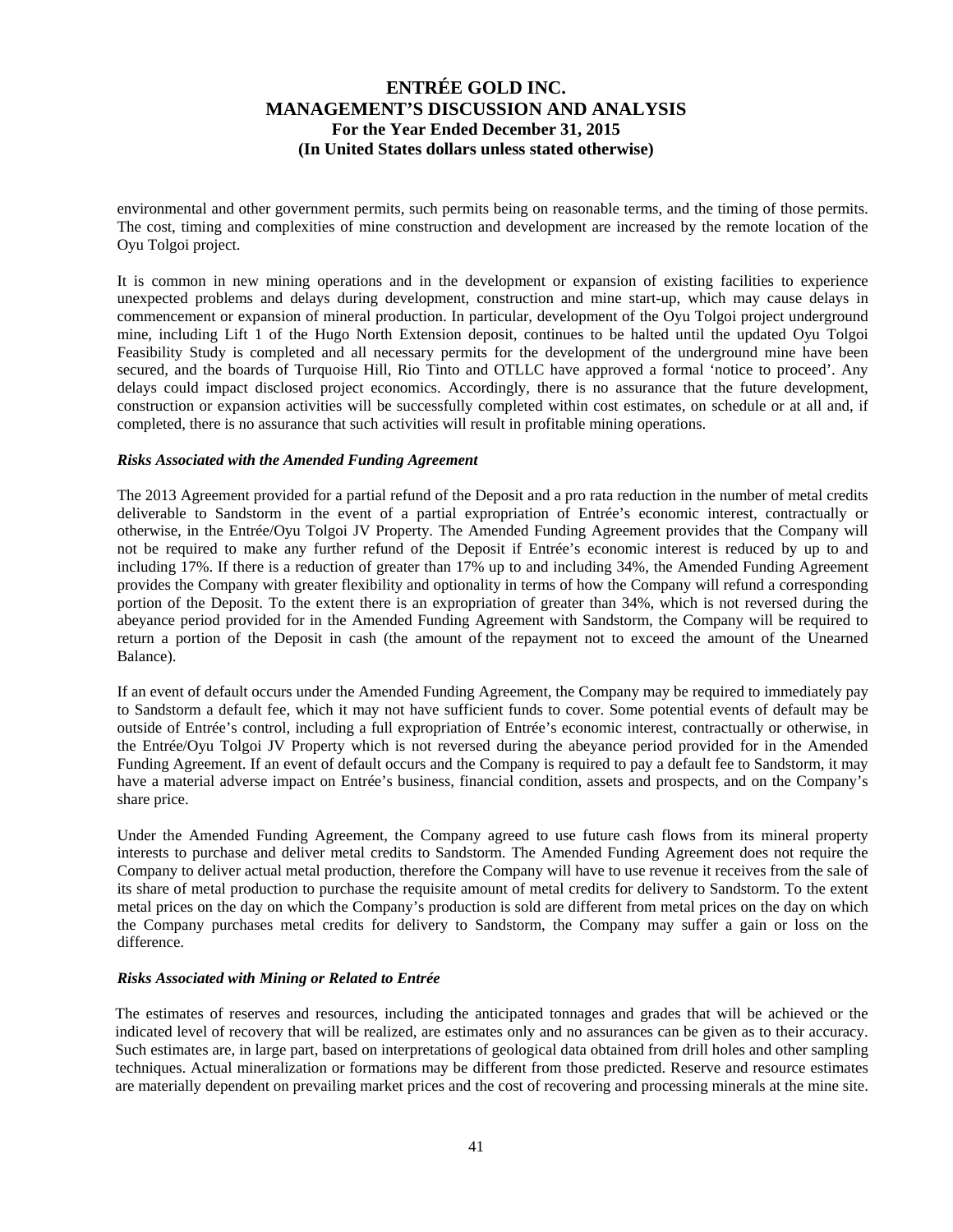Market fluctuations in the price of metals or increases in the costs to recover metals may render the mining of ore reserves uneconomical and materially adversely affect operations.

There is no assurance that a commercially viable mineral deposit exists on any of the exploration properties in which Entrée has an interest. There is also no assurance that, even if commercial quantities of ore are discovered, a mineral property will be brought into commercial production. The discovery of mineral deposits is dependent upon a number of factors, not the least of which is the technical skill of the exploration personnel involved. The commercial viability of a mineral deposit, once discovered, is also dependent upon a number of factors, some of which are the particular attributes of the deposit, such as size, grade and proximity to infrastructure, metal prices and government regulations, including regulations relating to taxation, royalties, allowable production, importing and exporting of minerals, and environmental protection. Most of the above factors are beyond the control of Entrée. If mineral reserves in commercially exploitable quantities are established on any of Entrée's properties (other than the Entrée/Oyu Tolgoi JV Property, in which Entrée has a carried interest), Entrée will be required to expend substantial sums of money to establish the extent of the resource, develop processes to extract it and develop extraction and processing facilities and infrastructure. Although Entrée may derive substantial benefits from the discovery of a major deposit, there can be no assurance that such a resource will be large enough to justify commercial operations, nor can there be any assurance that Entrée will be able to raise the funds required for development on a timely basis. If Entrée cannot raise the necessary capital or complete the necessary facilities and infrastructure, its business may fail. Entrée may be required to acquire rights to additional lands in order to develop a mine if a mine cannot be properly located on Entrée's properties. There can be no assurance that Entrée will be able to acquire such additional lands on commercially reasonable terms, if at all.

Recent global financial and market conditions have been subject to increased volatility, which may impact the ability of Entrée to obtain equity or debt financing in the future and, if obtained, on terms favourable to Entrée. If Entrée cannot raise the money that it needs to continue exploration of its mineral properties, there is a risk that Entrée may be forced to delay, scale back, or eliminate certain of its exploration activities. If these increased levels of volatility and market turmoil continue, Entrée's operations could be adversely impacted and the value and the price of the Company's common shares could be adversely affected.

Rio Tinto's beneficial shareholdings in the Company potentially give Rio Tinto the voting power to influence the policies, business and affairs of Entrée and the outcome of any significant corporate transaction or other matter, including a merger, business combination or a sale of all, or substantially all, of Entrée's assets. In addition, Rio Tinto (on behalf of OTLLC) has operational control over the Entrée/Oyu Tolgoi JV Property. OTLLC also has a right of first refusal with respect to any proposed disposition by Entrée of an interest in Shivee West, which is not subject to the Entrée/Oyu Tolgoi JV. The share position in the Company of each of Turquoise Hill and Rio Tinto may have the effect of delaying, deterring or preventing a transaction involving a change of control of the Company in favour of a third party that otherwise could result in a premium in the market price of the Company's common shares in the future.

Entrée must comply with licence and permitting requirements. In Mongolia, the Shivee Tolgoi and Javhlant exploration licences were converted to mining licences on October 27, 2009. These licences now have a term of 30 years, with two potential extensions of 20 years each. The total estimated annual fees to maintain the licences in good standing, which are primarily the responsibility of Oyu Tolgoi, is approximately \$944,000. In Nevada, maintenance fees must be paid to the BLM. For the 2016 assessment year, the aggregate fee for the Ann Mason Project was approximately \$250,000.

In both Nevada and Mongolia, Entrée must comply with environmental regulations that govern air and water quality and land disturbance and provide mine reclamation and closure costs.

#### **Disclosure Controls and Procedures**

Management is responsible for establishing and maintaining disclosure controls and procedures, which provide reasonable assurance that material information relating to the Company and its subsidiaries is accumulated and communicated to management to allow timely decisions regarding required disclosure. Management has evaluated the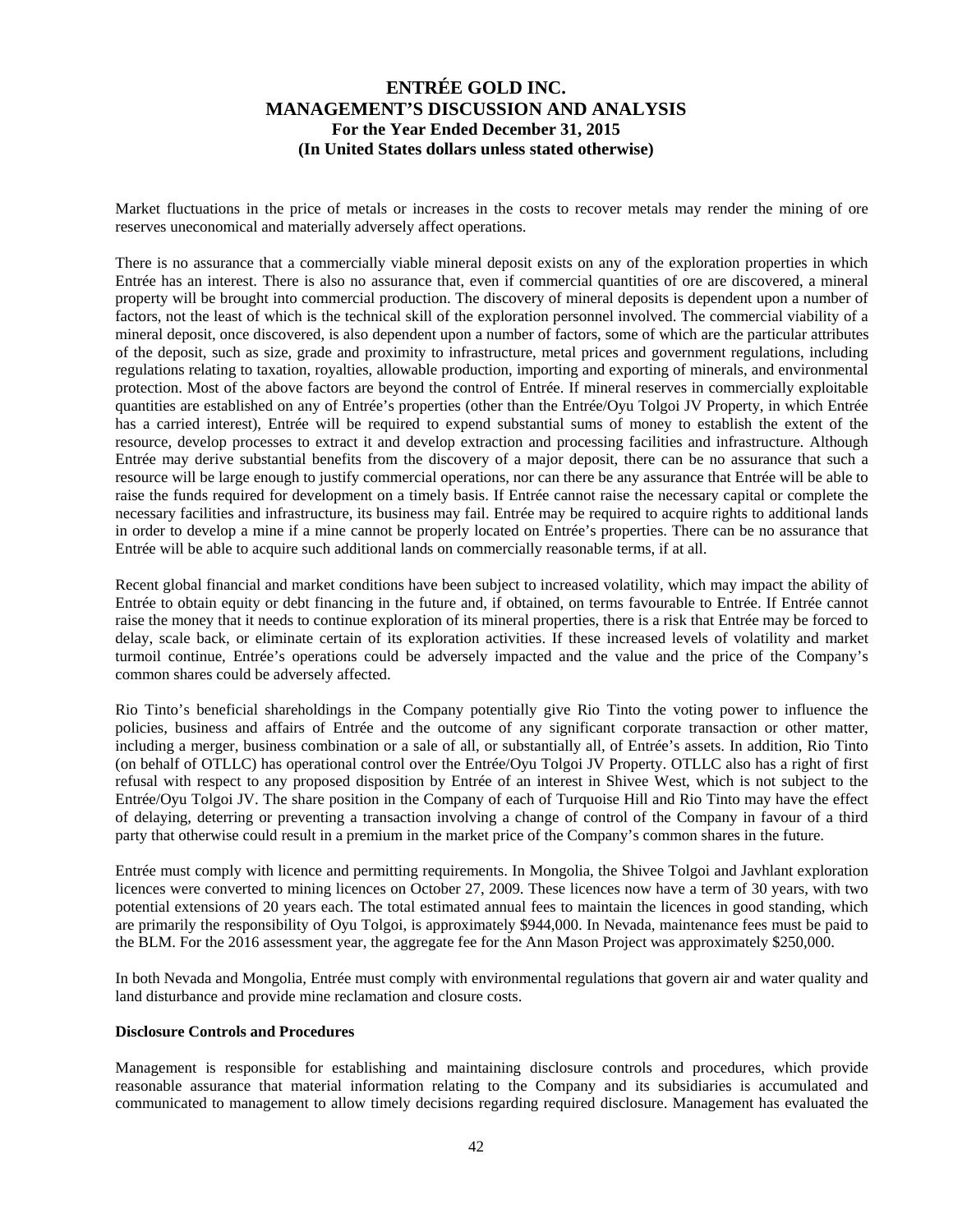effectiveness of its disclosure controls and procedures as of December 31, 2015 and believes its disclosure controls and procedures are effective.

#### **Internal Control over Financial Reporting**

Management is responsible for designing internal control over financial reporting, to provide reasonable assurance regarding the reliability of financial reporting and the preparation of financial statements for external purposes in accordance with US GAAP. Management evaluated the Company's internal control over financial reporting at December 31, 2015 and concluded that it is effective and that no material weakness relating to design or operations exists. No change in the Company's internal control over financial reporting occurred during the period beginning on October 1, 2015 and ended on December 31, 2015 that has materially affected, or is reasonably likely to materially affect, the Company's internal control over financial reporting.

### **Cautionary Note to United States Investors - Canadian Disclosure Standards in Mineral Resources and Mineral Reserve**s

The terms "mineral reserve", "Proven mineral reserve" and "Probable mineral reserve" are Canadian mining terms as defined in accordance with NI 43-101 under the guidelines set out in the CIM Definition Standards - For Mineral Resources and Mineral Reserves, adopted by the CIM Council on May 10, 2014, as may be amended from time to time by the CIM.

The definitions of Proven and Probable reserves used in NI 43-101 differ from the definitions in the United States Securities and Exchange Commission ("SEC") Industry Guide 7. Under SEC Industry Guide 7 standards, a "final" or "bankable" feasibility study is required to report reserves, the three year history average price is used in any reserve or cash flow analysis to designate reserves and the primary environmental analysis or report must be filed with the appropriate governmental authority.

In addition, the terms "mineral resource", "Measured mineral resource", "Indicated mineral resource" and "Inferred mineral resource" are defined in and required to be disclosed by NI 43-101; however, these terms are not defined terms under SEC Industry Guide 7 and normally are not permitted to be used in reports and registration statements filed with the SEC. Investors are cautioned not to assume that all or any part of mineral deposits in these categories will ever be converted into reserves. "Inferred mineral resources" have a great amount of uncertainty as to their existence, and great uncertainty as to their economic and legal feasibility. It cannot be assumed that all or any part of an Inferred mineral resource will ever be upgraded to a higher category. Under Canadian rules, estimates of Inferred mineral resources may not form the basis of feasibility or prefeasibility studies, except in rare cases.

Accordingly, information contained in this MD&A containing descriptions of our mineral deposits may not be comparable to similar information made public by U.S. companies subject to the reporting and disclosure requirements under the United States federal securities laws and the rules and regulations thereunder.

### **International Financial Reporting Standards**

The Company is a "domestic" issuer under Canadian securities law and a "foreign private issuer" under SEC regulations. The Company files its financial statements with both Canadian and U.S. securities regulators in accordance with US GAAP, as permitted under current regulations. In 2008, the Accounting Standards Board in Canada and the Canadian Securities Administrators (CSA) confirmed that domestic issuers were required to transition to International Financial Reporting Standards (IFRS) for fiscal years beginning on or after January 1, 2011. On June 27, 2008, the CSA Staff issued Staff Notice 52-321 "Early Adoption of International Financial Reporting Standards, Use of US GAAP and References to IFRS-IASB" which confirmed that domestic issuers that are also SEC registrants are able to continue to use US GAAP. Consequently, the Company was not required to convert to IFRS effective January 1, 2011 and has elected to continue using US GAAP.